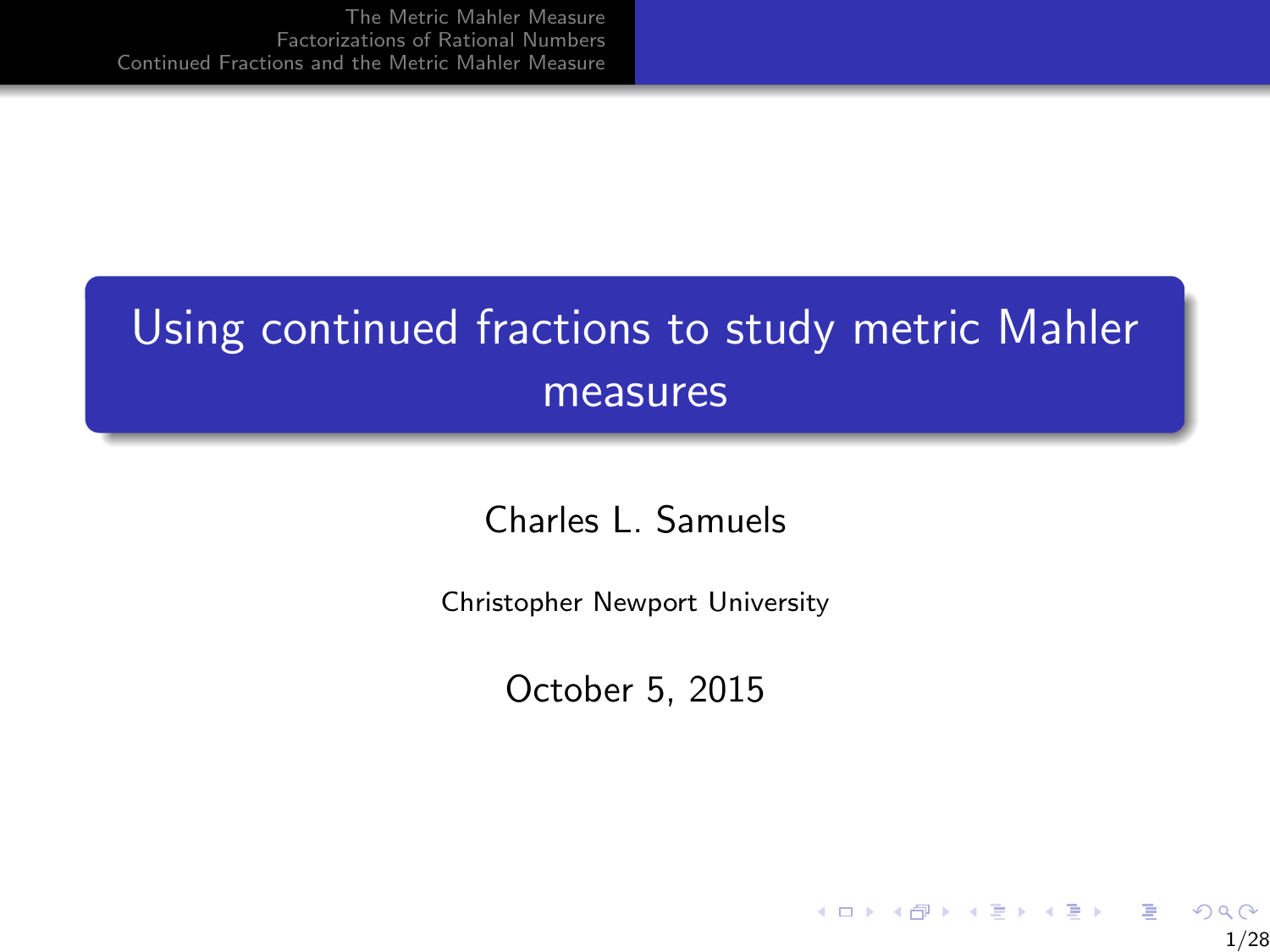#### 1 [The Metric Mahler Measure](#page-2-0)

- [Weil height and Mahler measure](#page-2-0)
- **[Definition of Metric Mahler Measure](#page-6-0)**
- [Generalized Metric Mahler Measures](#page-13-0)

#### 2 [Factorizations of Rational Numbers](#page-22-0)

- **•** [Factorizations](#page-22-0)
- [Graphing](#page-26-0)  $t \mapsto m_t(\alpha)$
- **[Streamlining our Factorization List](#page-32-0)**

#### 3 [Continued Fractions and the Metric Mahler Measure](#page-39-0)

- [Upper and Lower Best Approximations](#page-39-0)
- **[Listing Best Approximations](#page-42-0)**
- [Good vs. Bad Examples](#page-48-0)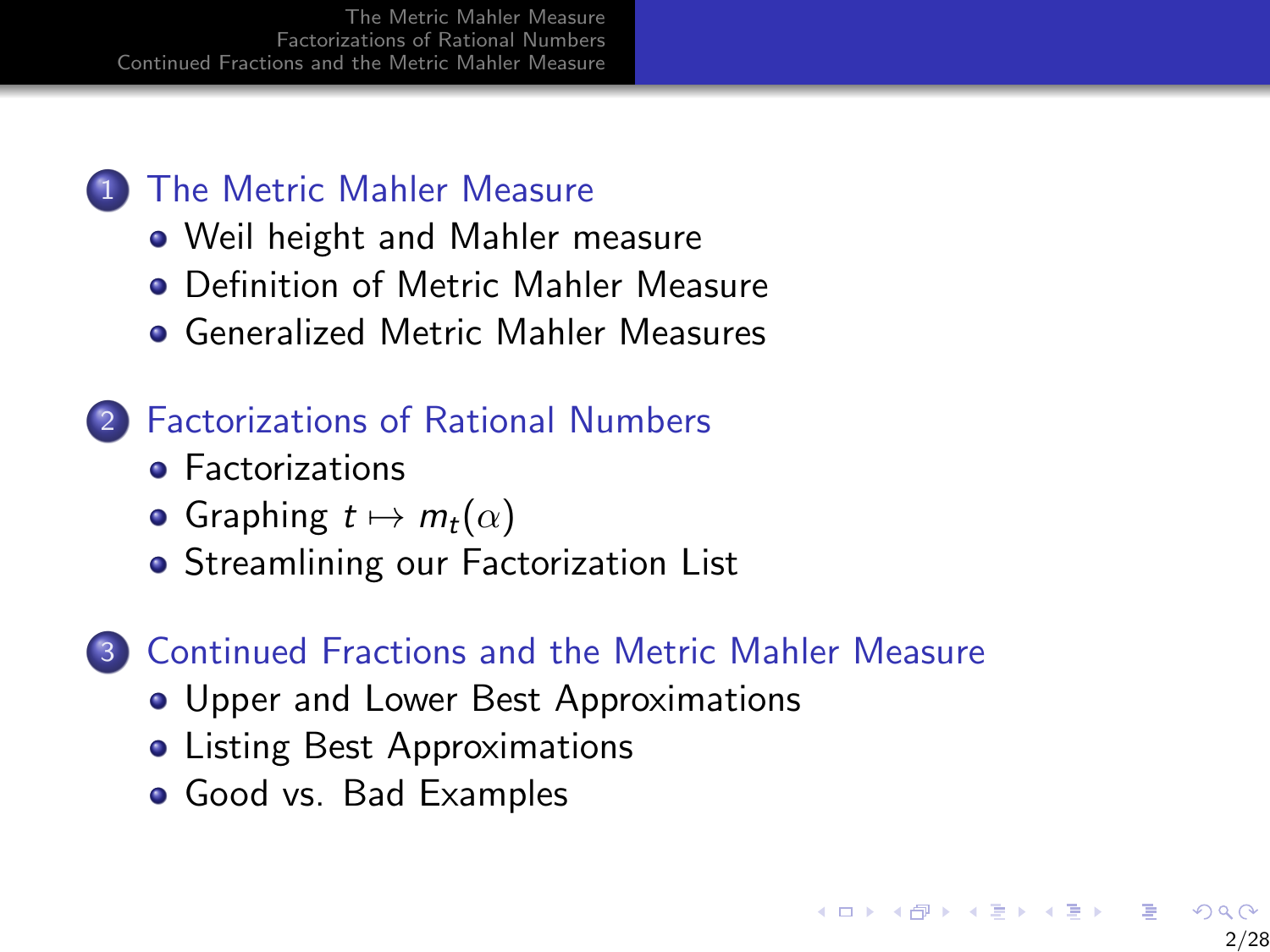[Weil height and Mahler measure](#page-5-0) [Definition of Metric Mahler Measure](#page-6-0) [Generalized Metric Mahler Measures](#page-13-0)

# <span id="page-2-0"></span>Weil height and Mahler measure

• Let  $h(\alpha)$  denote the logarithmic Weil height of the algebraic number  $\alpha$ .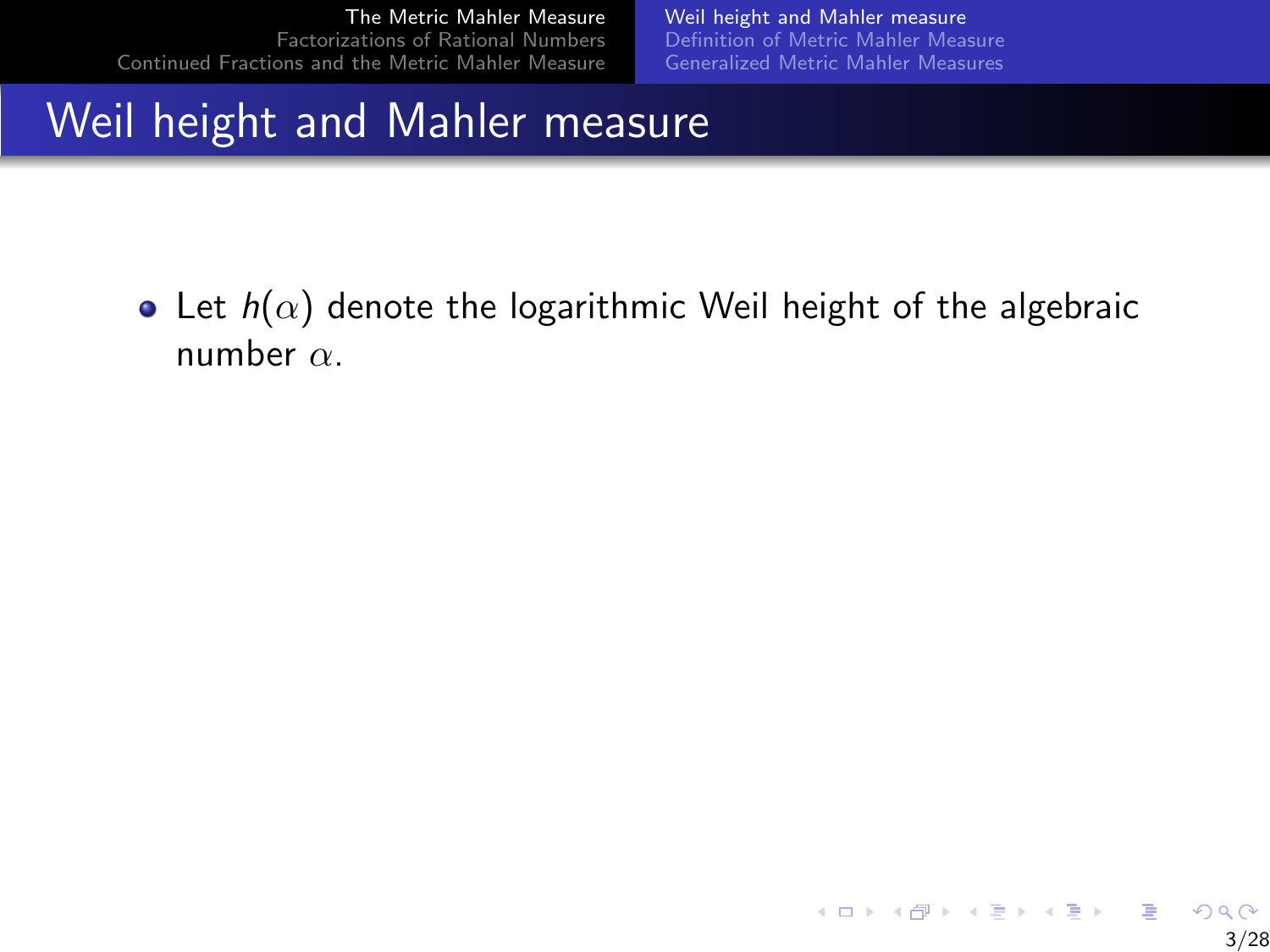[Weil height and Mahler measure](#page-5-0) [Definition of Metric Mahler Measure](#page-6-0) [Generalized Metric Mahler Measures](#page-13-0)

# Weil height and Mahler measure

- Let  $h(\alpha)$  denote the logarithmic Weil height of the algebraic number  $\alpha$ .
- It is well-known that  $h(\alpha)=0$  if and only if  $\alpha\in \overline{\mathbb{Q}}_{\text{tors}}^\times.$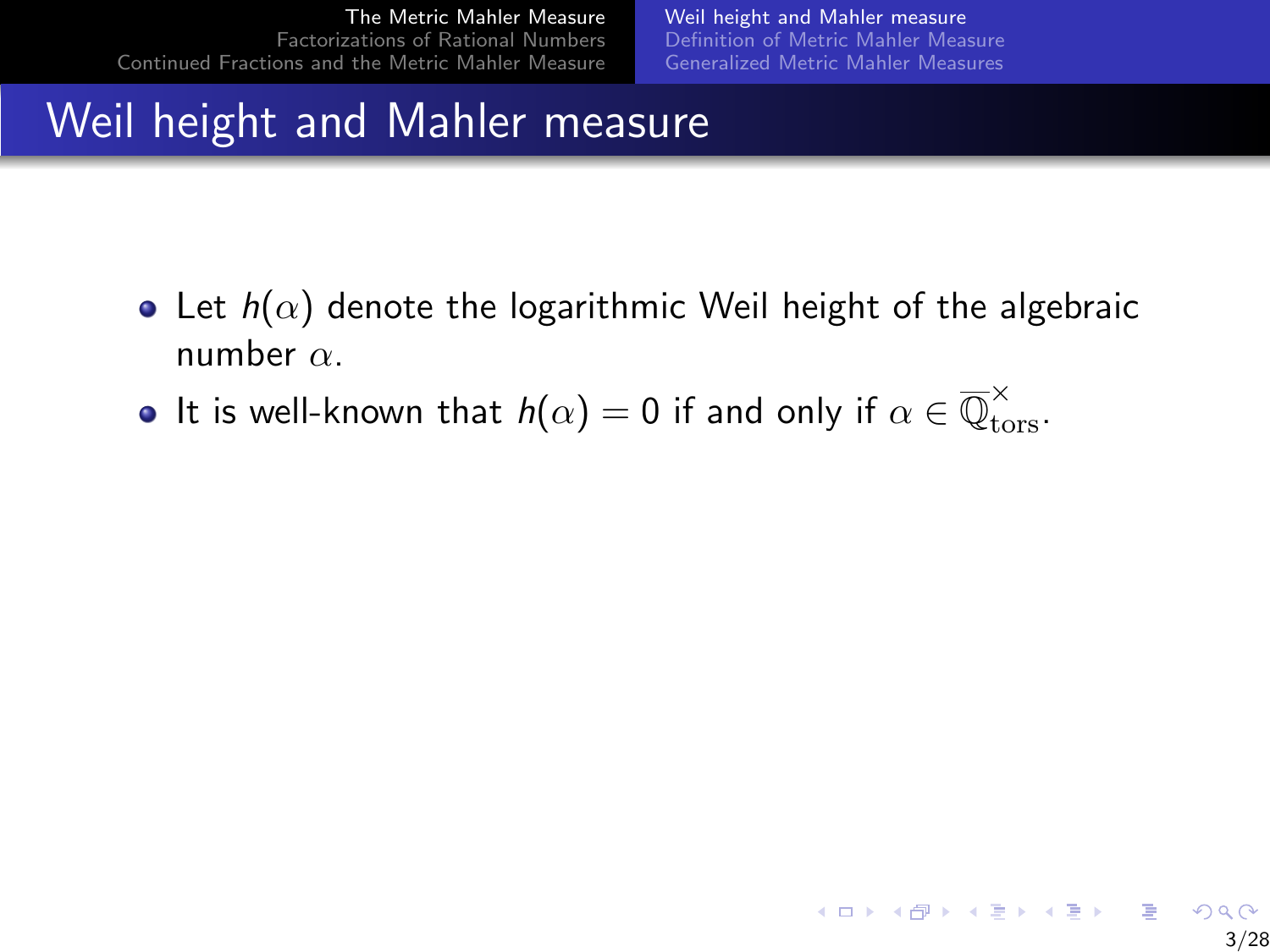[Weil height and Mahler measure](#page-5-0) [Definition of Metric Mahler Measure](#page-6-0) [Generalized Metric Mahler Measures](#page-13-0)

# Weil height and Mahler measure

- Let  $h(\alpha)$  denote the logarithmic Weil height of the algebraic number  $\alpha$ .
- It is well-known that  $h(\alpha)=0$  if and only if  $\alpha\in \overline{\mathbb{Q}}_{\text{tors}}^\times.$
- The Mahler measure of  $\alpha \in \overline{\mathbb{Q}}^{\times}$  is defined by

$$
m(\alpha)=[\mathbb{Q}(\alpha):\mathbb{Q}]\cdot h(\alpha).
$$

K ロ X K 個 X X 差 X X 差 X … 差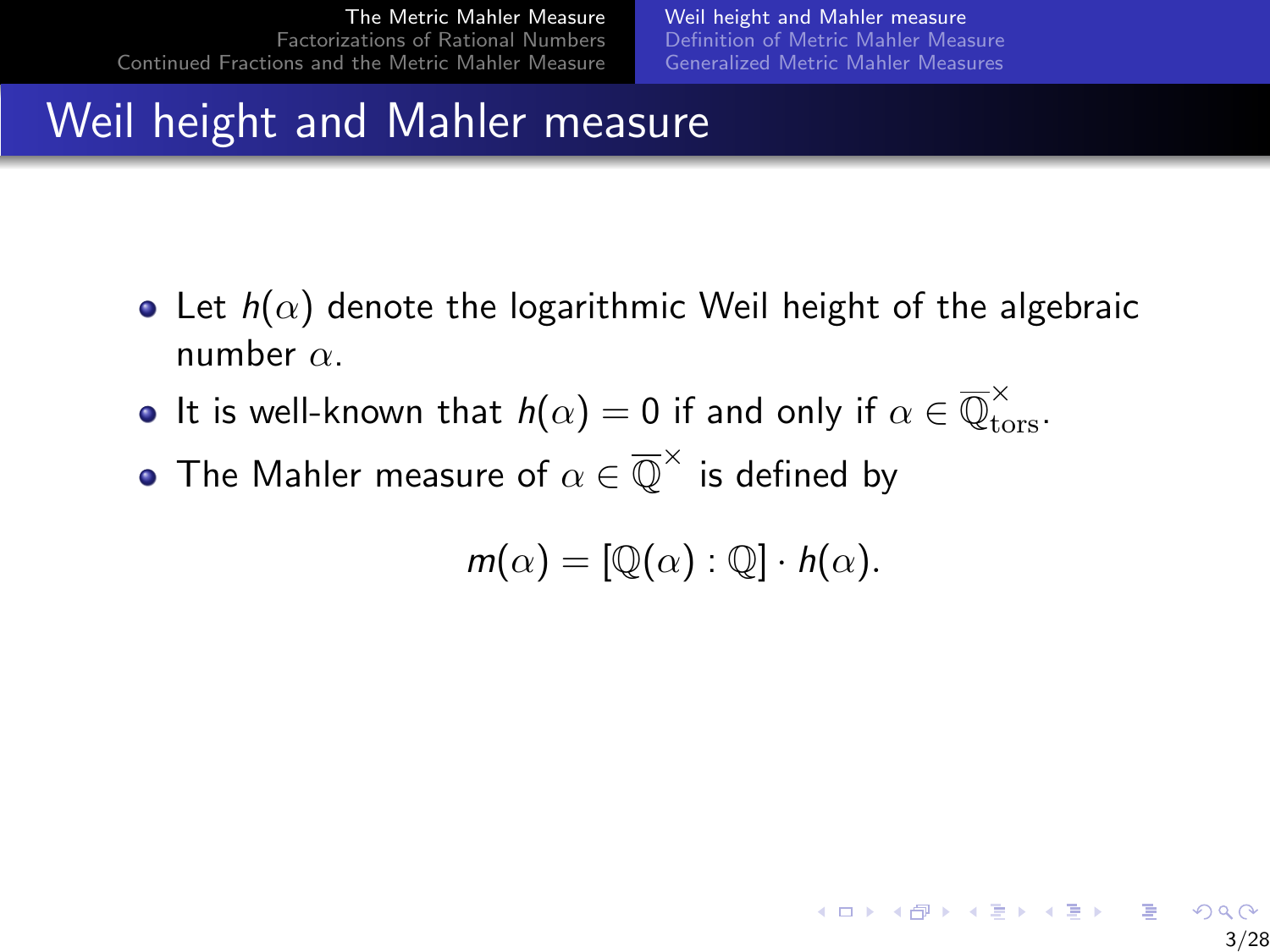[Weil height and Mahler measure](#page-2-0) [Definition of Metric Mahler Measure](#page-6-0) [Generalized Metric Mahler Measures](#page-13-0)

# <span id="page-5-0"></span>Weil height and Mahler measure

- Let  $h(\alpha)$  denote the logarithmic Weil height of the algebraic number  $\alpha$ .
- It is well-known that  $h(\alpha)=0$  if and only if  $\alpha\in \overline{\mathbb{Q}}_{\text{tors}}^\times.$
- The Mahler measure of  $\alpha \in \overline{\mathbb{Q}}^{\times}$  is defined by

$$
m(\alpha)=[\mathbb{Q}(\alpha):\mathbb{Q}]\cdot h(\alpha).
$$

 $\bullet$  Lehmer's Conjecture: There exists  $c > 0$  such that  $m(\alpha) \geq c$ for all  $\alpha \in \overline{\mathbb{Q}}^{\times} \setminus \overline{\mathbb{Q}}_{\text{tors}}^{\times}$ .

イロト 不優 ト 不重 ト 不重 トー 重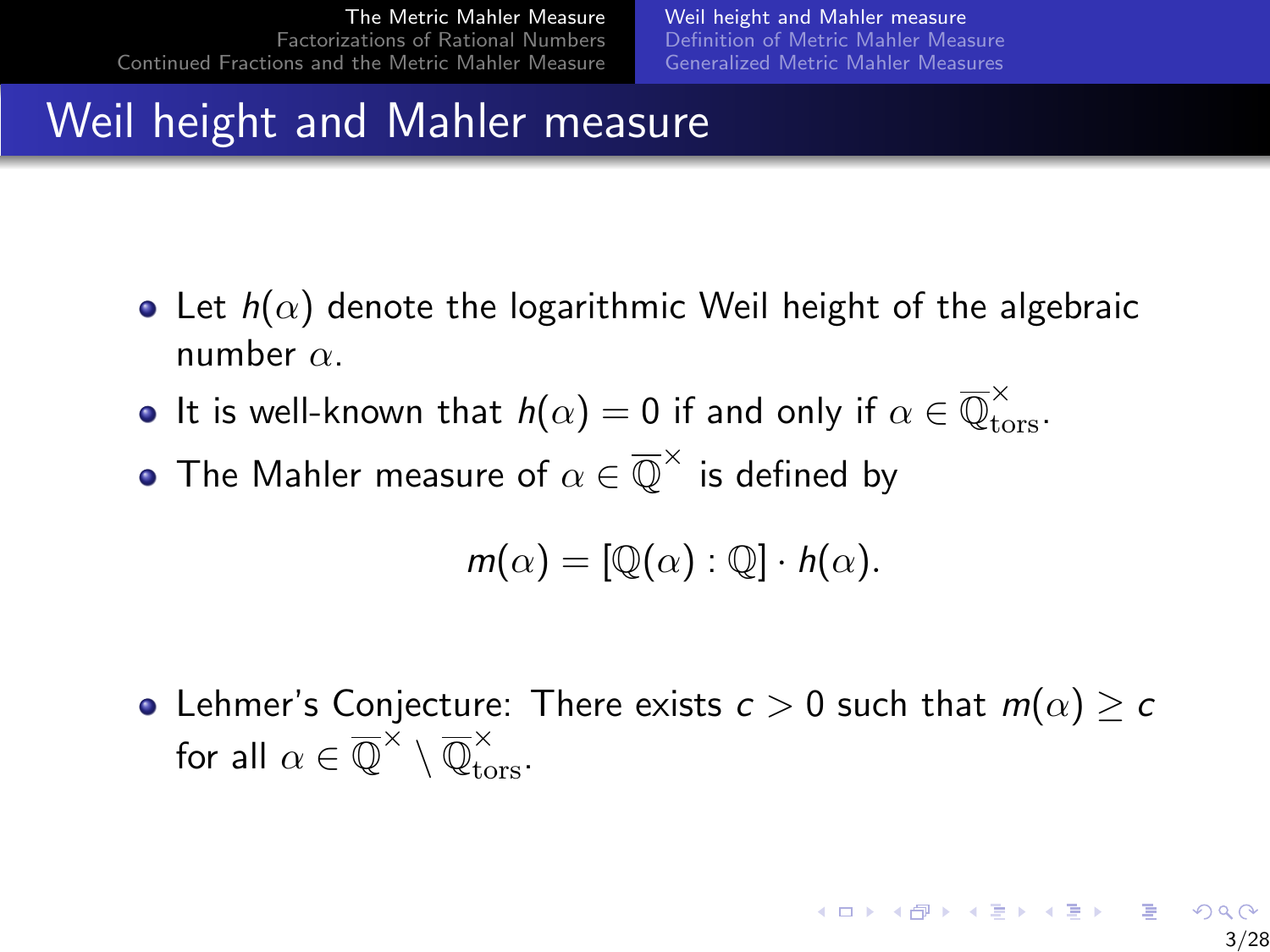[Weil height and Mahler measure](#page-2-0) [Definition of Metric Mahler Measure](#page-9-0) [Generalized Metric Mahler Measures](#page-13-0)

#### <span id="page-6-0"></span>The Metric Mahler Measure

The Mahler measure does not interact nicely with the group structure of  $\overline{\mathbb{Q}}^{\times}$  :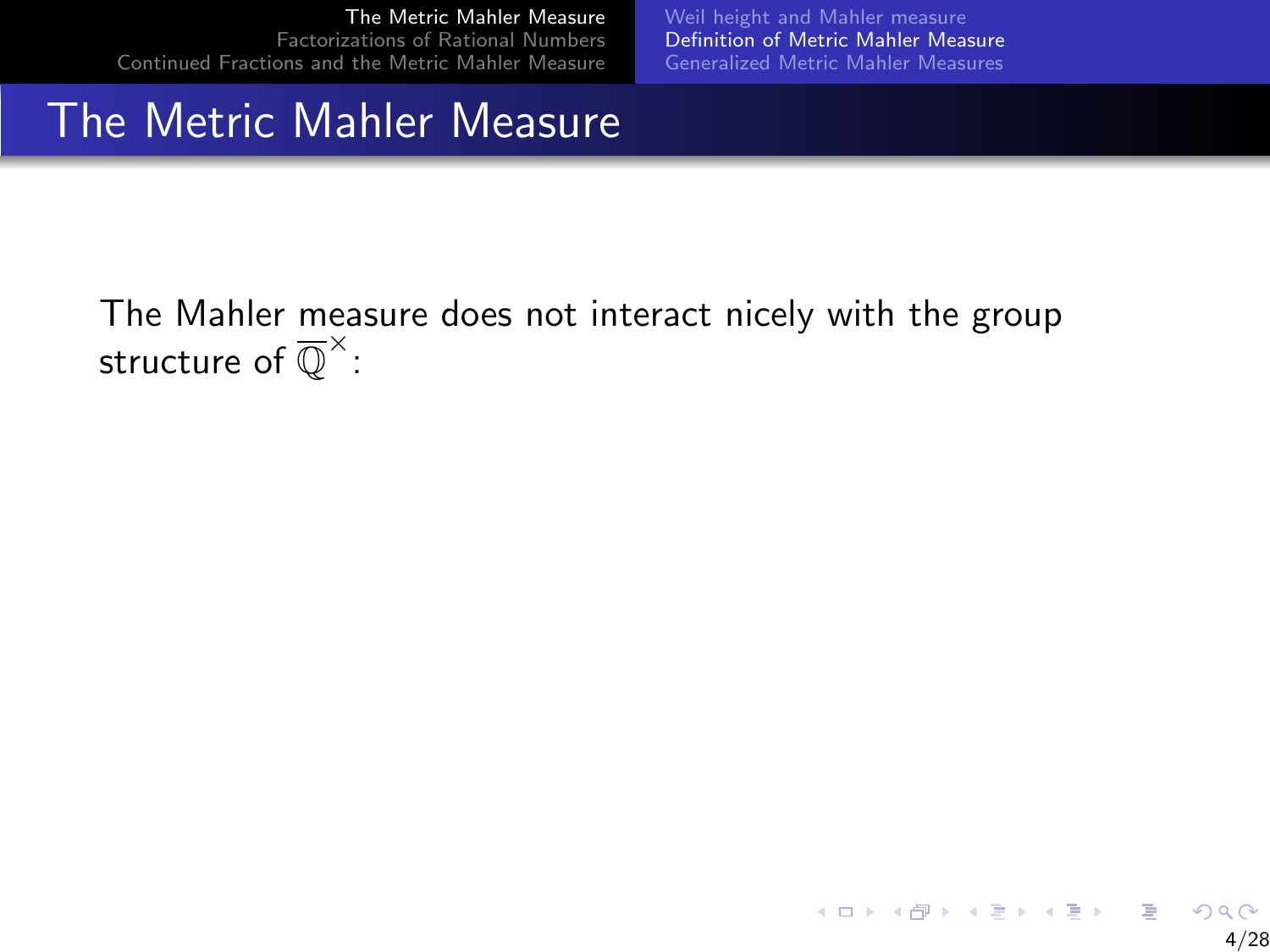[Weil height and Mahler measure](#page-2-0) [Definition of Metric Mahler Measure](#page-9-0) [Generalized Metric Mahler Measures](#page-13-0)

#### The Metric Mahler Measure

The Mahler measure does not interact nicely with the group structure of  $\overline{\mathbb{Q}}^{\times}$  :

 $m$  is not well-defined on  $\overline{\mathbb{Q}}^\times/\overline{\mathbb{Q}}_{\text{tors}}^\times.$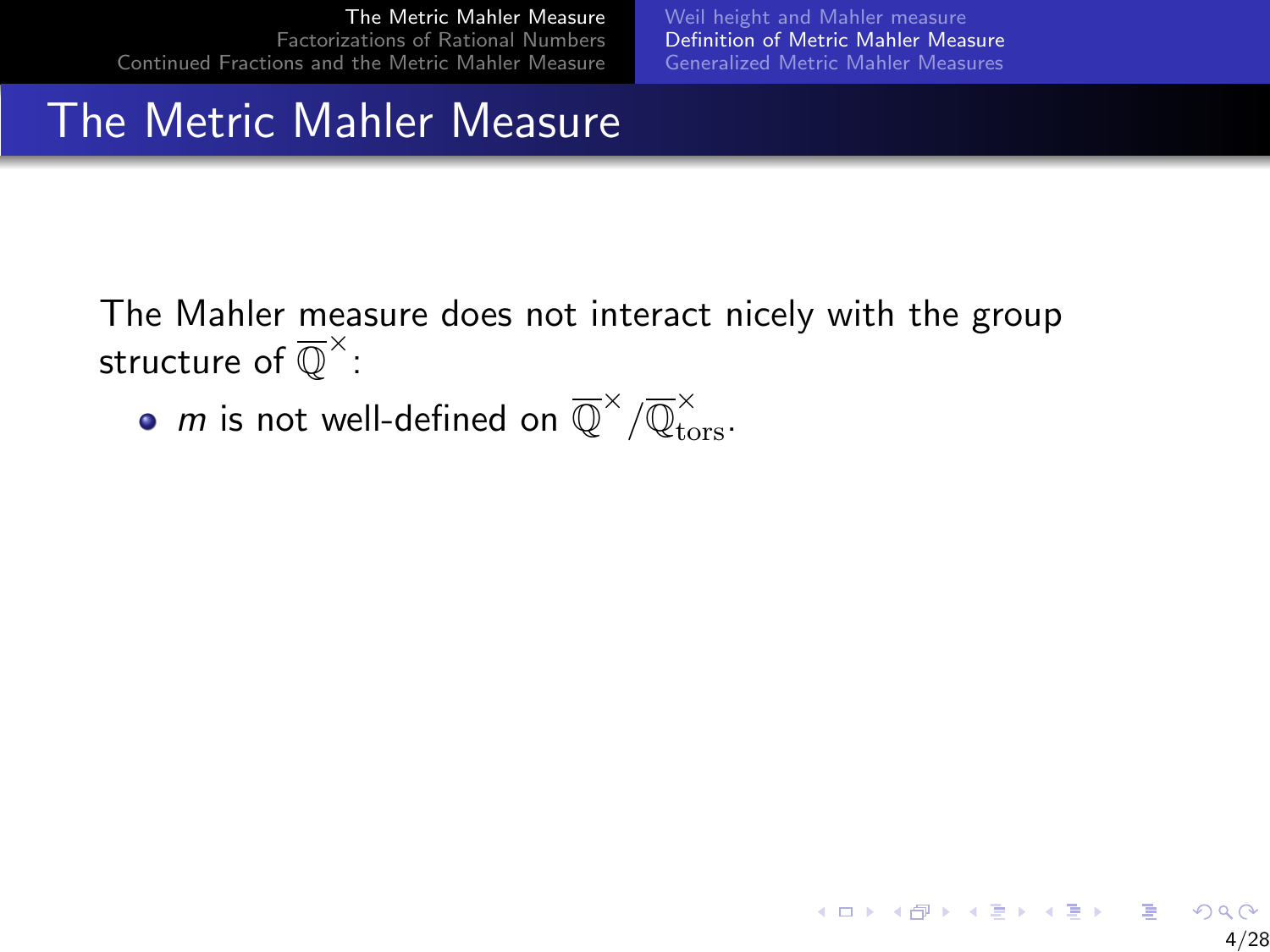[Weil height and Mahler measure](#page-2-0) [Definition of Metric Mahler Measure](#page-9-0) [Generalized Metric Mahler Measures](#page-13-0)

4/28

## The Metric Mahler Measure

The Mahler measure does not interact nicely with the group structure of  $\overline{\mathbb{Q}}^{\times}$  :

- $m$  is not well-defined on  $\overline{\mathbb{Q}}^\times/\overline{\mathbb{Q}}_{\text{tors}}^\times.$
- The inequality  $m(\alpha\beta) \le m(\alpha) + m(\beta)$  does not hold.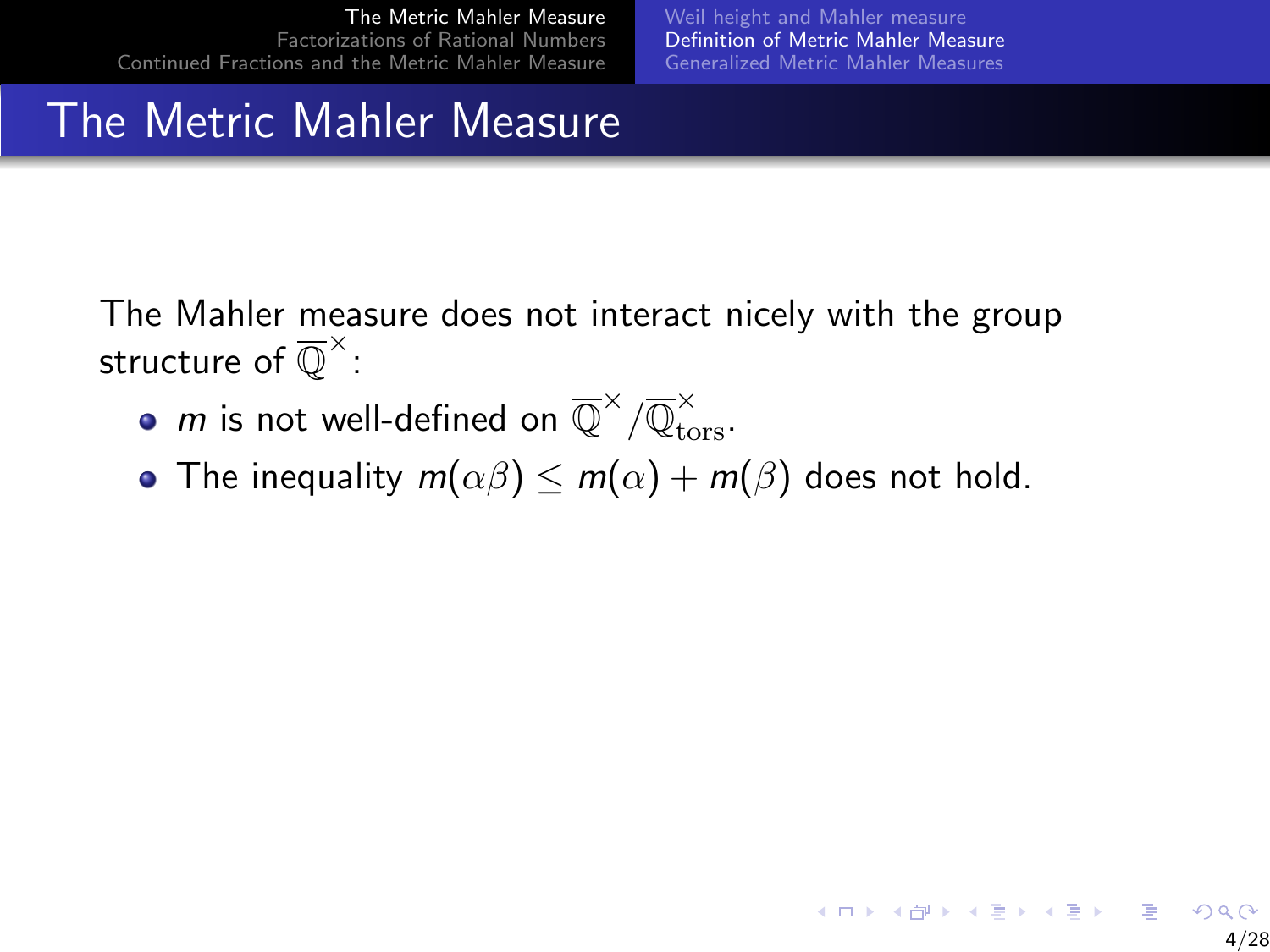[Weil height and Mahler measure](#page-2-0) [Definition of Metric Mahler Measure](#page-6-0) [Generalized Metric Mahler Measures](#page-13-0)

### <span id="page-9-0"></span>The Metric Mahler Measure

The Mahler measure does not interact nicely with the group structure of  $\overline{\mathbb{Q}}^{\times}$  :

- $m$  is not well-defined on  $\overline{\mathbb{Q}}^\times/\overline{\mathbb{Q}}_{\text{tors}}^\times.$
- The inequality  $m(\alpha\beta) \le m(\alpha) + m(\beta)$  does not hold.

Dubickas and Smyth (2001) defined the metric Mahler measure by

$$
m_1(\alpha)=\inf\left\{\sum_{n=1}^N m(\alpha_n):N\in\mathbb{N},\ \alpha_n\in\overline{\mathbb{Q}}^\times,\ \alpha=\prod_{n=1}^N\alpha_n\right\}.
$$

イロト イ部 トメ きょ メ きょう き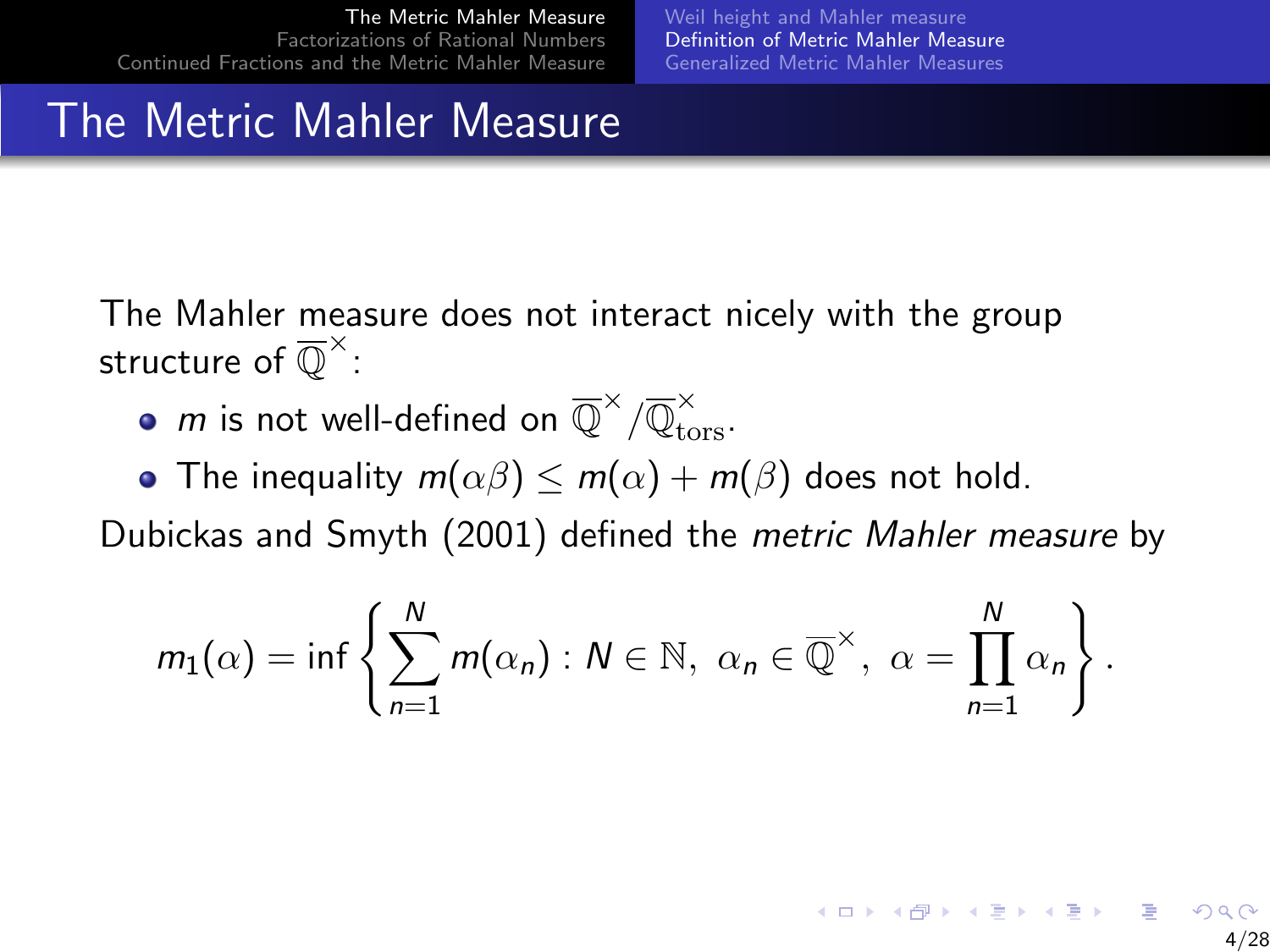[Weil height and Mahler measure](#page-2-0) [Definition of Metric Mahler Measure](#page-6-0) [Generalized Metric Mahler Measures](#page-13-0)

5/28

K ロン K 御 > K 결 > K 결 > 「결

#### The Metric Mahler Measure

$$
m_1(\alpha)=\inf\left\{\sum_{n=1}^N m(\alpha_n):N\in\mathbb{N},\ \alpha_n\in\overline{\mathbb{Q}}^\times,\ \alpha=\prod_{n=1}^N\alpha_n\right\}.
$$

Dubickas and Smyth noted some key properties of  $m_1$ :

 $m_1$  is well-defined on  $\overline{\mathbb{Q}}^\times/\overline{\mathbb{Q}}_{\text{tors}}^\times.$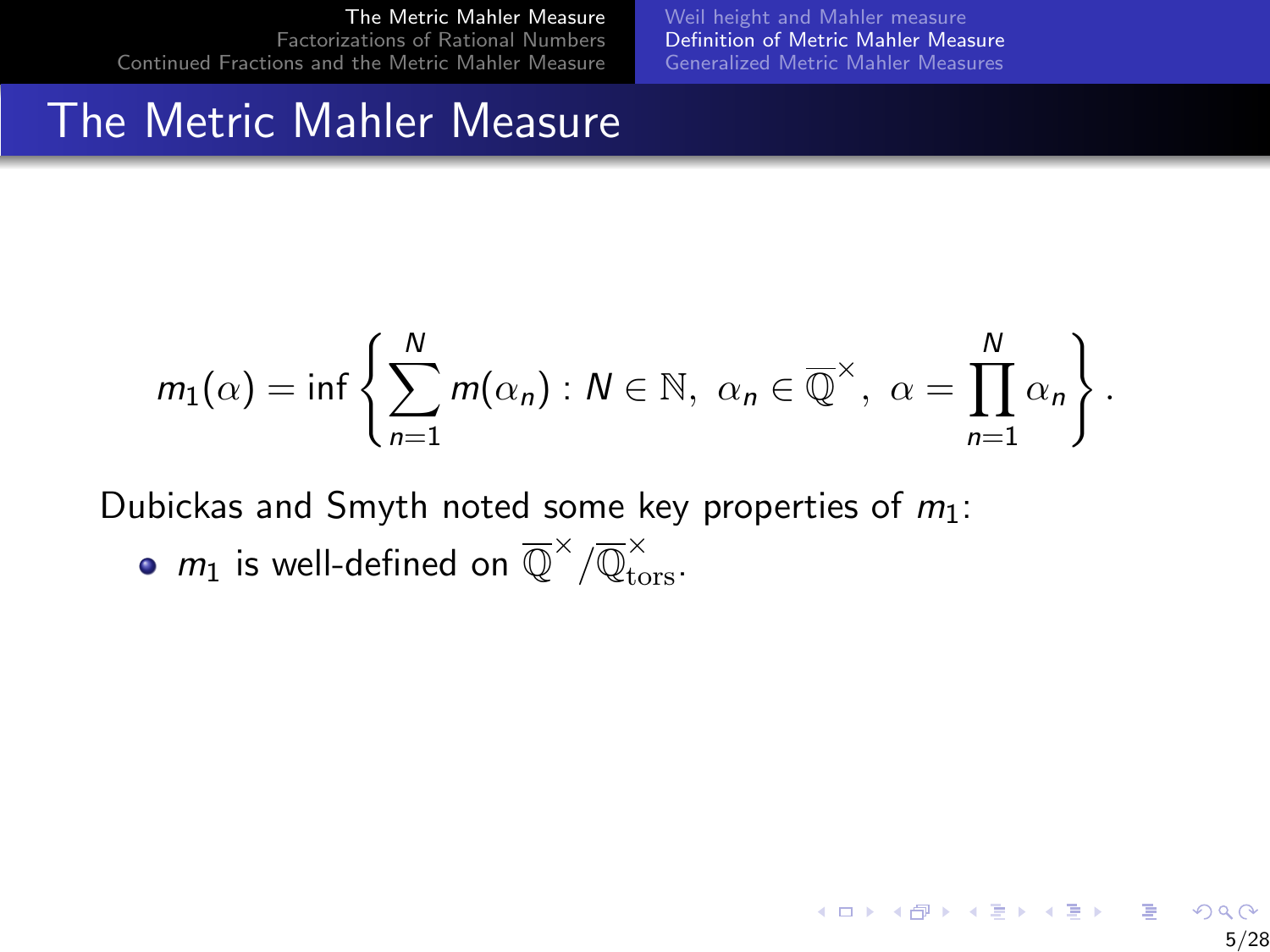[Weil height and Mahler measure](#page-2-0) [Definition of Metric Mahler Measure](#page-6-0) [Generalized Metric Mahler Measures](#page-13-0)

5/28

#### The Metric Mahler Measure

$$
m_1(\alpha)=\inf\left\{\sum_{n=1}^N m(\alpha_n):N\in\mathbb{N},\ \alpha_n\in\overline{\mathbb{Q}}^\times,\ \alpha=\prod_{n=1}^N\alpha_n\right\}.
$$

Dubickas and Smyth noted some key properties of  $m_1$ :

- $m_1$  is well-defined on  $\overline{\mathbb{Q}}^\times/\overline{\mathbb{Q}}_{\text{tors}}^\times.$
- $m_1(\alpha\beta) \le m_1(\alpha) + m_1(\beta)$  for all  $\alpha, \beta \in \overline{\mathbb{Q}}^{\times}$ .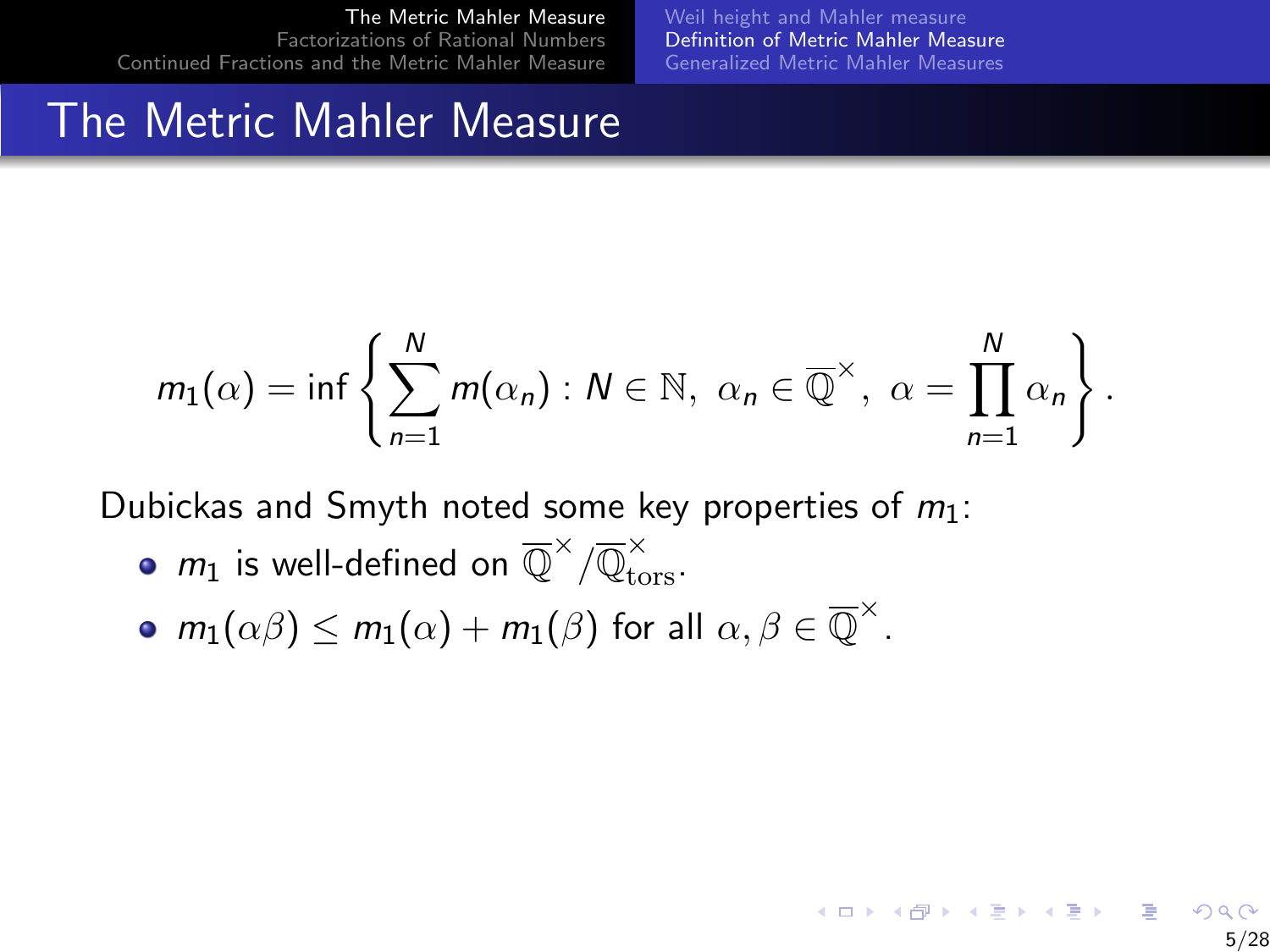[Weil height and Mahler measure](#page-2-0) [Definition of Metric Mahler Measure](#page-6-0) [Generalized Metric Mahler Measures](#page-13-0)

## The Metric Mahler Measure

$$
m_1(\alpha)=\inf\left\{\sum_{n=1}^N m(\alpha_n):N\in\mathbb{N},\ \alpha_n\in\overline{\mathbb{Q}}^\times,\ \alpha=\prod_{n=1}^N\alpha_n\right\}.
$$

Dubickas and Smyth noted some key properties of  $m_1$ :

- $m_1$  is well-defined on  $\overline{\mathbb{Q}}^\times/\overline{\mathbb{Q}}_{\text{tors}}^\times.$
- $m_1(\alpha\beta) \le m_1(\alpha) + m_1(\beta)$  for all  $\alpha, \beta \in \overline{\mathbb{Q}}^{\times}$ .
- The map  $(\alpha,\beta)\mapsto m_1(\alpha\beta^{-1})$  defines a metric on  $\overline{\mathbb{Q}}^\times/\overline{\mathbb{Q}}_{\rm{tc}}^\times$ tors which induces the discrete topology if and only if Lehmer's conjecture is true.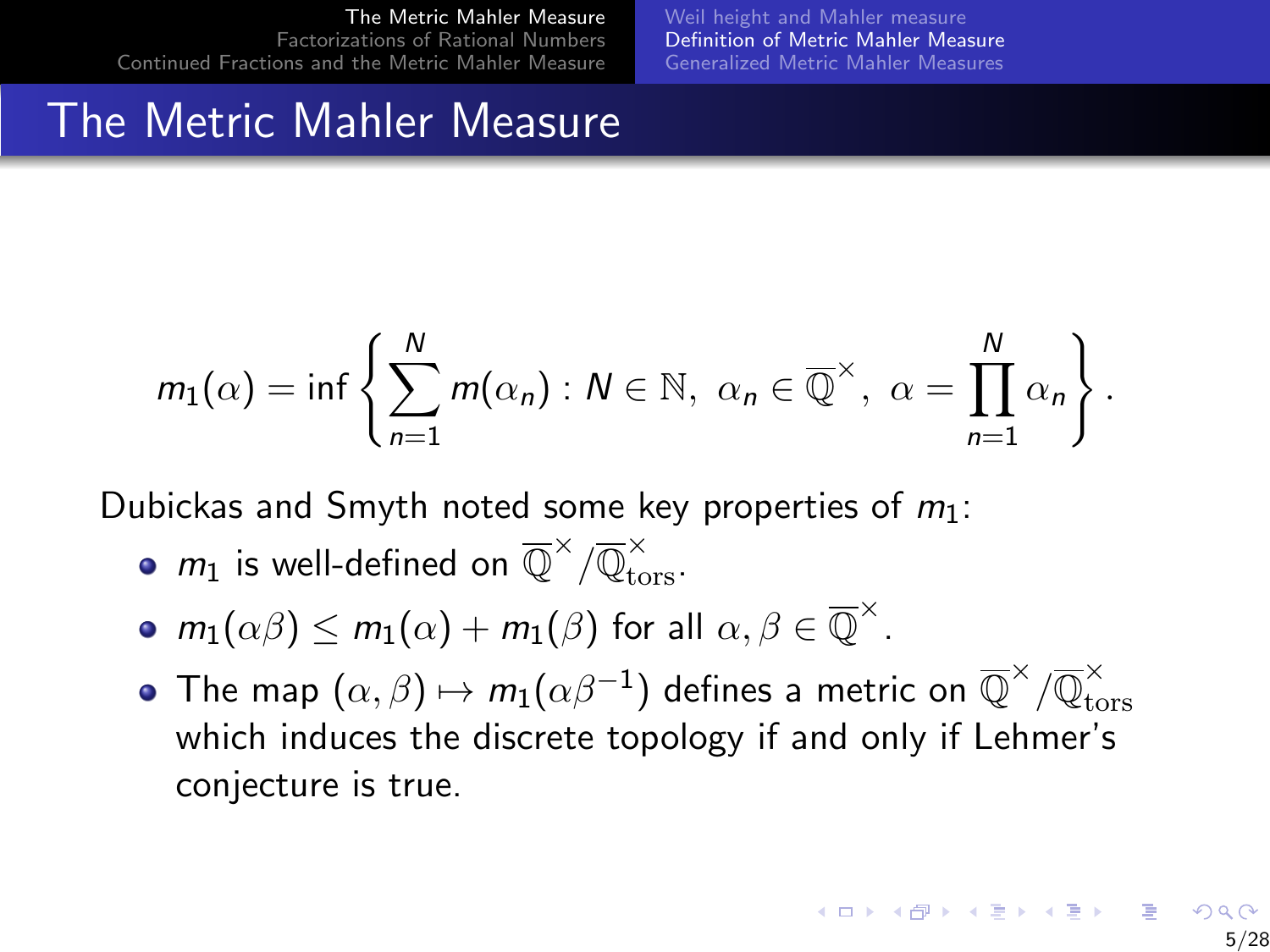6/28

 $\left\{ \begin{array}{ccc} \pm & \pm & \pm \end{array} \right.$  and  $\left\{ \begin{array}{ccc} \pm & \pm \end{array} \right.$  and  $\left\{ \begin{array}{ccc} \pm & \pm \end{array} \right.$ 

#### <span id="page-13-0"></span>The Parametrized Family of Metric Mahler Measures

Following the observations of Dubickas and Smyth, we defined the t-metric Mahler measure by

$$
m_t(\alpha)=\inf\left\{\left(\sum_{n=1}^N m(\alpha_n)^t\right)^{1/t}: N\in\mathbb{N}, \ \alpha_n\in\overline{\mathbb{Q}}^\times, \ \alpha=\prod_{n=1}^N\alpha_n\right\}.
$$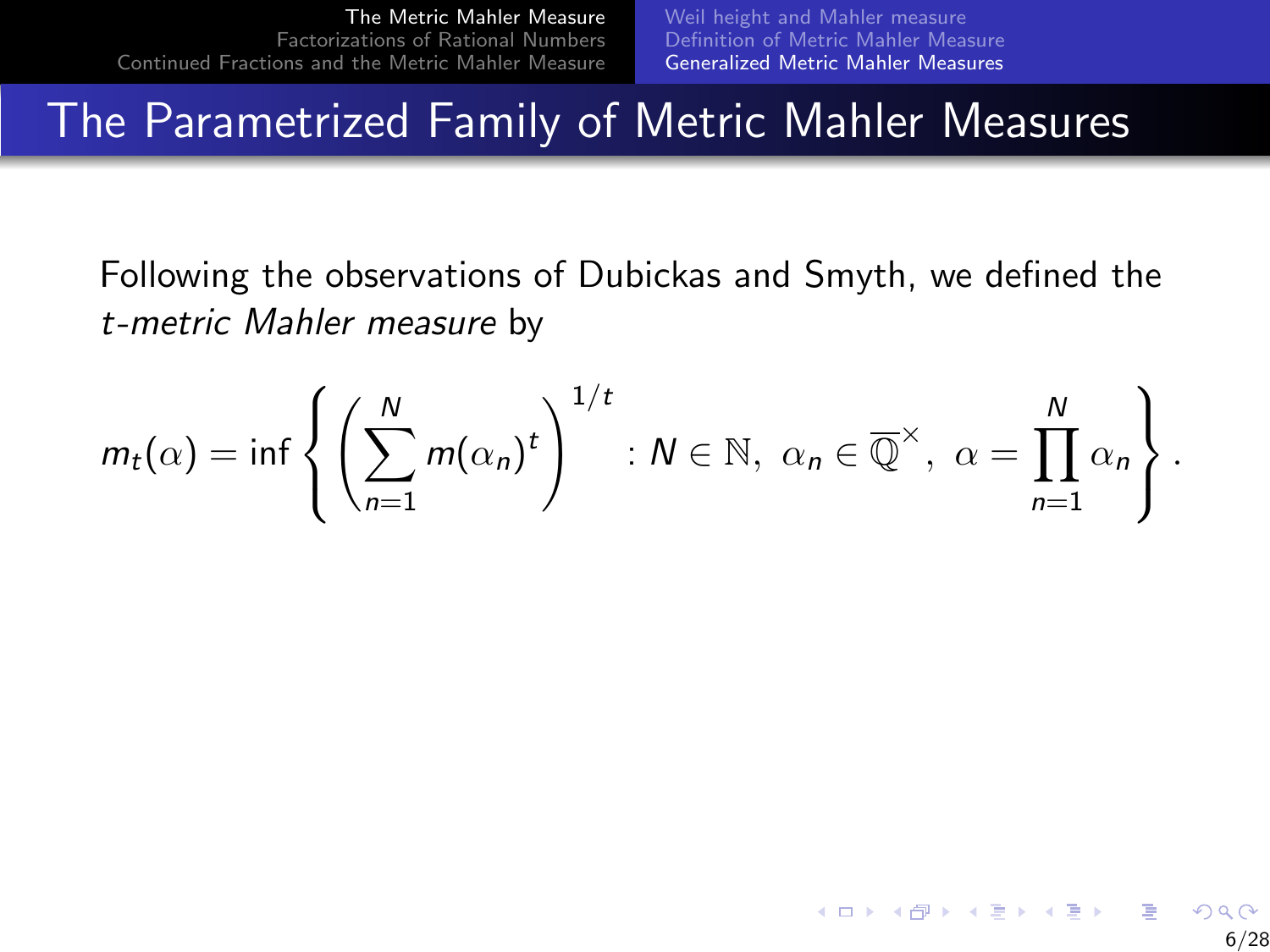### <span id="page-14-0"></span>The Parametrized Family of Metric Mahler Measures

Following the observations of Dubickas and Smyth, we defined the t-metric Mahler measure by

$$
m_t(\alpha)=\inf\left\{\left(\sum_{n=1}^N m(\alpha_n)^t\right)^{1/t}: N\in\mathbb{N}, \ \alpha_n\in\overline{\mathbb{Q}}^\times, \ \alpha=\prod_{n=1}^N \alpha_n\right\}.
$$

While this is surely a trivial change in the definition, it enables us to ask a new question.

#### Question 1.

What can we say about the map  $t\mapsto m_t(\alpha)$  for fixed  $\alpha\in \overline{\mathbb{Q}}^{\times}$ ?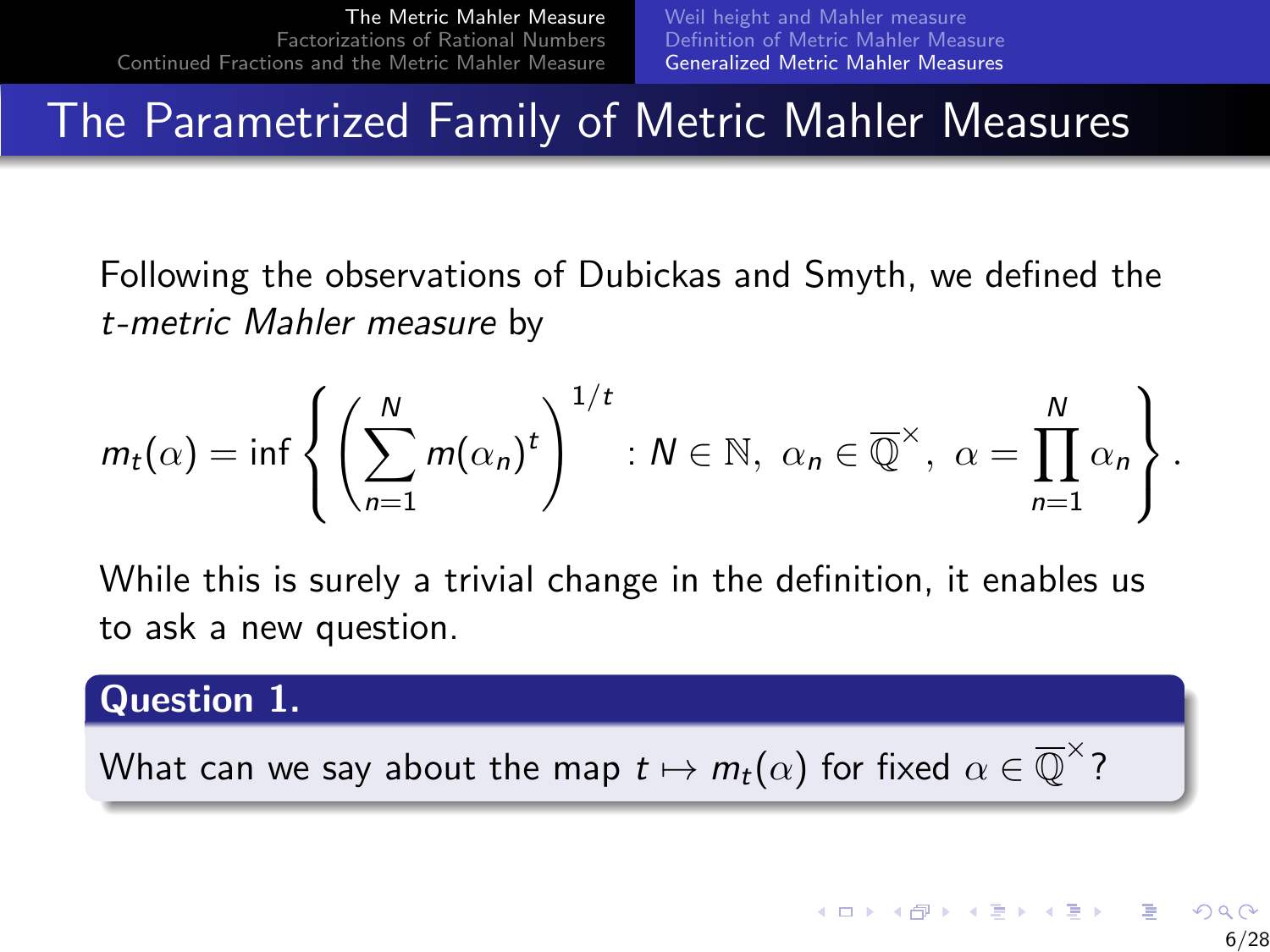[Weil height and Mahler measure](#page-2-0) [Definition of Metric Mahler Measure](#page-6-0) [Generalized Metric Mahler Measures](#page-13-0)

### Additional Definitions

Any point  $(\alpha_1, \alpha_2, \ldots, \alpha_N) \in (\overline{\mathbb{Q}}^{\times})^N$  satisfying  $\alpha = \prod_{n=1}^N \alpha_n$ is called a *product representation of*  $\alpha$ .

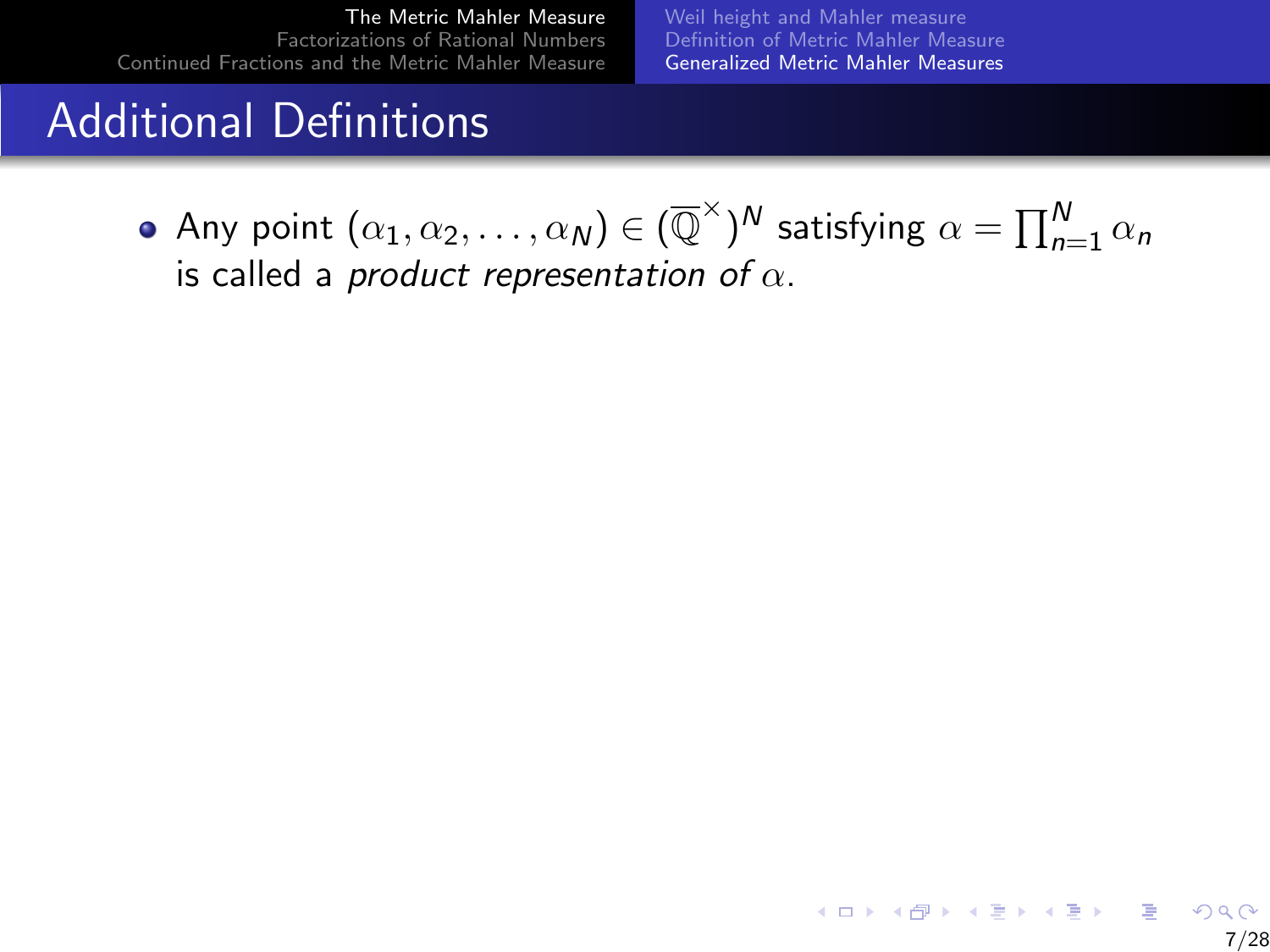[Weil height and Mahler measure](#page-2-0) [Definition of Metric Mahler Measure](#page-6-0) [Generalized Metric Mahler Measures](#page-13-0)

## Additional Definitions

- Any point  $(\alpha_1, \alpha_2, \ldots, \alpha_N) \in (\overline{\mathbb{Q}}^{\times})^N$  satisfying  $\alpha = \prod_{n=1}^N \alpha_n$ is called a product representation of  $\alpha$ .
- Let  $\mathcal{P}(\alpha)$  denote the set of all product representations of  $\alpha$ .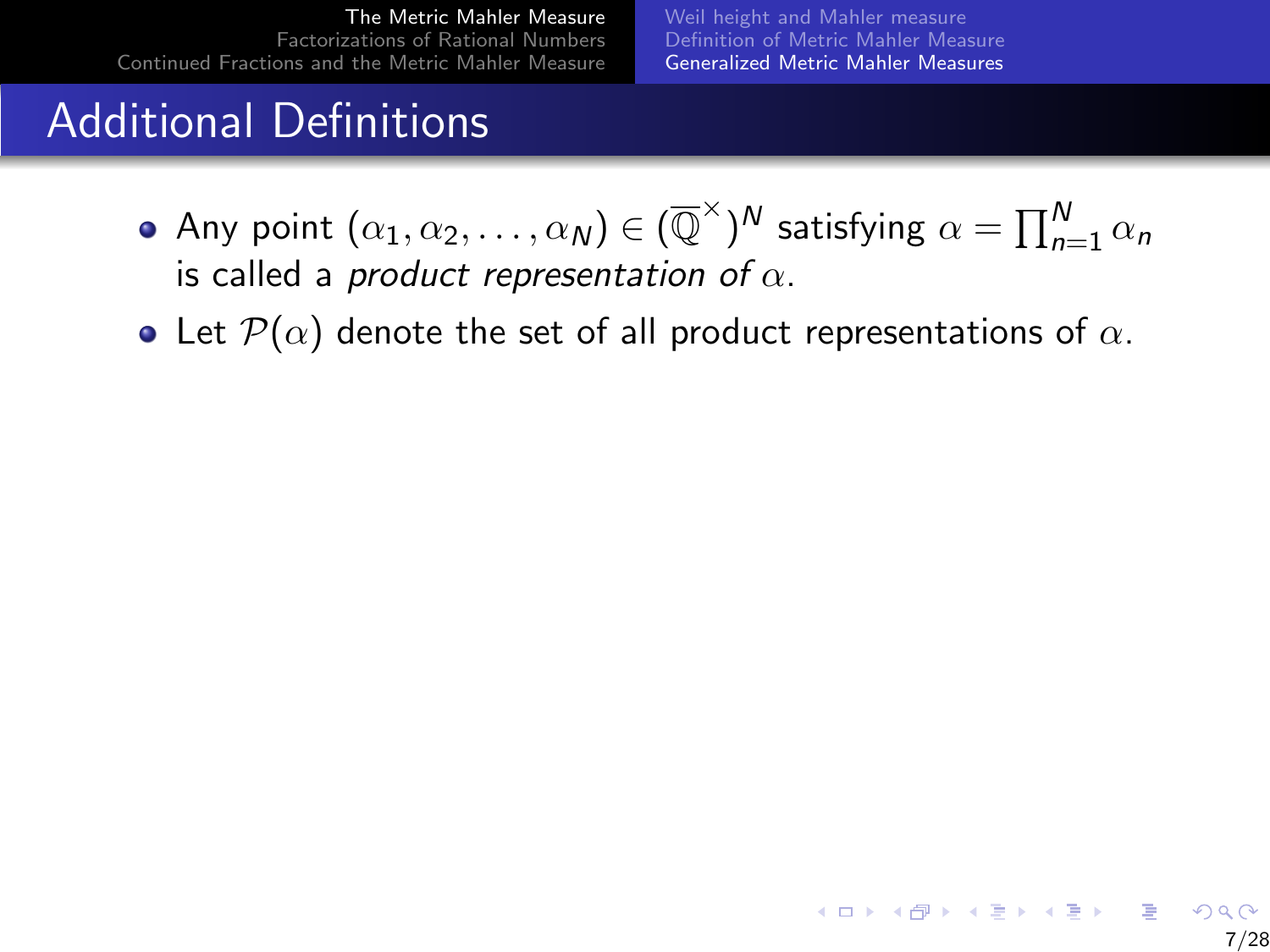[Weil height and Mahler measure](#page-2-0) [Definition of Metric Mahler Measure](#page-6-0) [Generalized Metric Mahler Measures](#page-13-0)

7/28

 $A \equiv 1 + 4 \sqrt{10} + 4 \sqrt{10} + 4 \sqrt{10} + 4 \sqrt{10} + 1$ 

## Additional Definitions

- Any point  $(\alpha_1, \alpha_2, \ldots, \alpha_N) \in (\overline{\mathbb{Q}}^{\times})^N$  satisfying  $\alpha = \prod_{n=1}^N \alpha_n$ is called a *product representation of*  $\alpha$ .
- Let  $\mathcal{P}(\alpha)$  denote the set of all product representations of  $\alpha$ .
- In this case, the map

$$
t\mapsto \left(\sum_{n=1}^N m(\alpha_n)^t\right)^{1/t}
$$

is called the measure function of  $(\alpha_1, \alpha_2, \ldots, \alpha_N)$ .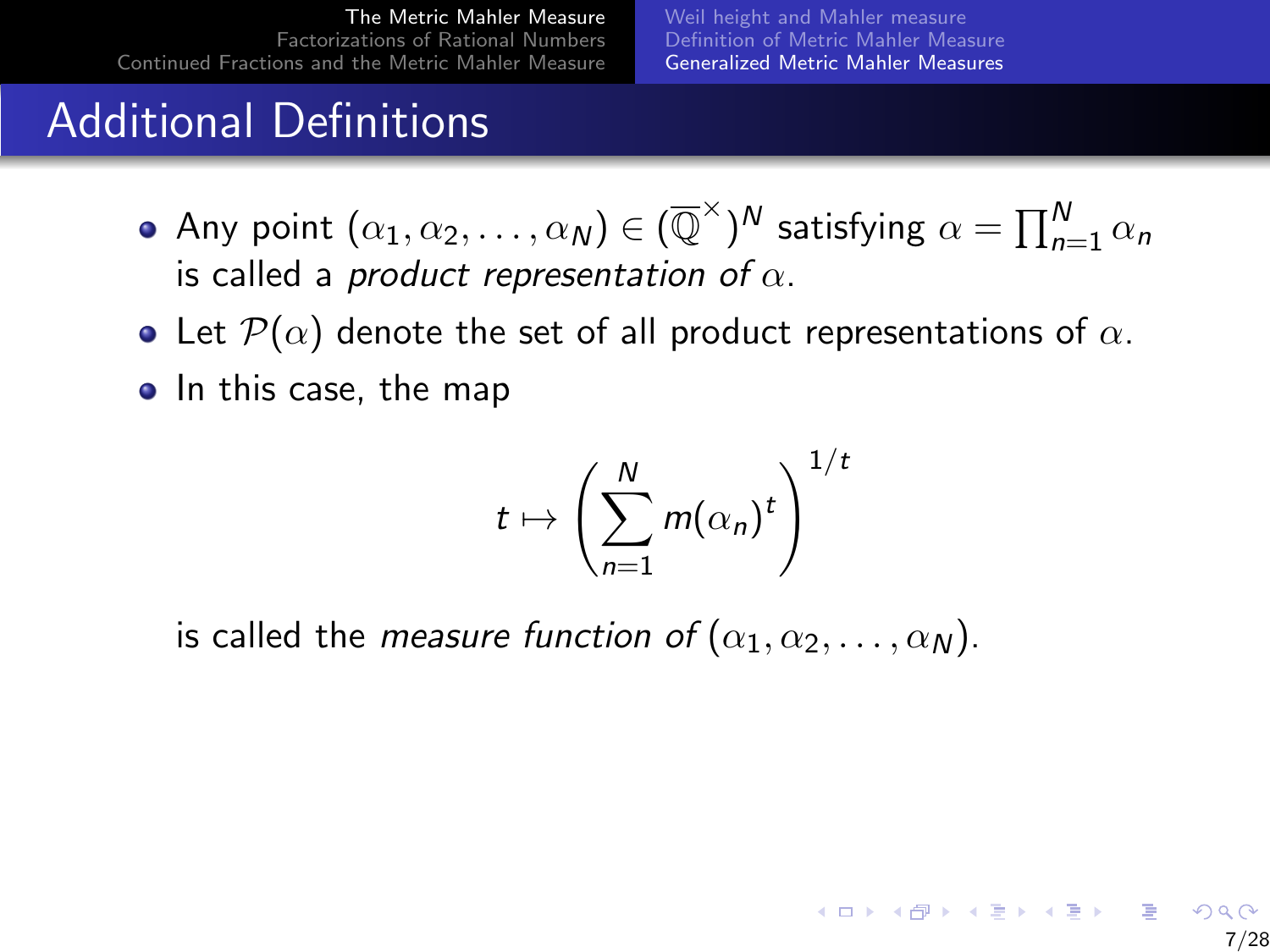[Weil height and Mahler measure](#page-2-0) [Definition of Metric Mahler Measure](#page-6-0) [Generalized Metric Mahler Measures](#page-13-0)

## Additional Definitions

- Any point  $(\alpha_1, \alpha_2, \ldots, \alpha_N) \in (\overline{\mathbb{Q}}^{\times})^N$  satisfying  $\alpha = \prod_{n=1}^N \alpha_n$ is called a product representation of  $\alpha$ .
- Let  $\mathcal{P}(\alpha)$  denote the set of all product representations of  $\alpha$ .
- In this case, the map

$$
t\mapsto \left(\sum_{n=1}^N m(\alpha_n)^t\right)^{1/t}
$$

is called the measure function of  $(\alpha_1, \alpha_2, \ldots, \alpha_N)$ .

A point  $(\alpha_1, \alpha_2, \ldots, \alpha_N) \in \mathcal{P}(\alpha)$  is said to attain the infimum *in*  $m_t(\alpha)$  if

$$
m_t(\alpha) = \left(\sum_{n=1}^N m(\alpha_n)^t\right)^{1/t}
$$

7/28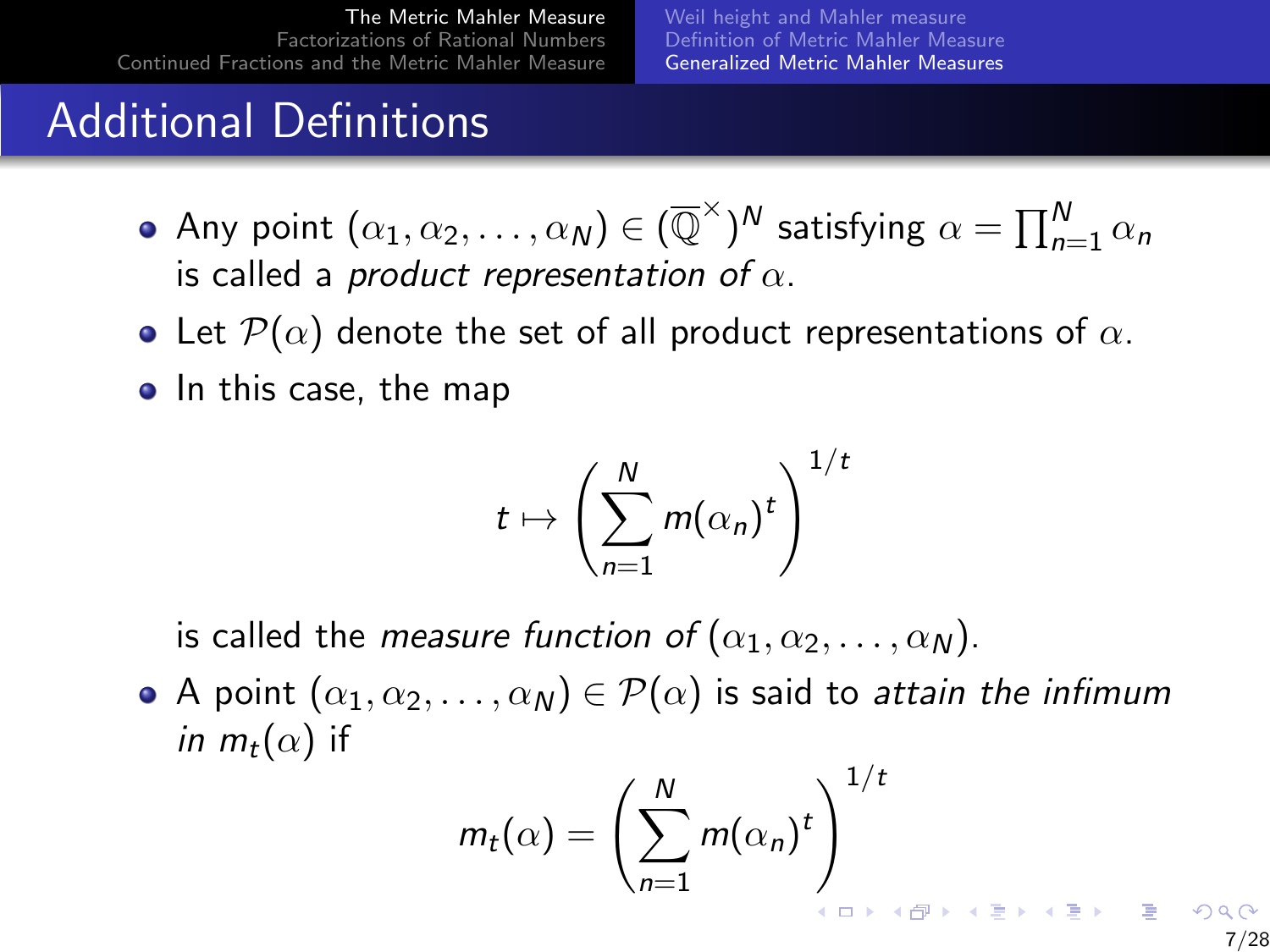[Weil height and Mahler measure](#page-2-0) [Definition of Metric Mahler Measure](#page-6-0) [Generalized Metric Mahler Measures](#page-13-0)

#### The Parametrized Family of Metric Mahler Measures

#### Theorem 2 (S., 2014).

If  $\alpha\in\overline{\mathbb{Q}}^\times$  then there exists a finite set  $\mathcal{X}=\mathcal{X}(\alpha)\subseteq\mathcal{P}(\alpha)$  such that the infimum in  $m_t(\alpha)$  is attained by a point in X.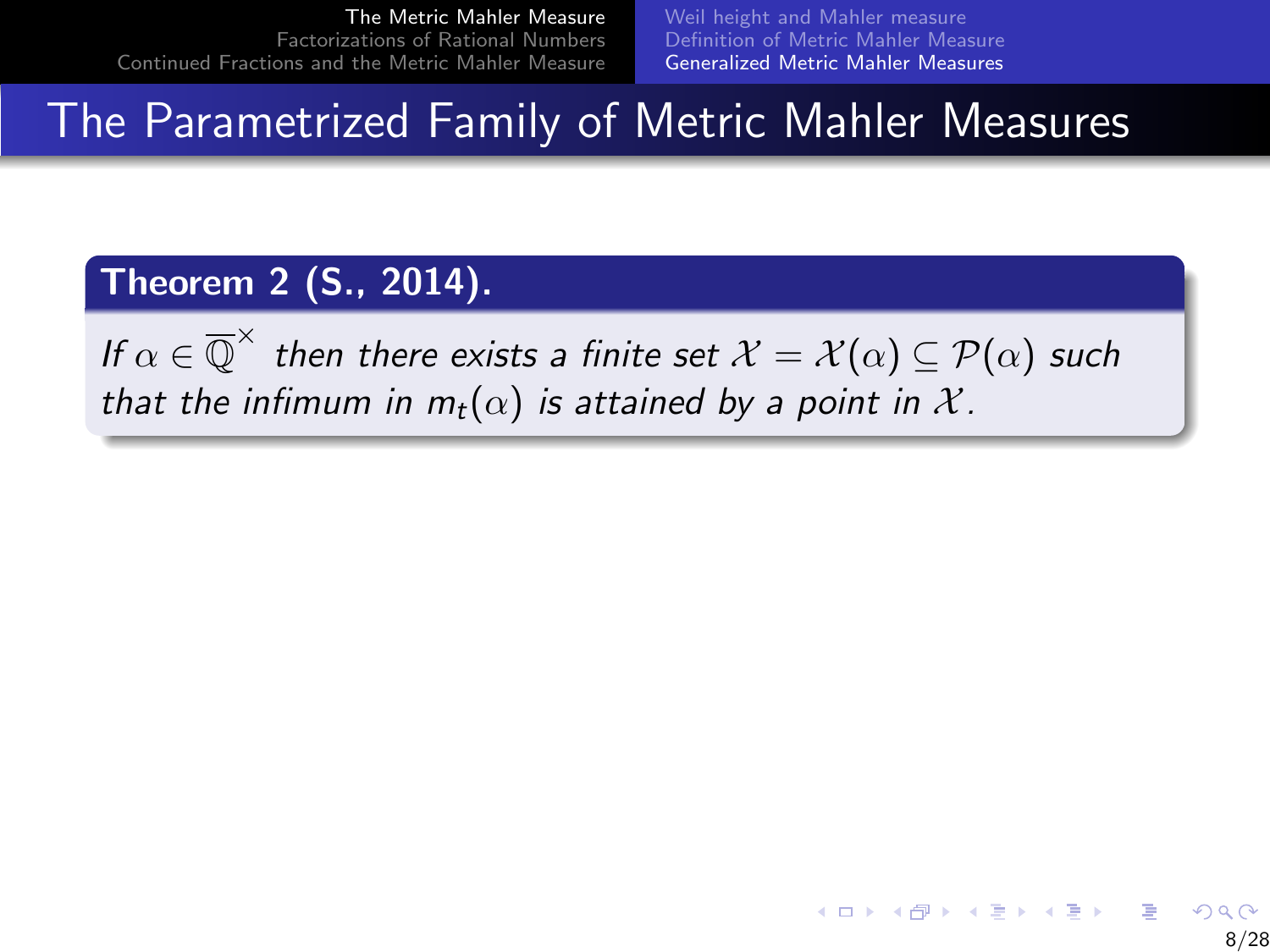[Weil height and Mahler measure](#page-2-0) [Definition of Metric Mahler Measure](#page-6-0) [Generalized Metric Mahler Measures](#page-13-0)

#### The Parametrized Family of Metric Mahler Measures

#### Theorem 2 (S., 2014).

If  $\alpha\in\overline{\mathbb{Q}}^\times$  then there exists a finite set  $\mathcal{X}=\mathcal{X}(\alpha)\subseteq\mathcal{P}(\alpha)$  such that the infimum in  $m_t(\alpha)$  is attained by a point in X.

1. Good News: This theorem is stronger than simply stating that the infimum in  $m_t(\alpha)$  is attained for all  $\alpha$ . Indeed, it shows that only a finite set of points is needed to attain that infimum as t varies over  $\mathbb{R}^+$ .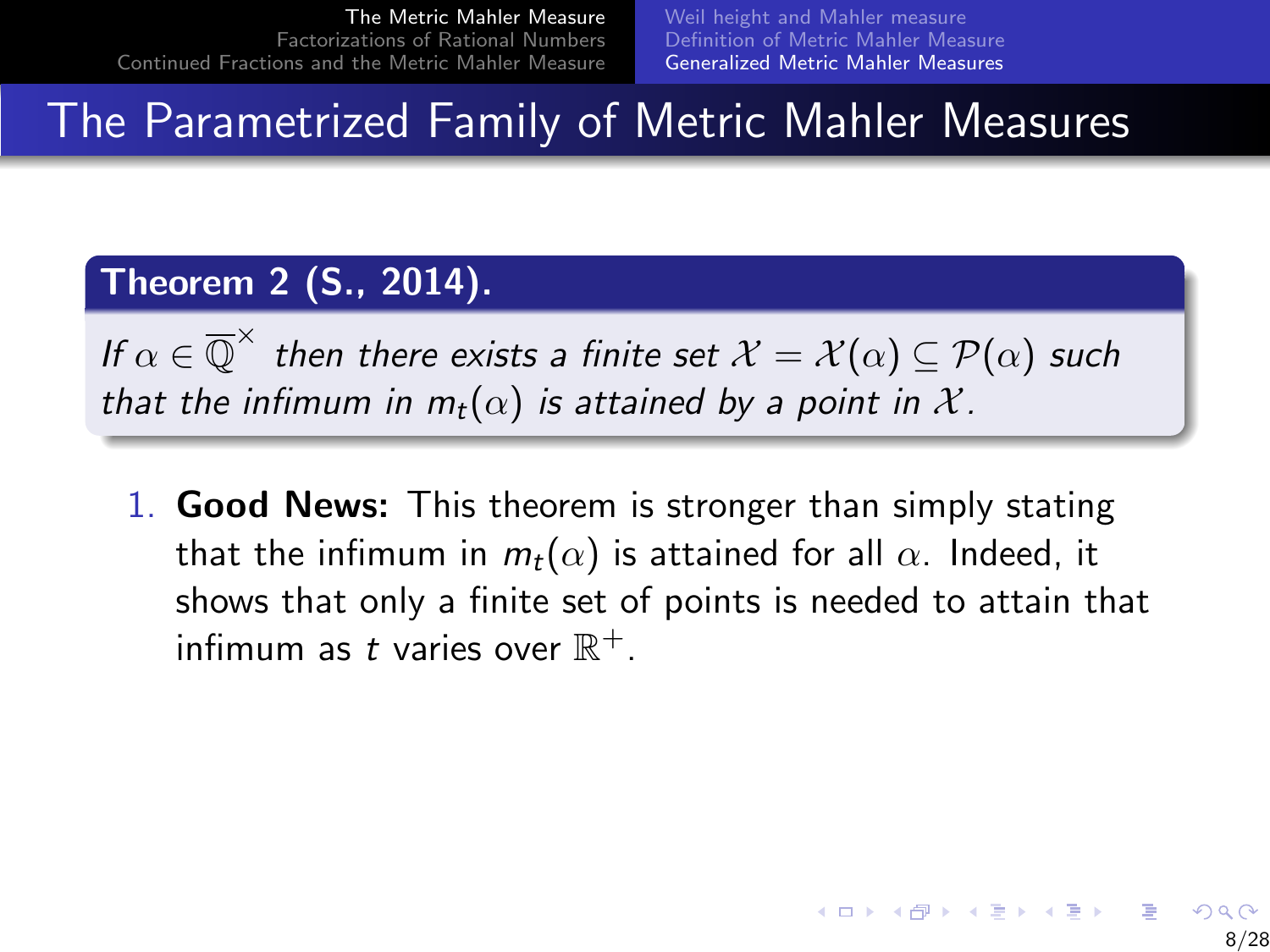[Weil height and Mahler measure](#page-2-0) [Definition of Metric Mahler Measure](#page-6-0) [Generalized Metric Mahler Measures](#page-13-0)

#### The Parametrized Family of Metric Mahler Measures

#### Theorem 2 (S., 2014).

If  $\alpha\in\overline{\mathbb{Q}}^\times$  then there exists a finite set  $\mathcal{X}=\mathcal{X}(\alpha)\subseteq\mathcal{P}(\alpha)$  such that the infimum in  $m_t(\alpha)$  is attained by a point in X.

- 1. Good News: This theorem is stronger than simply stating that the infimum in  $m_t(\alpha)$  is attained for all  $\alpha$ . Indeed, it shows that only a finite set of points is needed to attain that infimum as t varies over  $\mathbb{R}^+$ .
- 2. Bad News: The proof of the theorem provides no clue on how to determine  $\mathcal{X}$ . It cannot even provide an estimate on the size of X in terms of  $\alpha$ .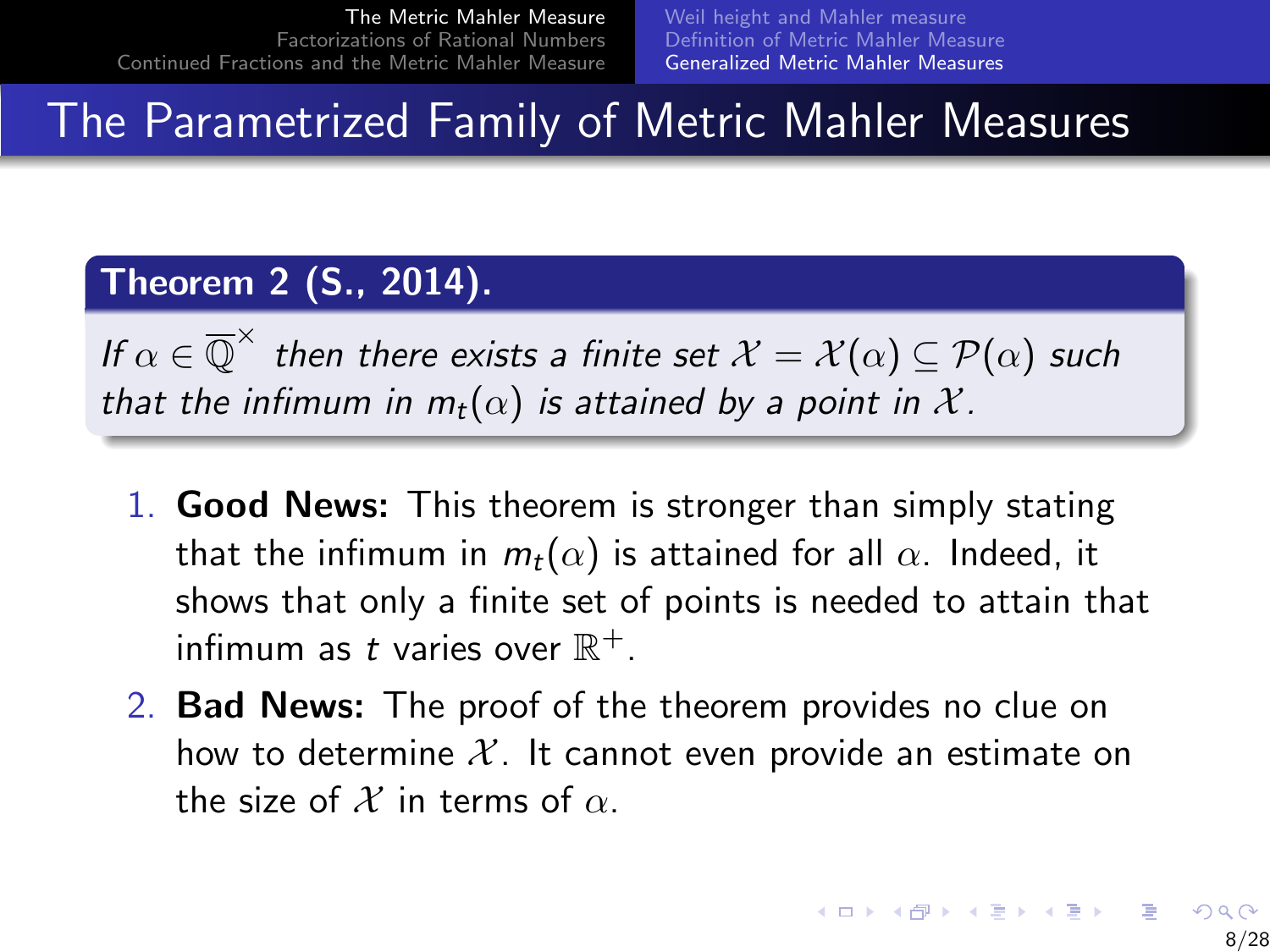## <span id="page-22-0"></span>**Factorizations**

**[Factorizations](#page-24-0)** [Streamlining our Factorization List](#page-32-0)

Determining a set  $X$  for use in our previous theorem seems difficult, although the situation is more tractable when  $\alpha \in \mathbb{Q}$ .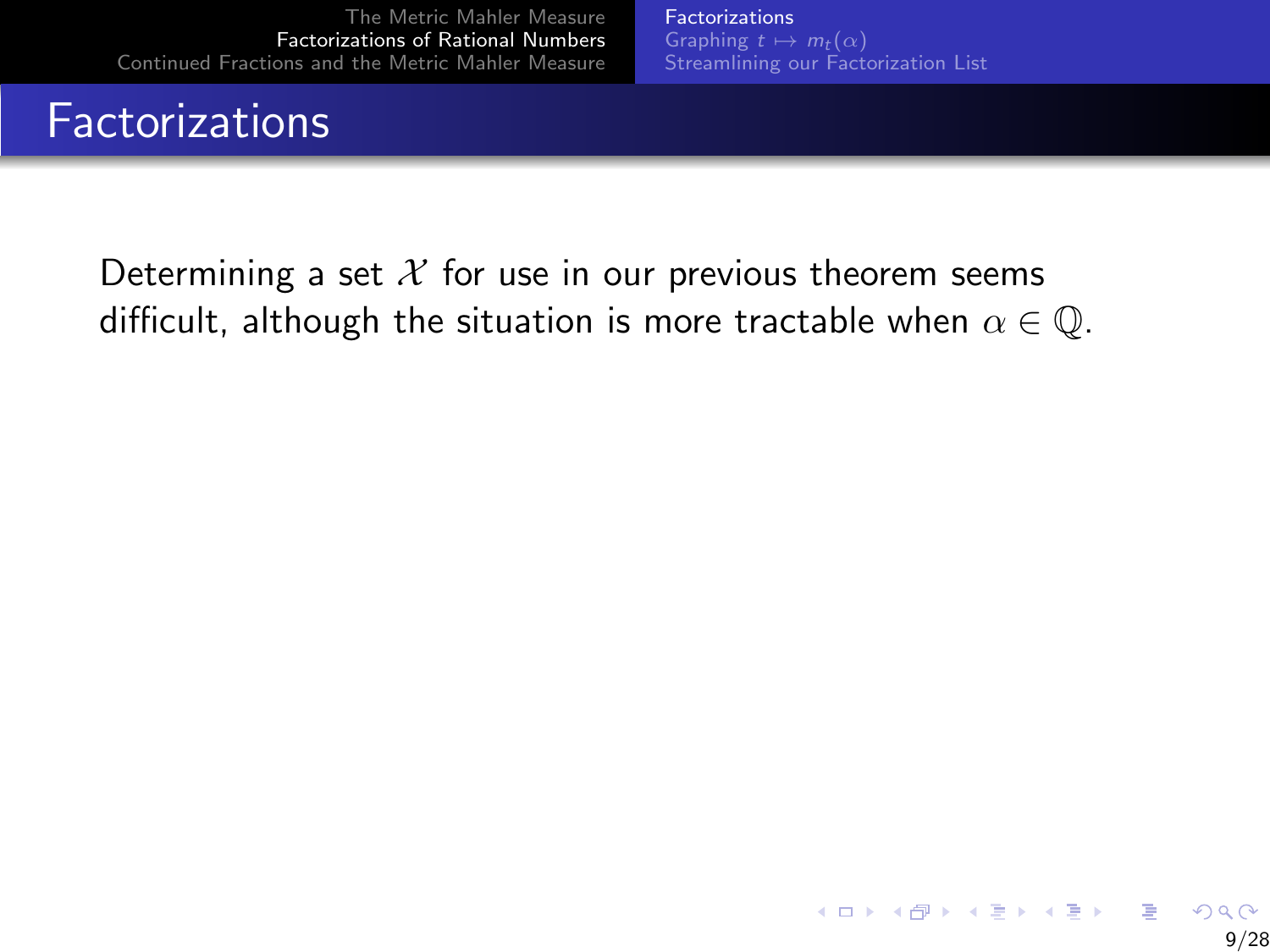## **Factorizations**

Determining a set  $\mathcal X$  for use in our previous theorem seems difficult, although the situation is more tractable when  $\alpha \in \mathbb{Q}$ . Suppose without loss of generality that  $\alpha > 0$  and  $\alpha \neq 1$ . A product representation

$$
\left(\frac{r_1}{s_1},\frac{r_2}{s_2},\ldots,\frac{r_N}{s_N}\right)\in (\mathbb{Q}^\times)^N
$$

of  $\alpha$  is called a *factorization of*  $\alpha$  if

- 1.  $r_n/s_n > 0$  and  $r_n/s_n \neq 1$  for all  $1 \leq n \leq N$
- 2. gcd $(r_m, s_n) = 1$  for all  $1 \leq m, n \leq N$

 $\mathbf{A} \equiv \mathbf{A} + \mathbf{B} + \mathbf{A} + \mathbf{B} + \mathbf{A} + \mathbf{B} + \mathbf{A} + \mathbf{B} + \mathbf{A} + \mathbf{B} + \mathbf{A} + \mathbf{B} + \mathbf{A} + \mathbf{B} + \mathbf{A} + \mathbf{B} + \mathbf{A} + \mathbf{B} + \mathbf{A} + \mathbf{B} + \mathbf{A} + \mathbf{B} + \mathbf{A} + \mathbf{B} + \mathbf{A} + \mathbf{B} + \mathbf{A} + \mathbf{B} + \mathbf{A} + \mathbf{B} + \math$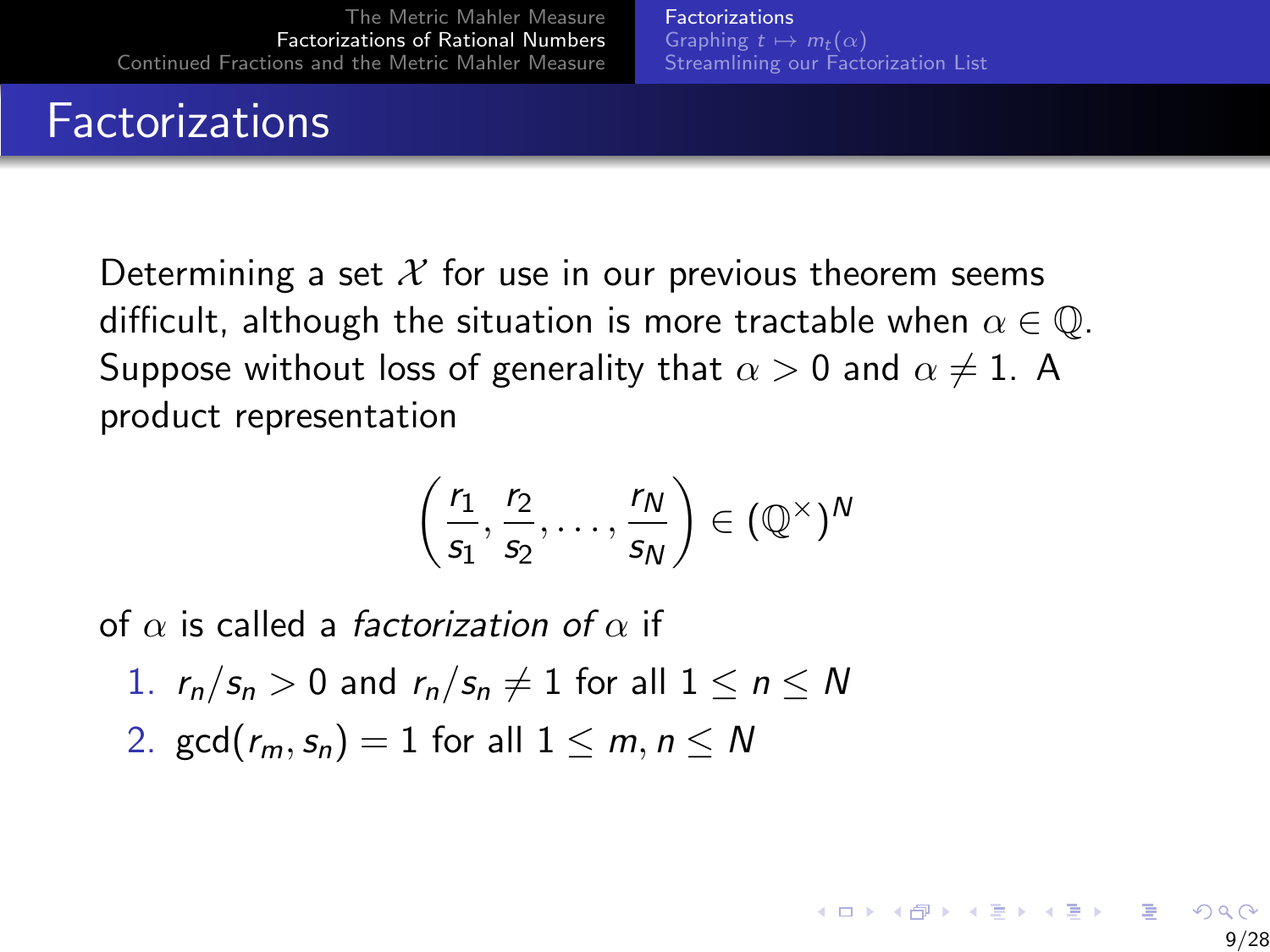## <span id="page-24-0"></span>**Factorizations**

Determining a set  $\mathcal X$  for use in our previous theorem seems difficult, although the situation is more tractable when  $\alpha \in \mathbb{Q}$ . Suppose without loss of generality that  $\alpha > 0$  and  $\alpha \neq 1$ . A product representation

$$
\left(\frac{r_1}{s_1},\frac{r_2}{s_2},\ldots,\frac{r_N}{s_N}\right)\in (\mathbb{Q}^\times)^N
$$

of  $\alpha$  is called a *factorization of*  $\alpha$  if

- 1.  $r_n/s_n > 0$  and  $r_n/s_n \neq 1$  for all  $1 \leq n \leq N$
- 2. gcd( $r_m, s_n$ ) = 1 for all  $1 \le m, n \le N$

Each rational number has only finitely many factorizations.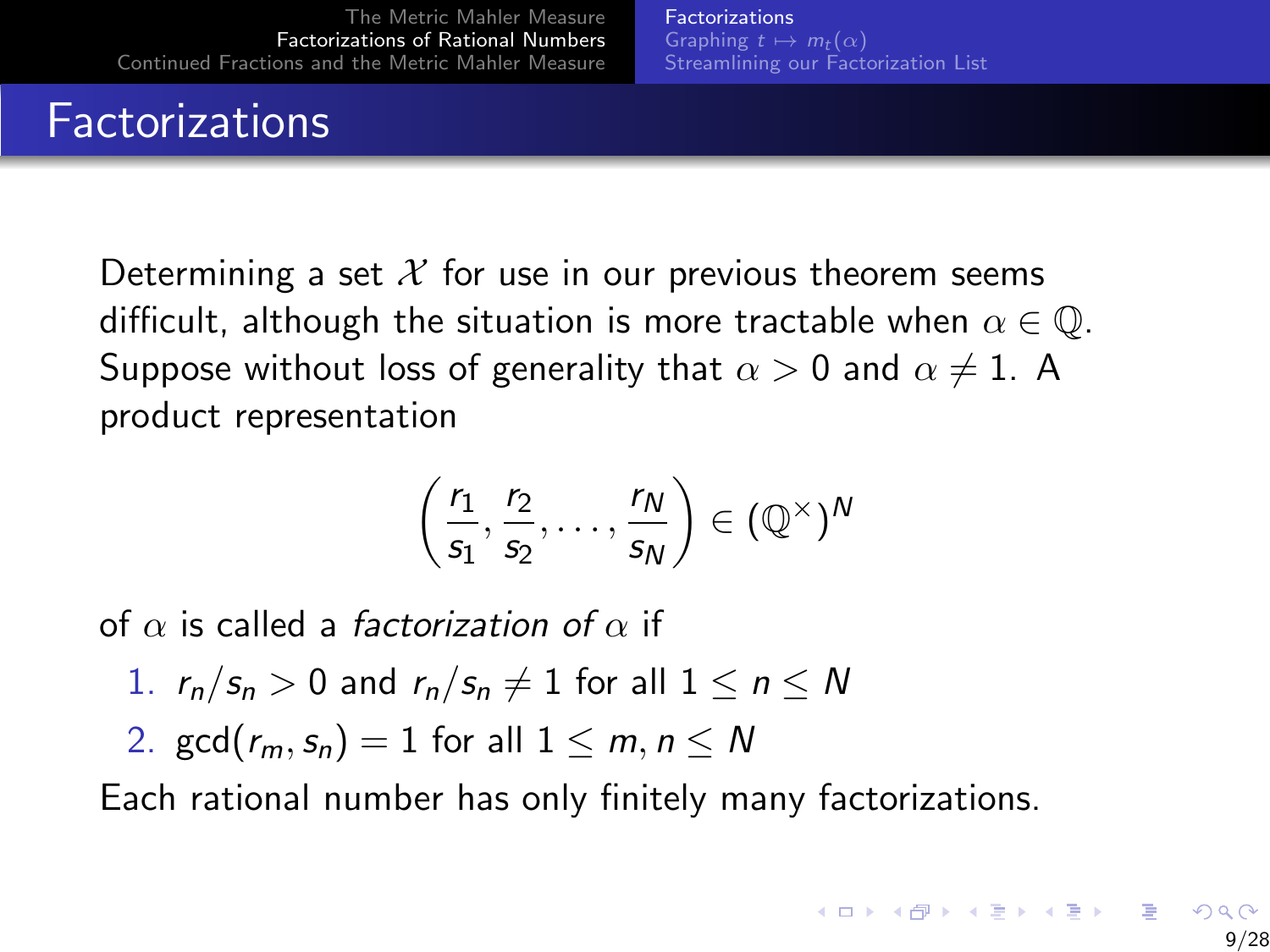[Factorizations](#page-22-0) [Streamlining our Factorization List](#page-32-0)

## Metric Mahler Measures of Rational Numbers

#### Theorem 3 (Jankauskas-S., 2012).

If  $\alpha \neq 1$  is a positive rational number and  $t > 0$  then there exists a factorization of  $\alpha$  which attains the infimum in  $m_t(\alpha)$ .

This means we can use the set of all factorizations of  $\alpha$  as  $\mathcal X$  in our earlier theorem.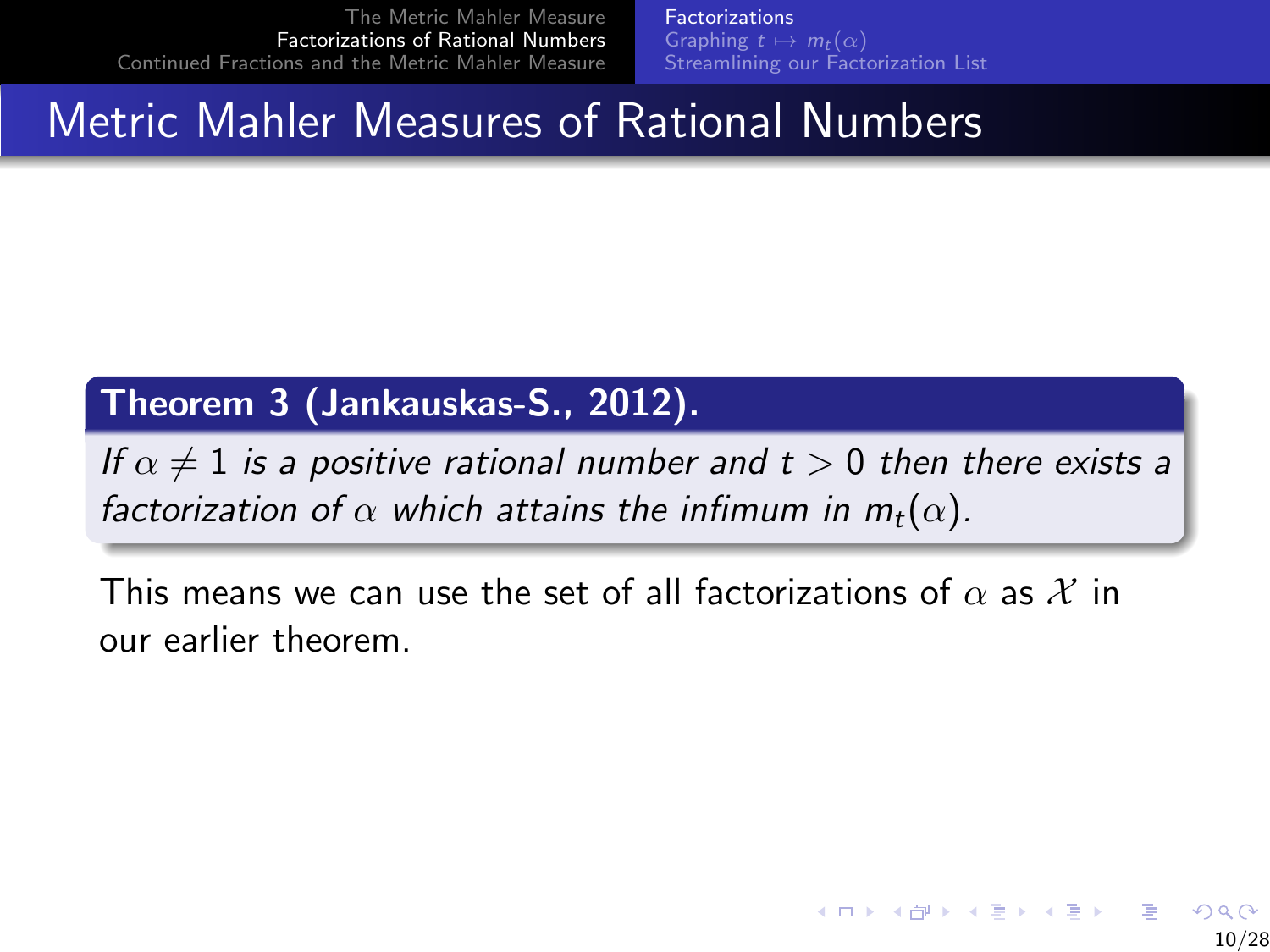**[Factorizations](#page-22-0)** [Graphing](#page-28-0)  $t \mapsto m_t (\alpha)$ [Streamlining our Factorization List](#page-32-0)

#### <span id="page-26-0"></span>Metric Mahler measures of rational numbers

As an example, consider  $\alpha = 32/27$ .

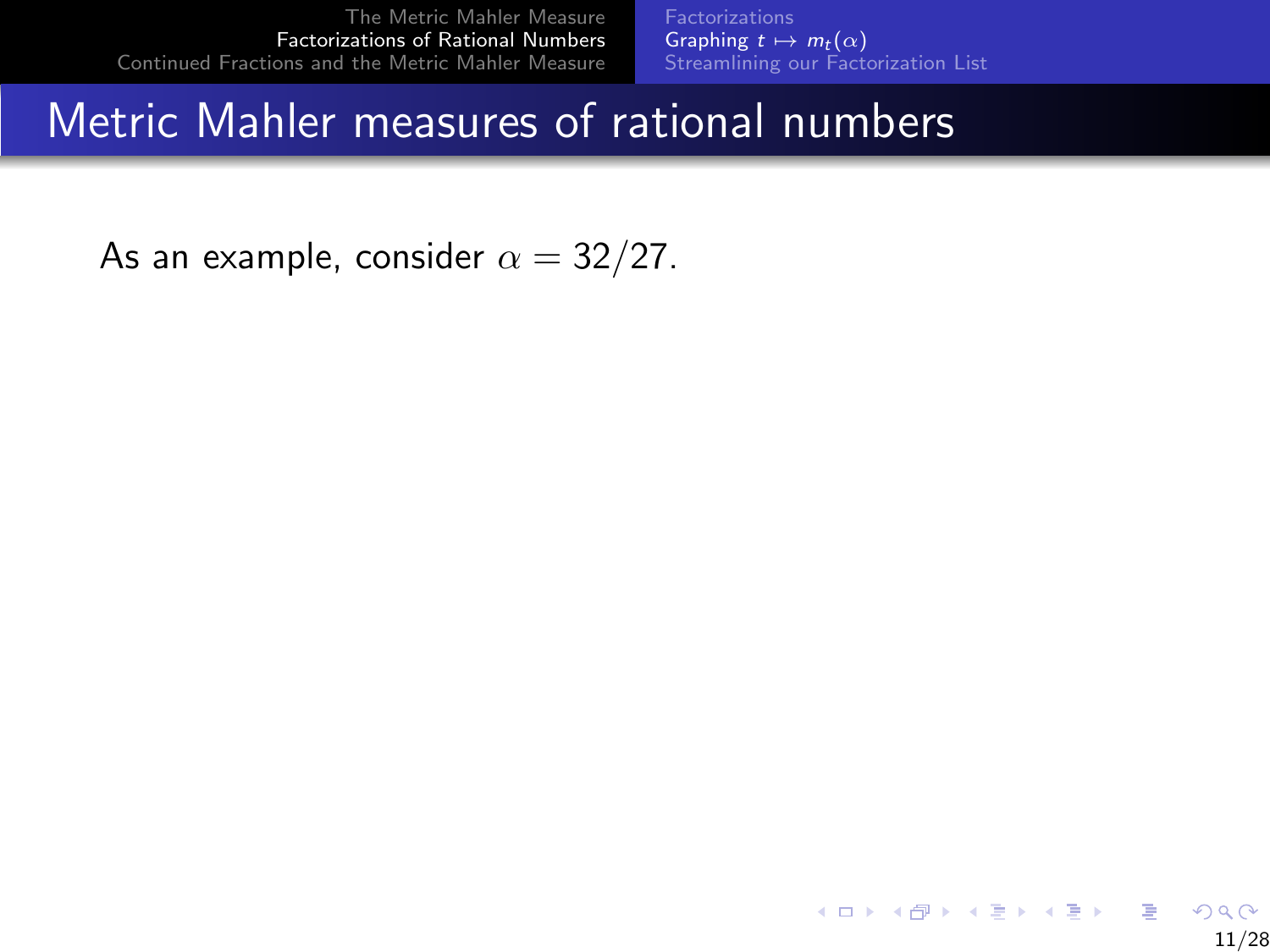#### Metric Mahler measures of rational numbers

As an example, consider  $\alpha = 32/27$ . Some relevant factorizations of  $\alpha$  are given by

$$
\left(\frac{32}{27}\right)\left(\frac{16}{27},\frac{2}{1}\right)\left(\frac{16}{9},\frac{2}{3}\right)\left(\frac{8}{9},\frac{4}{3}\right)
$$

$$
\left(\frac{8}{9},\frac{2}{3},\frac{2}{1}\right)\left(\frac{4}{3},\frac{4}{3},\frac{2}{3}\right)\left(\frac{4}{3},\frac{2}{3},\frac{2}{3},\frac{2}{1}\right)\left(\frac{2}{3},\frac{2}{3},\frac{2}{3},\frac{2}{1},\frac{2}{1}\right)
$$

K ロン K 御 X K 澄 X K 澄 X 《 碧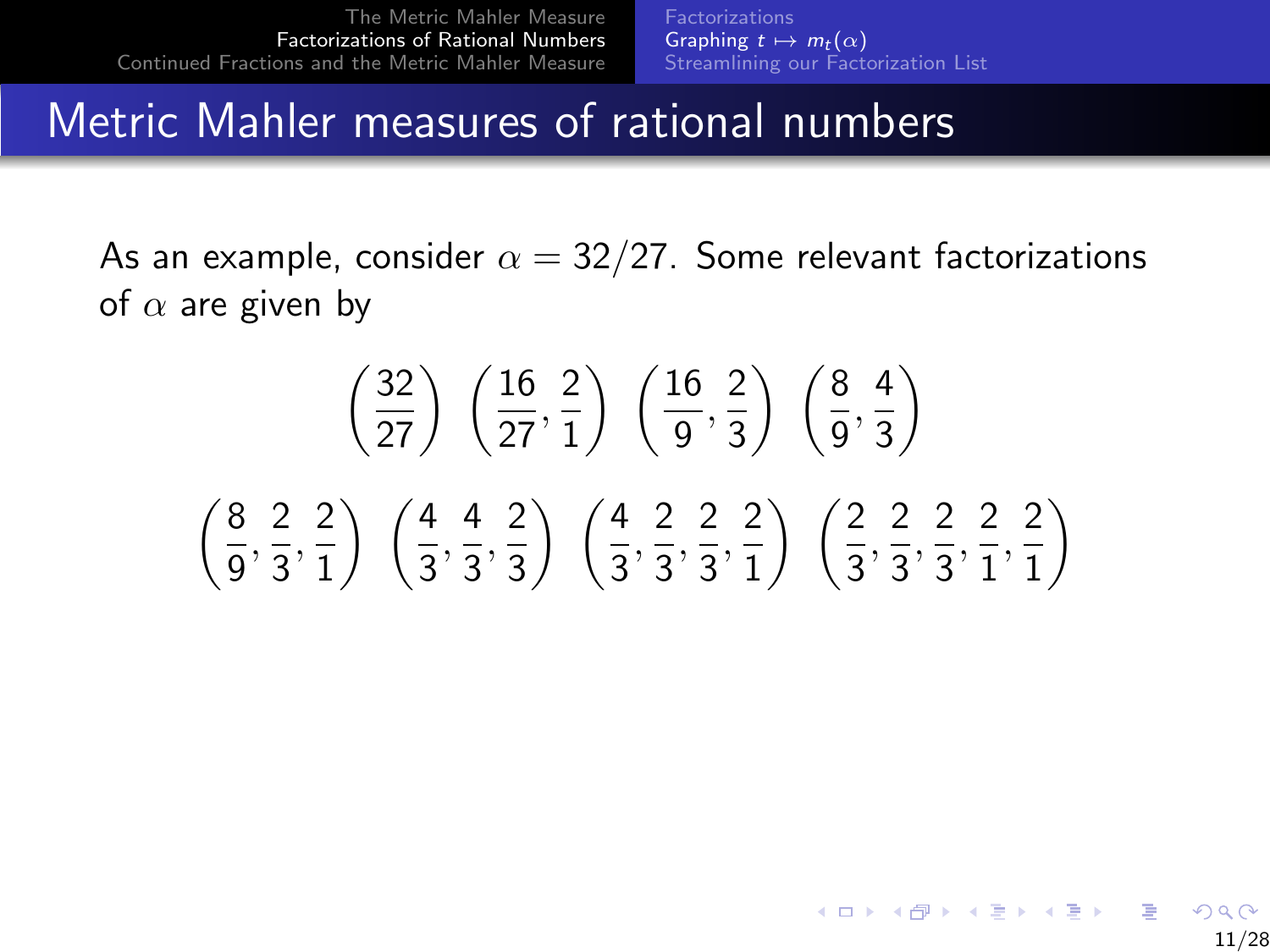#### <span id="page-28-0"></span>Metric Mahler measures of rational numbers

As an example, consider  $\alpha = 32/27$ . Some relevant factorizations of  $\alpha$  are given by

$$
\left(\frac{32}{27}\right)\left(\frac{16}{27},\frac{2}{1}\right)\left(\frac{16}{9},\frac{2}{3}\right)\left(\frac{8}{9},\frac{4}{3}\right)
$$

$$
\left(\frac{8}{9},\frac{2}{3},\frac{2}{1}\right)\left(\frac{4}{3},\frac{4}{3},\frac{2}{3}\right)\left(\frac{4}{3},\frac{2}{3},\frac{2}{3},\frac{2}{1}\right)\left(\frac{2}{3},\frac{2}{3},\frac{2}{3},\frac{2}{1},\frac{2}{1}\right)
$$

For your viewing benefit, we have trimmed the list of factorizations according to the following criterion. If  $(\alpha_1, \ldots, \alpha_N)$  and  $(\beta_1,\ldots,\beta_N)$  are factorizations of 32/27 with  $m(\alpha_n) \le m(\beta_n)$  for all *n*, then we may disregard  $(\beta_1, \ldots, \beta_N)$  in our calculations of  $m_t(\alpha)$ .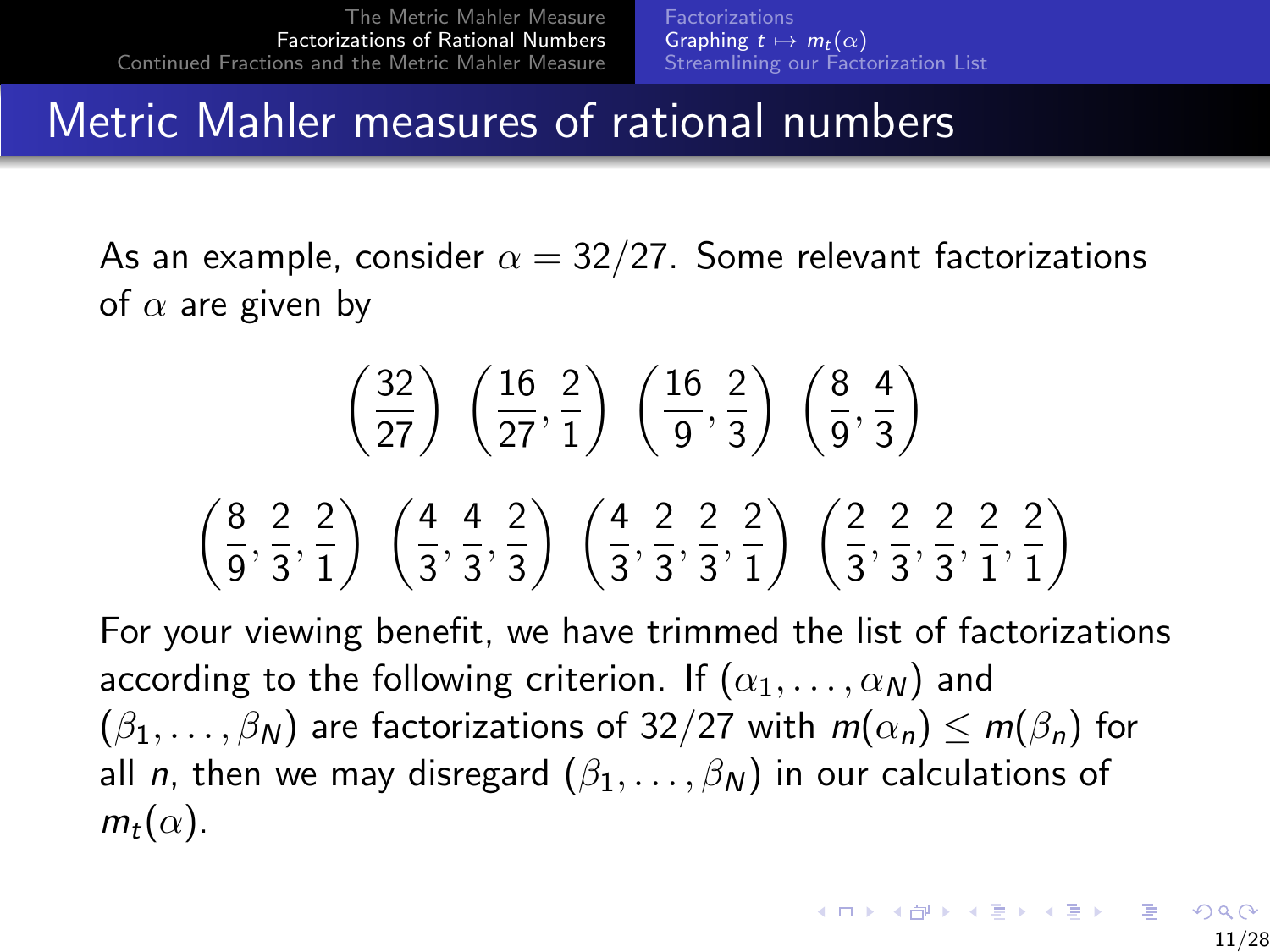**[Factorizations](#page-22-0) [Graphing](#page-26-0)**  $t \mapsto m_t(\alpha)$ <br>[Streamlining our Factorization List](#page-32-0)

#### Metric Mahler Measures of Rational Numbers



12/28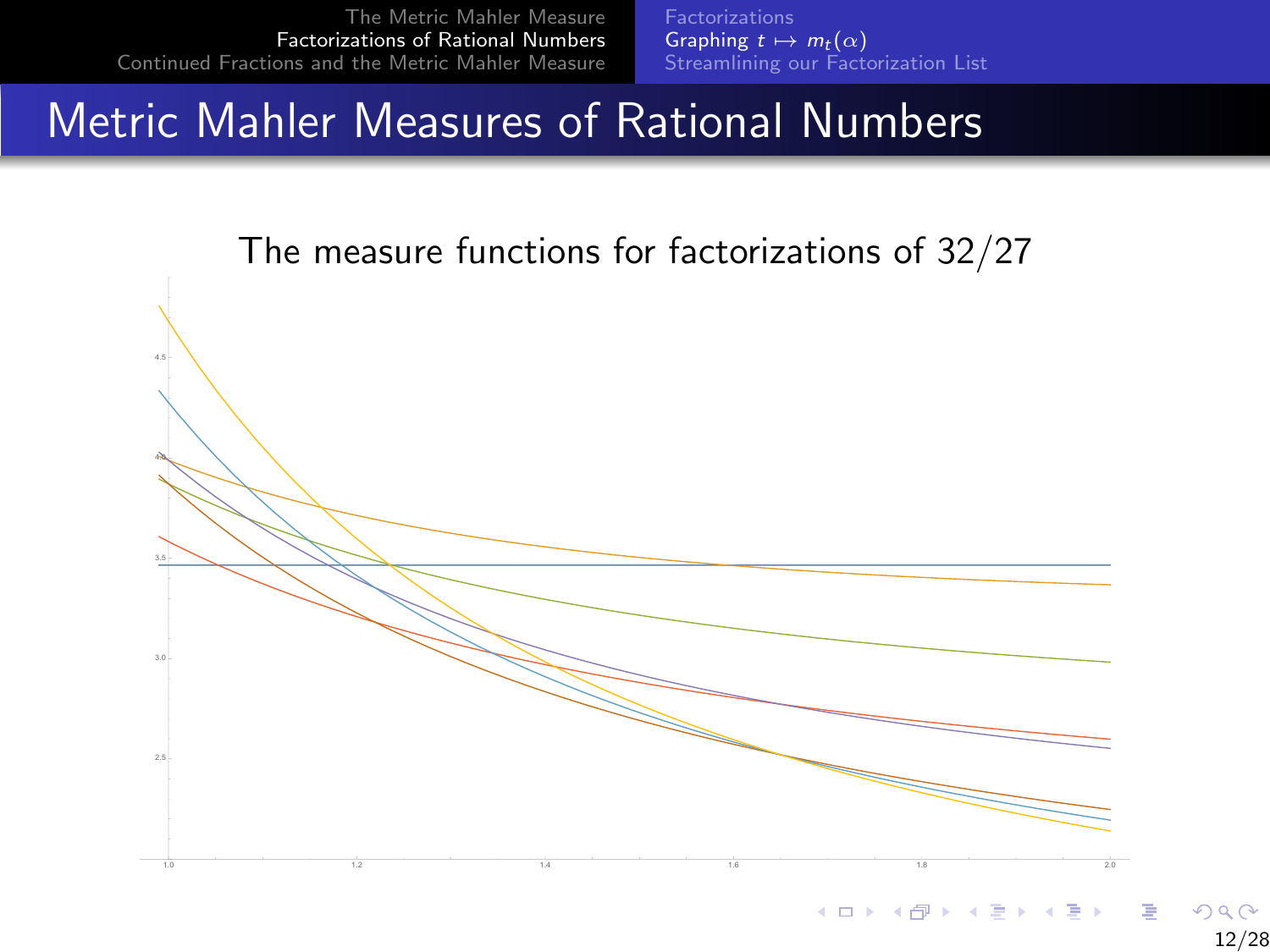**[Factorizations](#page-22-0)** [Graphing](#page-26-0)  $t \mapsto m_t(\alpha)$ [Streamlining our Factorization List](#page-32-0)

#### Metric Mahler Measures of Rational Numbers

For every  $t > 0$ , the infimum in  $m_t(32/27)$  is attained by a point in

$$
\mathcal{Y}:=\left\{\left(\frac{32}{27}\right),\ \left(\frac{8}{9},\frac{4}{3}\right),\ \left(\frac{4}{3},\frac{4}{3},\frac{2}{3}\right),\ \left(\frac{2}{3},\frac{2}{3},\frac{2}{3},\frac{2}{1},\frac{2}{1}\right)\right\},
$$

and moreover, no proper subset of  $\mathcal Y$  also has this property.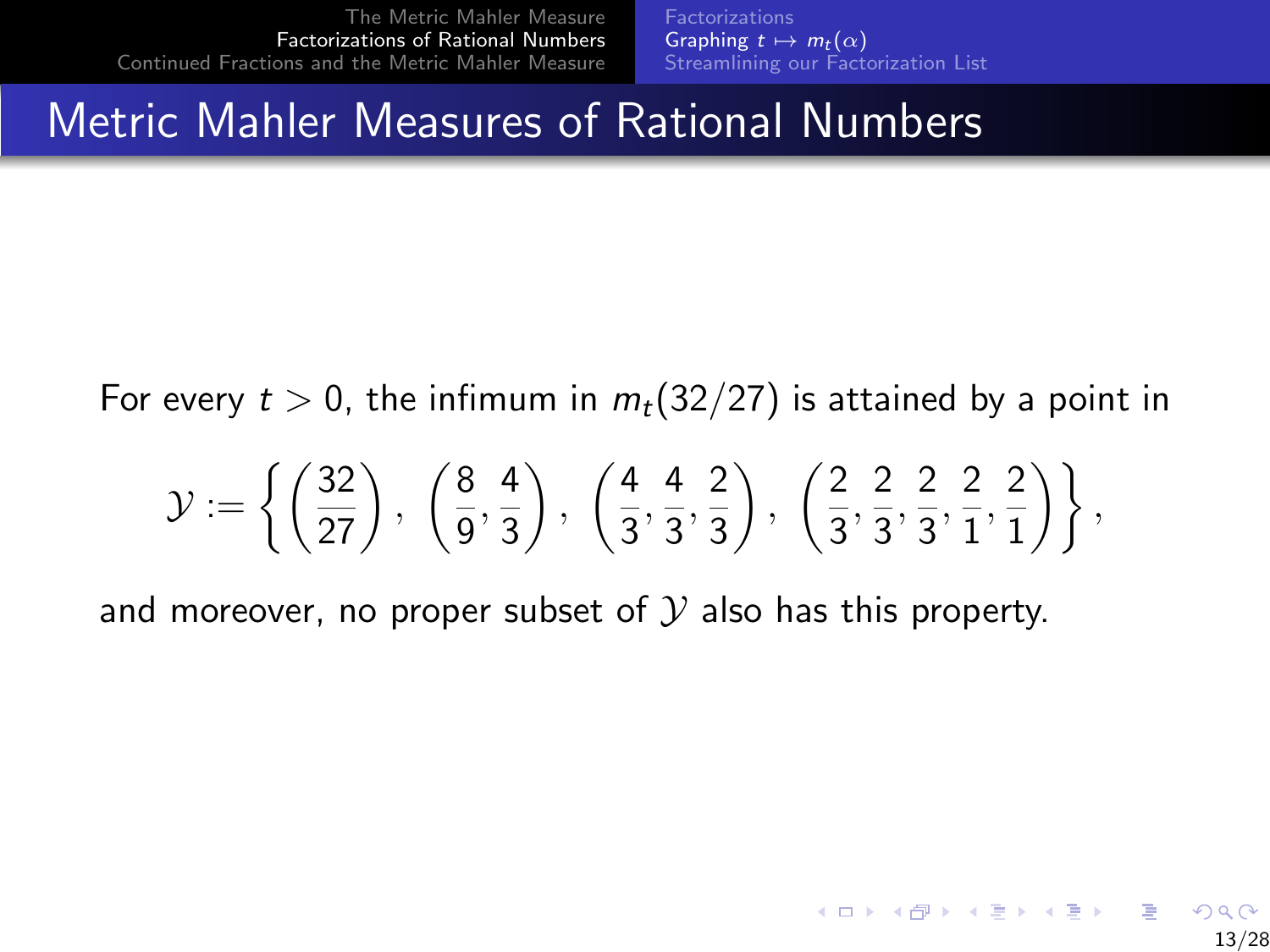**[Factorizations](#page-22-0) [Graphing](#page-26-0)**  $t \mapsto m_t(\alpha)$ <br>[Streamlining our Factorization List](#page-32-0)

#### Metric Mahler Measures of Rational Numbers

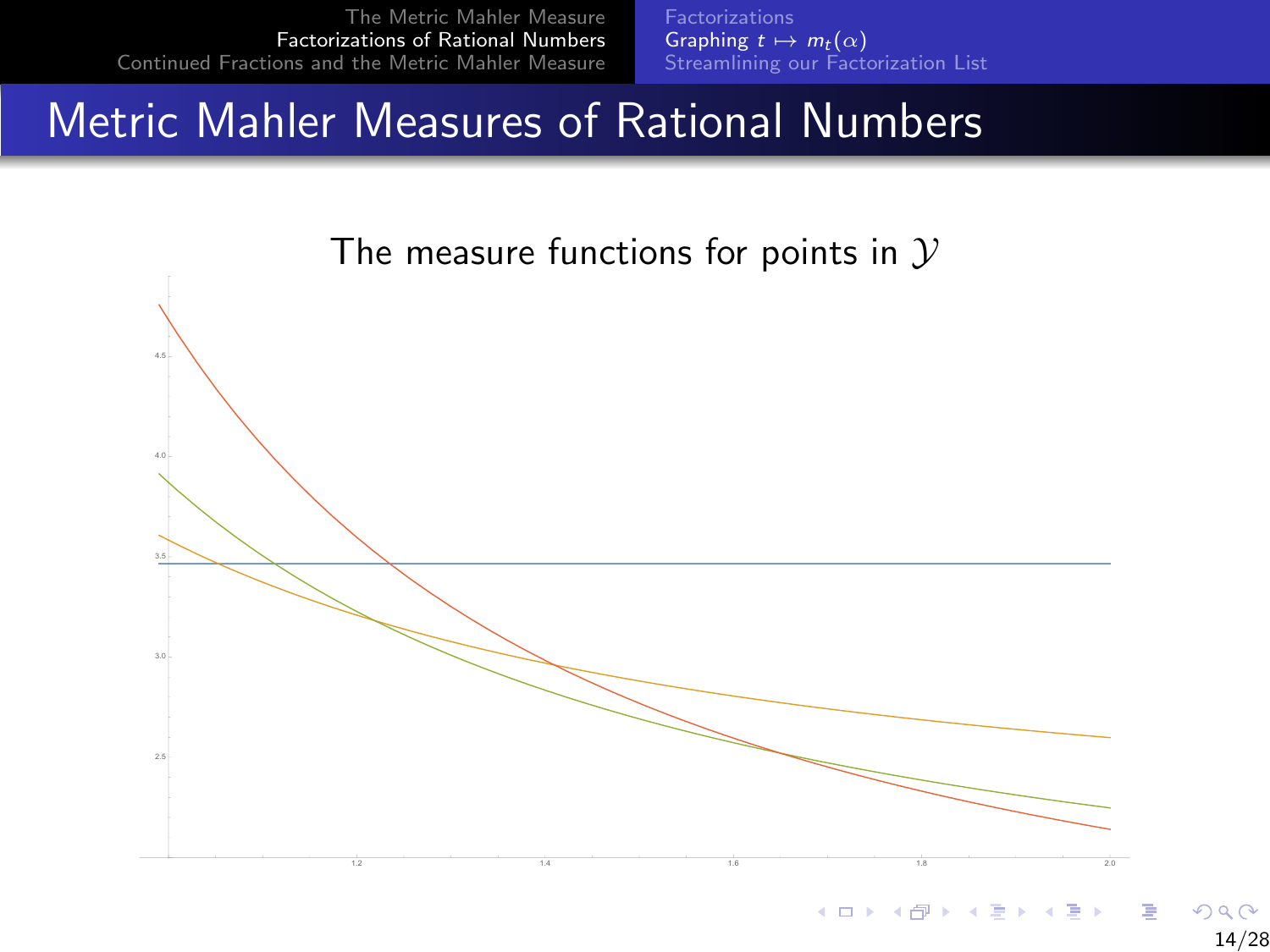[Factorizations](#page-22-0) [Streamlining our Factorization List](#page-33-0)

15/28

 $2Q$ 

 $\mathbf{A} \equiv \mathbf{A} + \mathbf{A} + \mathbf{A} + \mathbf{A} + \mathbf{A} + \mathbf{A} + \mathbf{A} + \mathbf{A} + \mathbf{A} + \mathbf{A} + \mathbf{A} + \mathbf{A} + \mathbf{A} + \mathbf{A} + \mathbf{A} + \mathbf{A} + \mathbf{A} + \mathbf{A} + \mathbf{A} + \mathbf{A} + \mathbf{A} + \mathbf{A} + \mathbf{A} + \mathbf{A} + \mathbf{A} + \mathbf{A} + \mathbf{A} + \mathbf{A} + \mathbf{A} + \mathbf{A} + \math$ 

#### <span id="page-32-0"></span>Infimum Attaining Factorizations

What is so special about these factorizations that attain the infimum in  $m_t(32/27)$ ? Consider the two factorizations

$$
\left(\frac{8}{9}, \frac{4}{3}\right)
$$
 and  $\left(\frac{16}{27}, \frac{2}{1}\right)$ .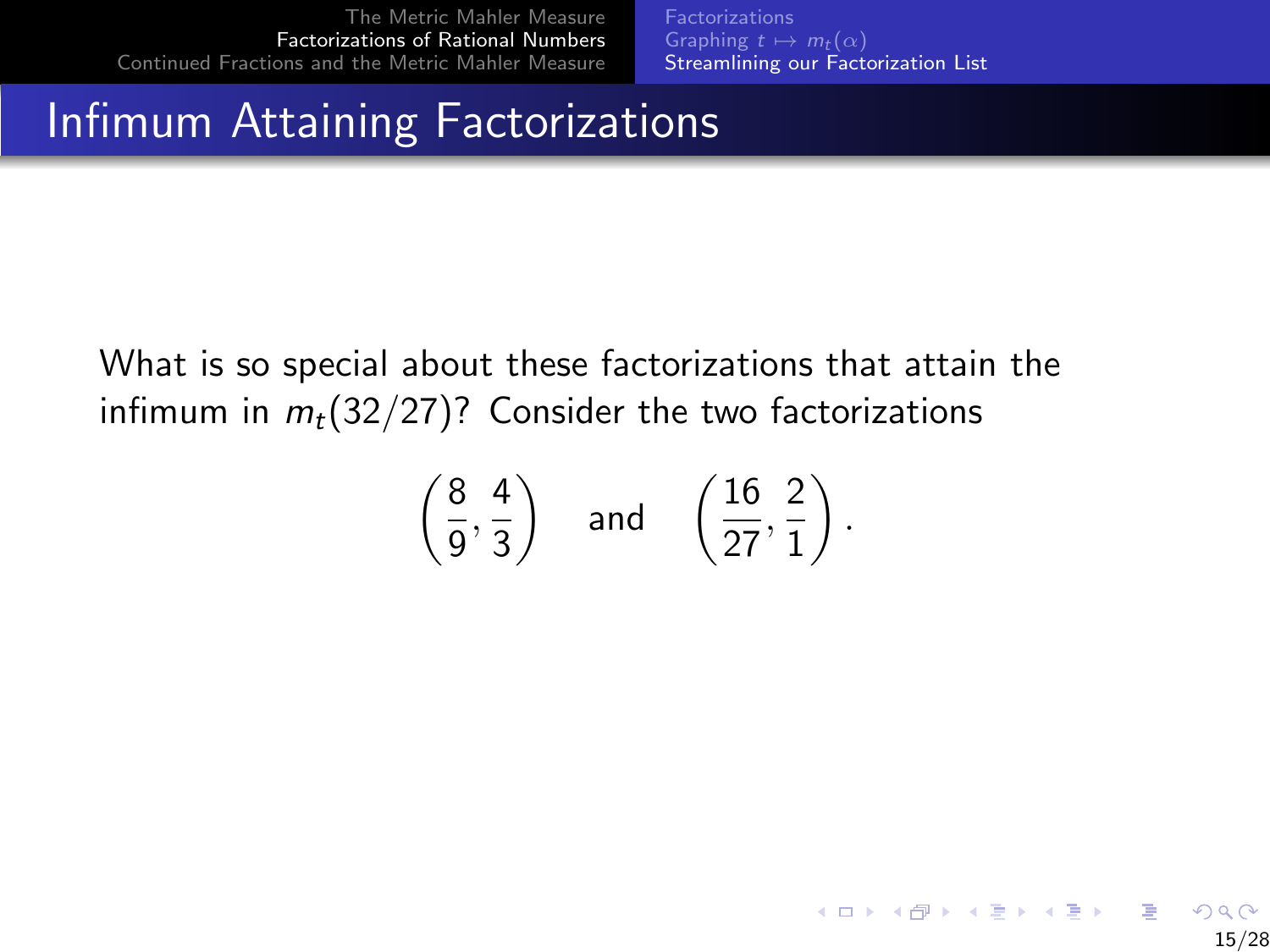[Factorizations](#page-22-0) [Graphing](#page-26-0)  $t \mapsto m_t(\alpha)$ [Streamlining our Factorization List](#page-32-0)

#### <span id="page-33-0"></span>Infimum Attaining Factorizations

What is so special about these factorizations that attain the infimum in  $m_t(32/27)$ ? Consider the two factorizations

$$
\left(\frac{8}{9}, \frac{4}{3}\right)
$$
 and  $\left(\frac{16}{27}, \frac{2}{1}\right)$ .

The terms in the first factorization are quite a bit closer to 1 than the terms in the second factorization. This could be relevant...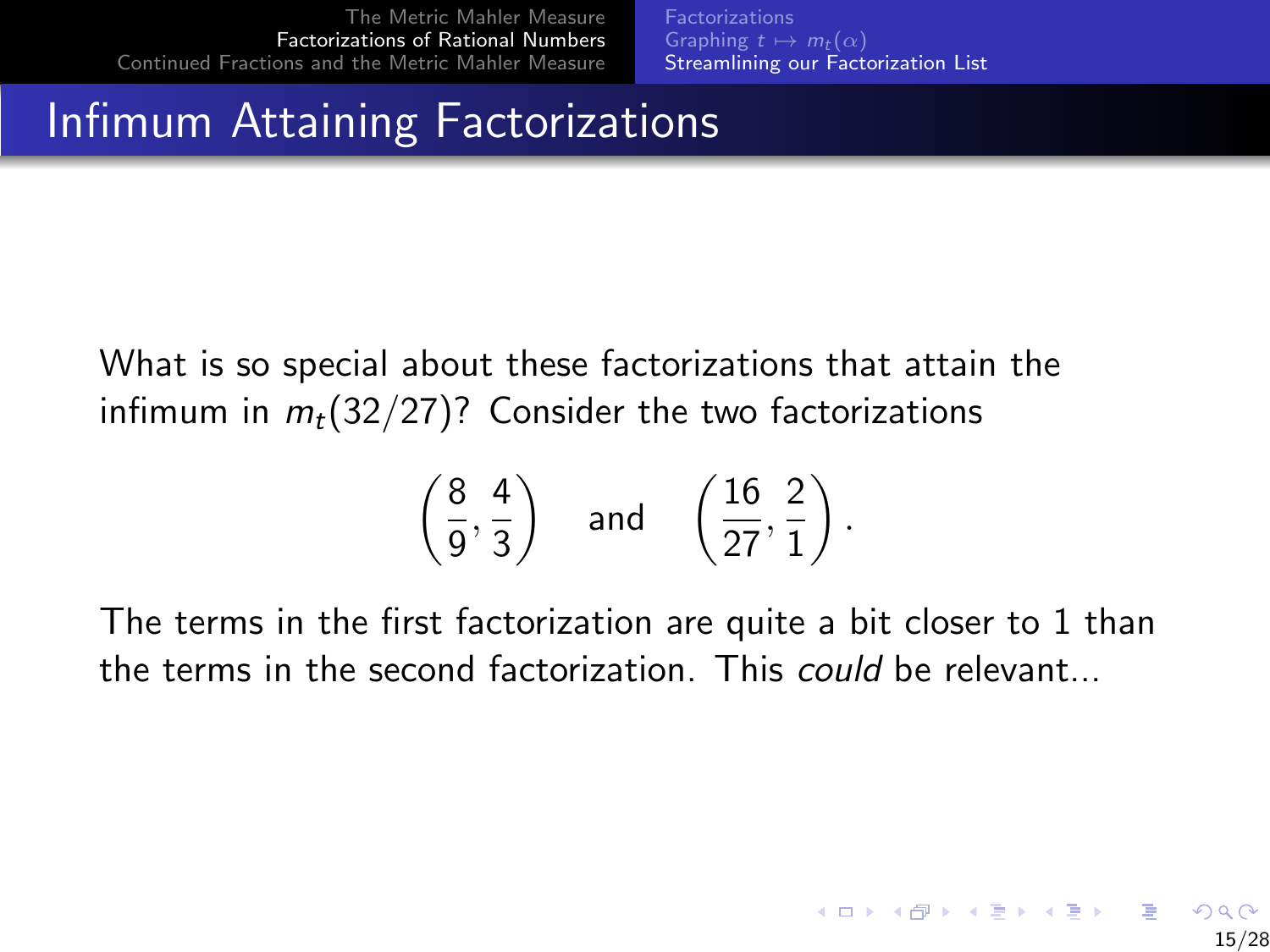**[Factorizations](#page-22-0)** [Streamlining our Factorization List](#page-32-0)

#### Best Rational Approximations

We will specialize to this case where  $\alpha=p^{\mathsf{a}}/q^{\mathsf{b}}$  for the remainder of this talk.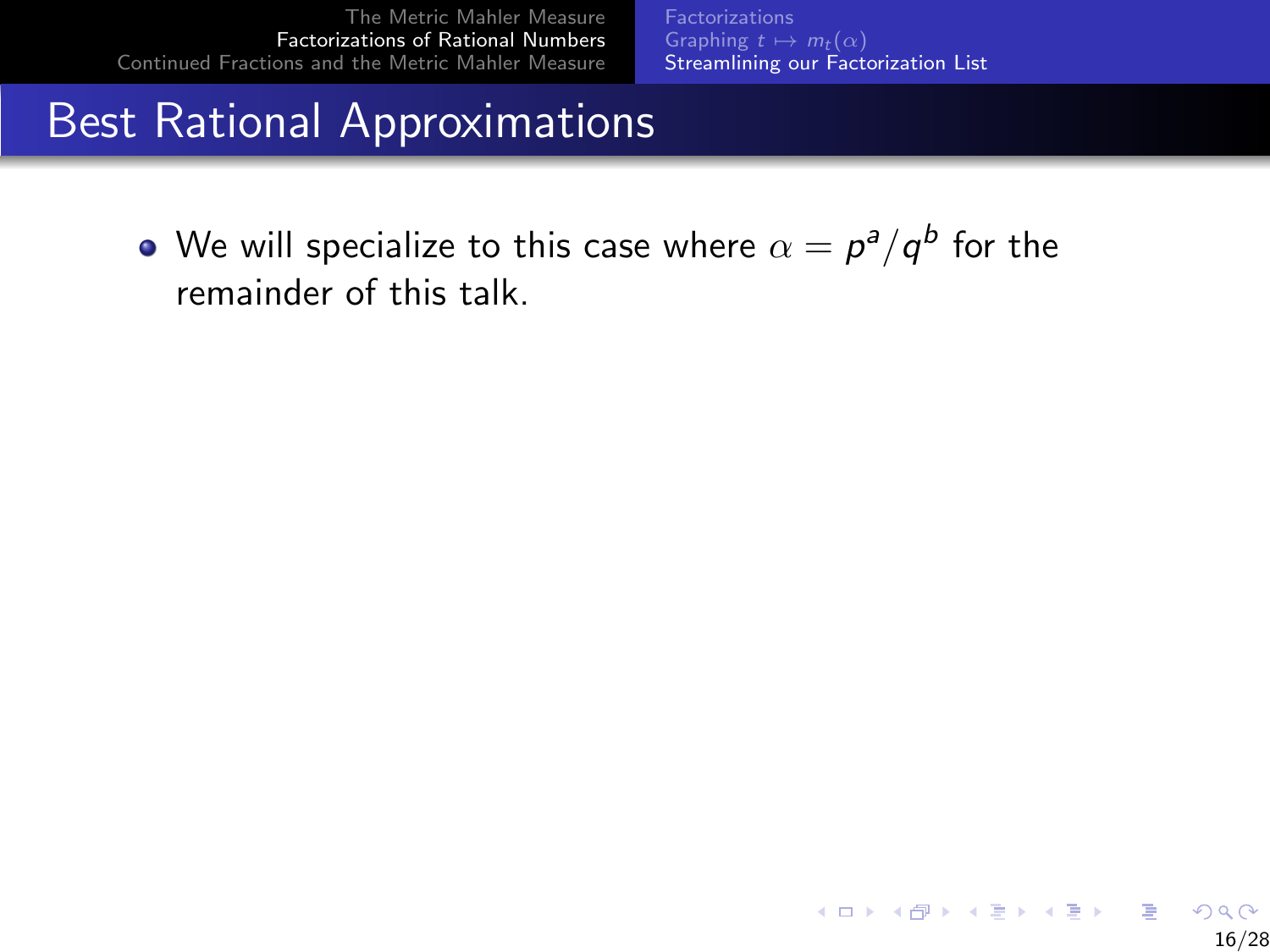## Best Rational Approximations

- We will specialize to this case where  $\alpha=p^{\mathsf{a}}/q^{\mathsf{b}}$  for the remainder of this talk.
- $\bullet$  If p and q are distinct primes, then we observe that

$$
e^{-\varepsilon}<\frac{p^a}{q^b}
$$

Roughly speaking,  $p^a/q^b$  is close to 1 if and only if  $a/b$  is close to  $\log q / \log p$ .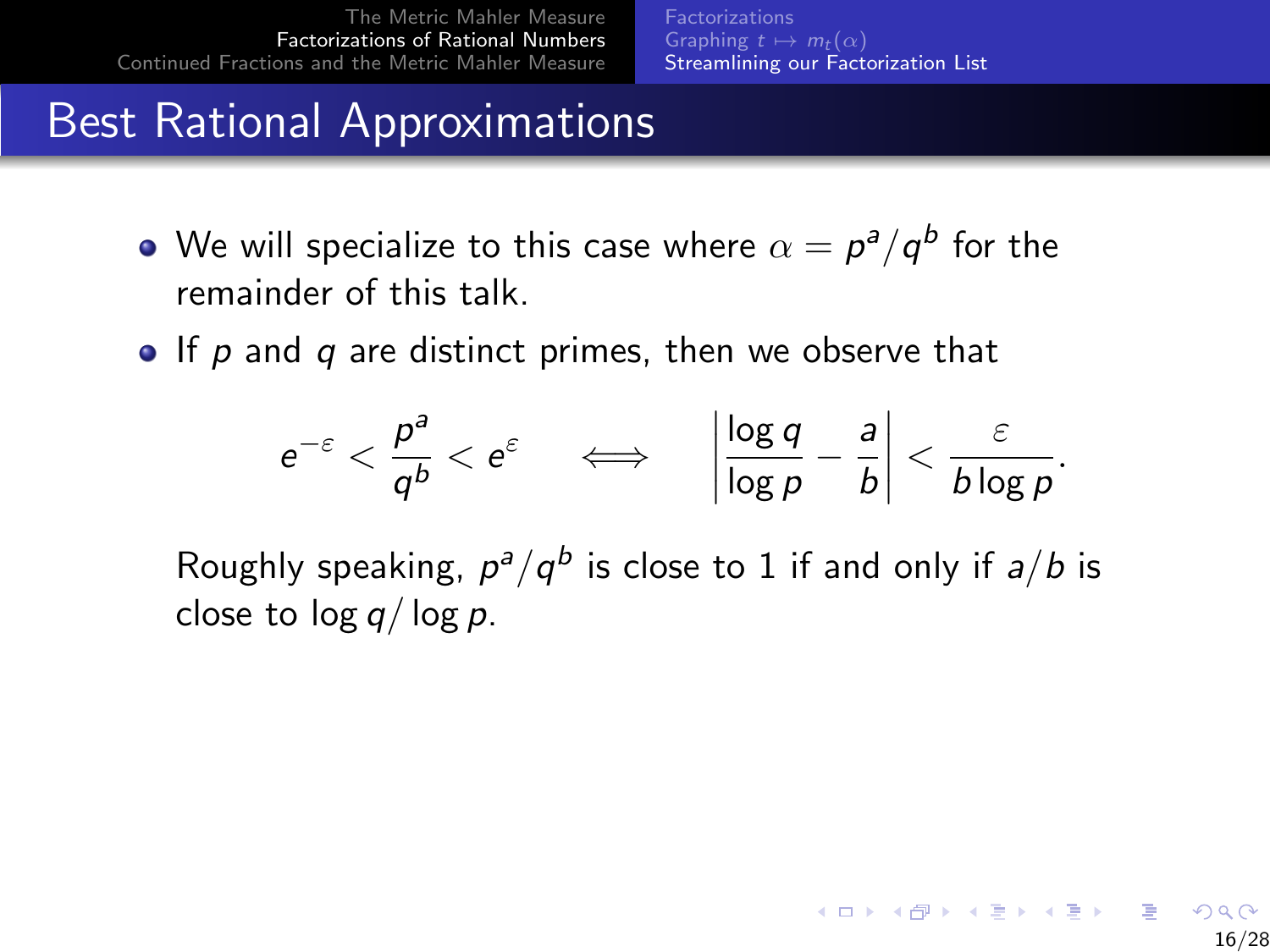## Best Rational Approximations

- We will specialize to this case where  $\alpha=p^{\mathsf{a}}/q^{\mathsf{b}}$  for the remainder of this talk.
- $\bullet$  If p and q are distinct primes, then we observe that

$$
e^{-\varepsilon} < \frac{p^a}{q^b} < e^{\varepsilon} \quad \iff \quad \left| \frac{\log q}{\log p} - \frac{a}{b} \right| < \frac{\varepsilon}{b \log p}.
$$

Roughly speaking,  $p^a/q^b$  is close to 1 if and only if  $a/b$  is close to  $log q / log p$ .

**If**  $\xi$  is a positive real irrational number, we say that  $a/b$ , with  $gcd(a, b) = 1$ , is a best rational approximation to  $\xi$  if

$$
\left|\frac{r}{s}-\xi\right|<\left|\frac{a}{b}-\xi\right| \quad \Longrightarrow \quad s>b.
$$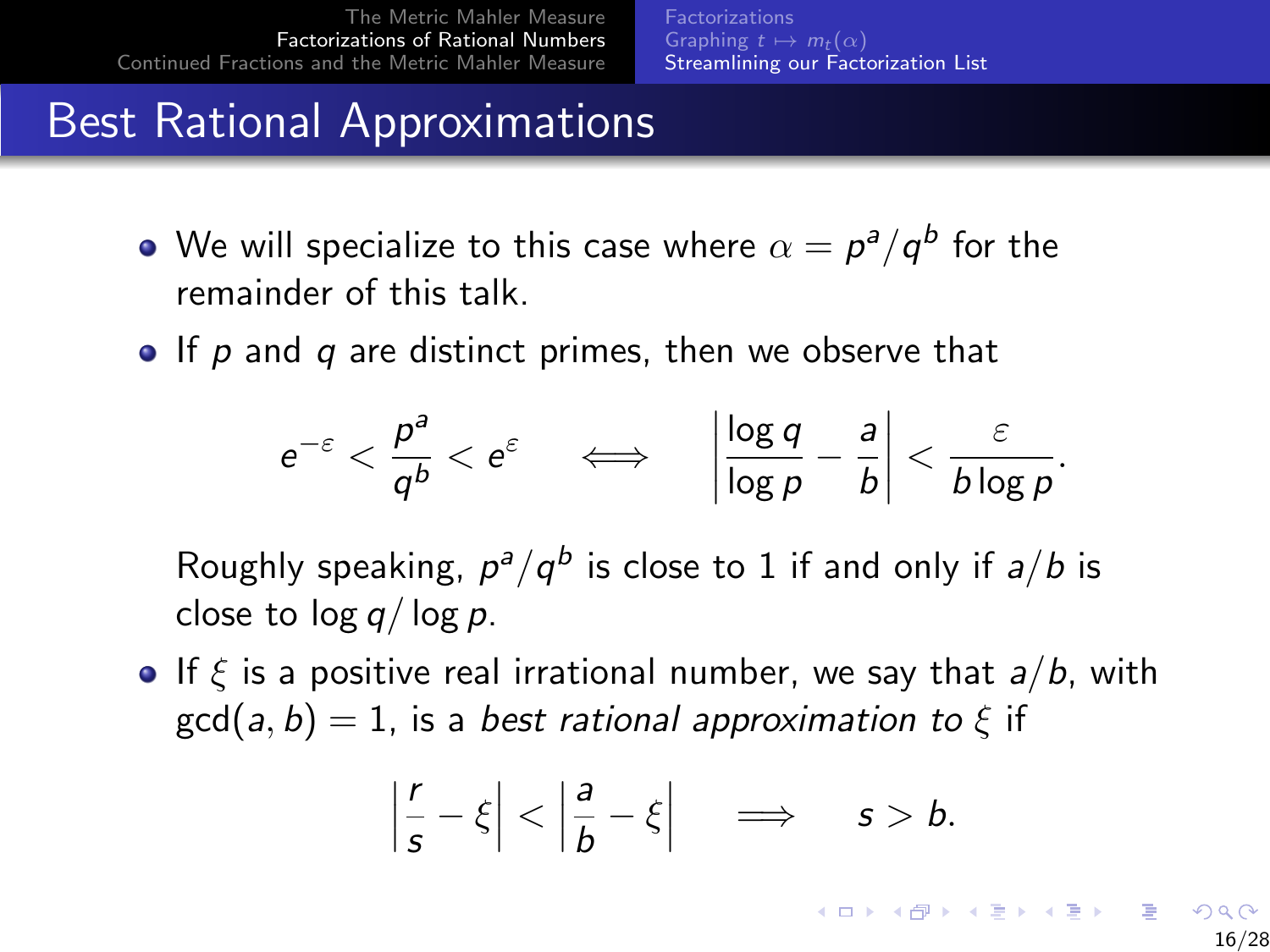[Factorizations](#page-22-0) [Graphing](#page-26-0)  $t \mapsto m_t(\alpha)$ [Streamlining our Factorization List](#page-32-0)

## Best Rational Approximations

#### Question 4.

Suppose  $a/b$  is a best rational approximation to log  $q/\log p$  and let  $\alpha = p^a/q^b$ . If

$$
\left(\frac{p^{a_1}}{q^{b_1}},\frac{p^{a_2}}{q^{b_2}},\ldots,\frac{p^{a_N}}{q^{b_N}}\right)
$$

is a factorization of  $\alpha$  attaining the infimum in  $m_t(\alpha)$ , must  $a_n/b_n$ be a best rational approximation to  $\log q / \log p$  for all n?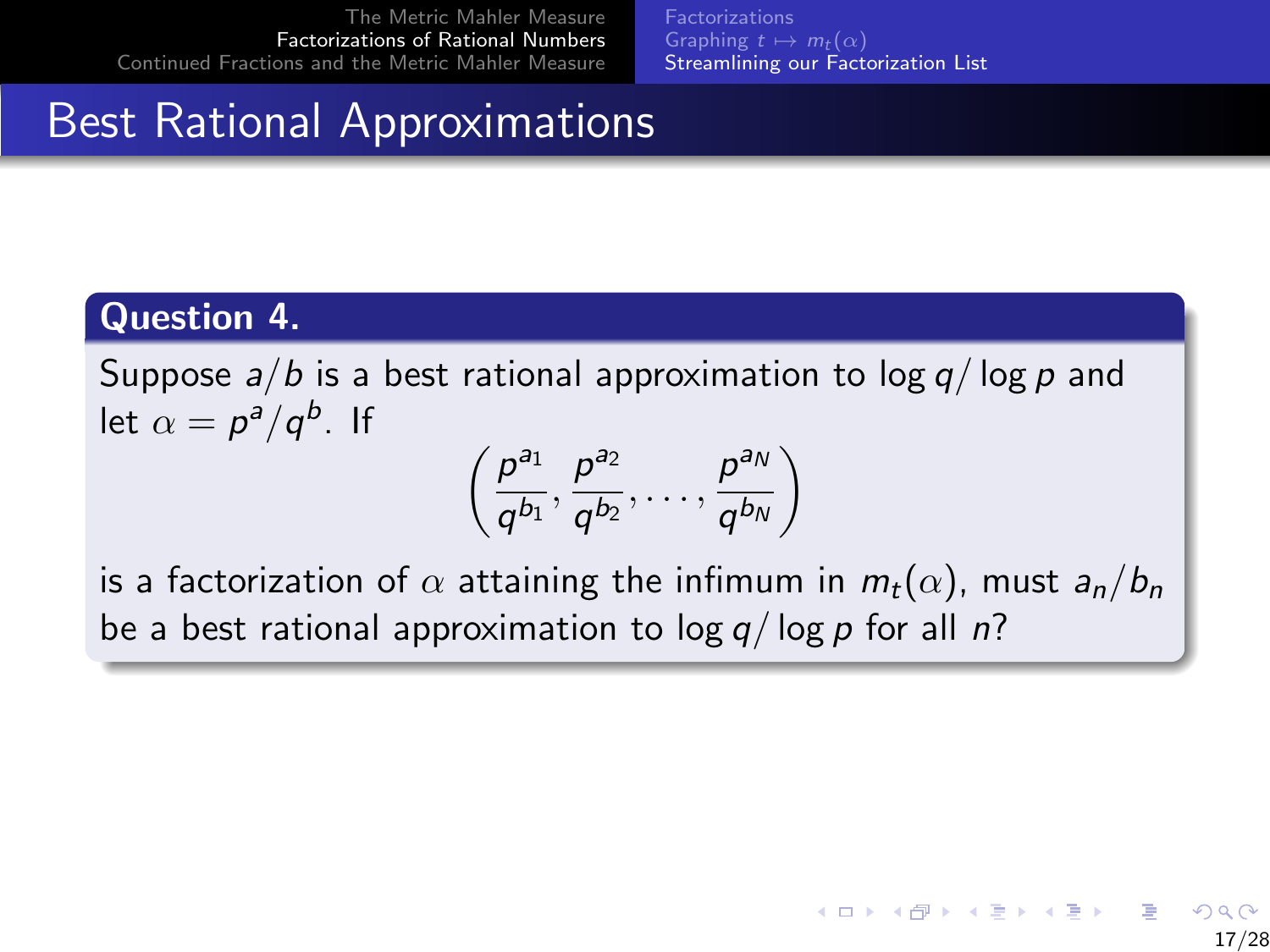[Factorizations](#page-22-0) [Graphing](#page-26-0)  $t \mapsto m_t(\alpha)$ [Streamlining our Factorization List](#page-32-0)

## <span id="page-38-0"></span>Best Rational Approximations

#### Question 4.

Suppose  $a/b$  is a best rational approximation to log  $q/\log p$  and let  $\alpha = p^a/q^b$ . If

$$
\left(\frac{p^{a_1}}{q^{b_1}},\frac{p^{a_2}}{q^{b_2}},\ldots,\frac{p^{a_N}}{q^{b_N}}\right)
$$

is a factorization of  $\alpha$  attaining the infimum in  $m_t(\alpha)$ , must  $a_n/b_n$ be a best rational approximation to  $\log q / \log p$  for all n?

The answer is "no", but we're close: we need to use upper and lower best approximations.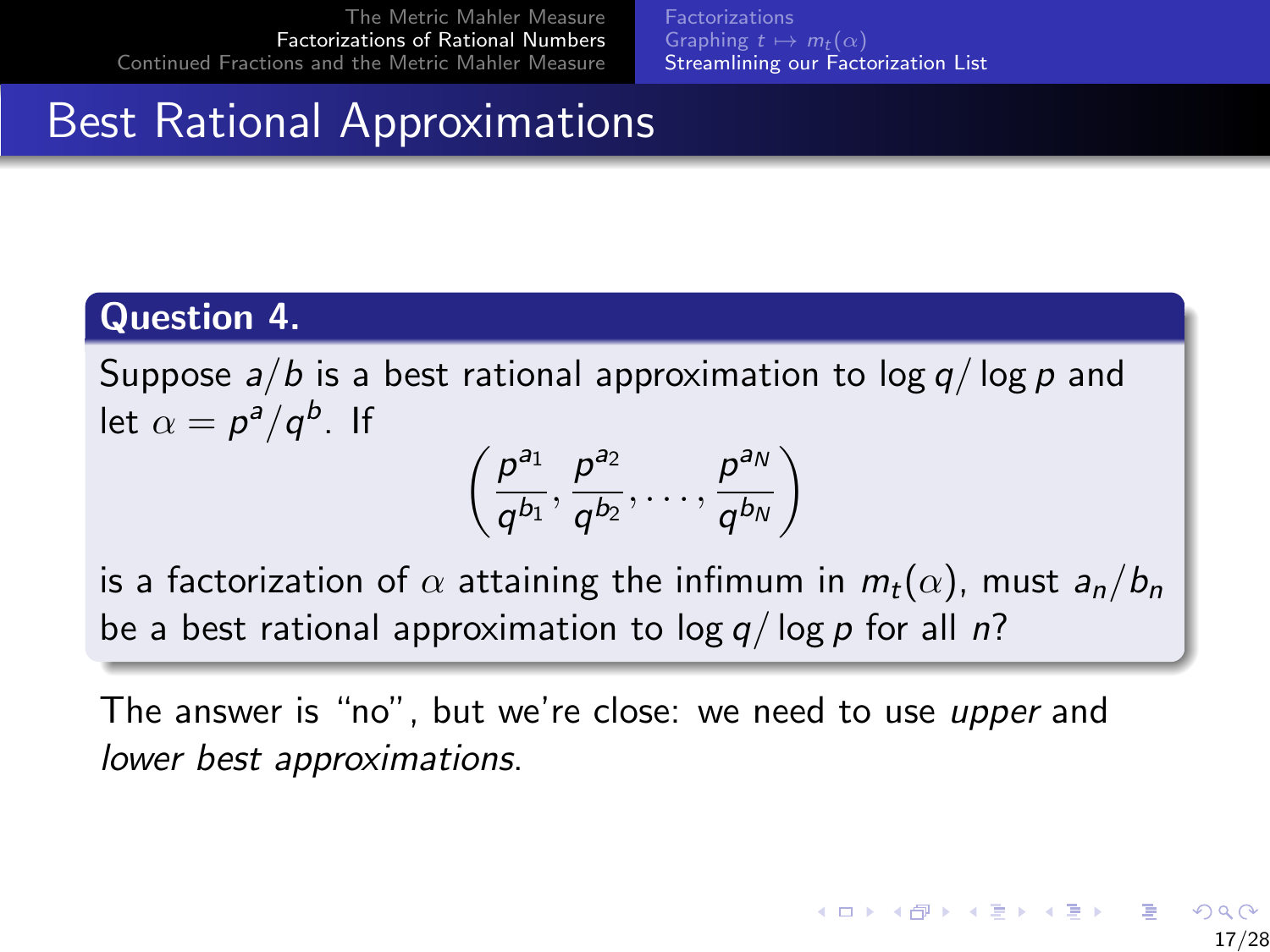[Upper and Lower Best Approximations](#page-40-0) [Listing Best Approximations](#page-42-0) [Good vs. Bad Examples](#page-48-0)

18/28

## <span id="page-39-0"></span>Upper and Lower Best Approximations

Suppose that  $\xi$  is a positive real irrational number. A positive rational number  $a/b$ , with  $gcd(a, b) = 1$ , is called an upper best approximation to  $\xi$  if

\n- (i) 
$$
\xi < \frac{a}{b}
$$
 and
\n- (ii) If  $\frac{r}{s} \in \mathbb{Q}$  is such that  $\xi < \frac{r}{s} < \frac{a}{b}$  then  $r > a$ .
\n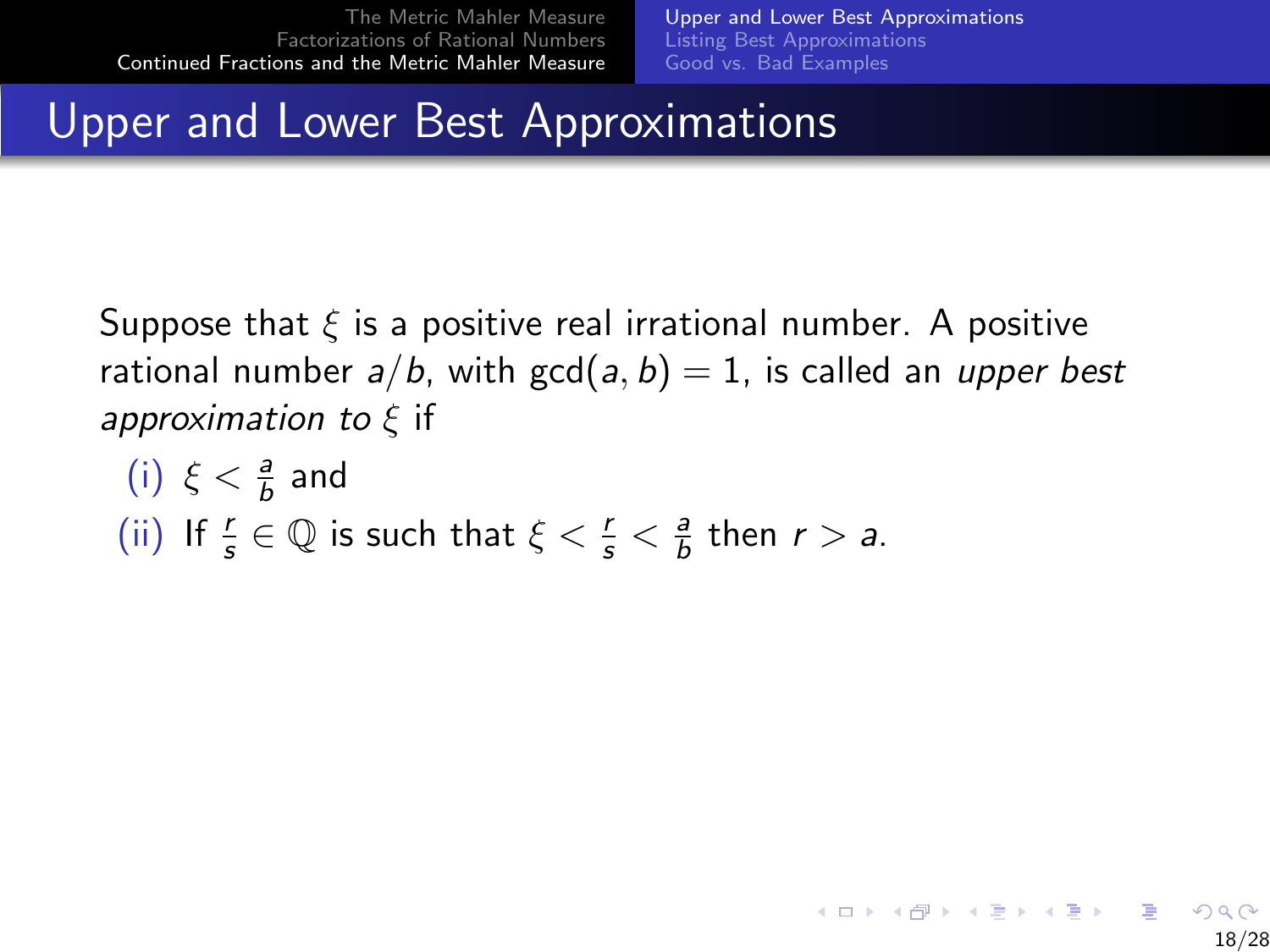18/28

## <span id="page-40-0"></span>Upper and Lower Best Approximations

Suppose that  $\xi$  is a positive real irrational number. A positive rational number  $a/b$ , with  $gcd(a, b) = 1$ , is called an upper best approximation to  $\xi$  if

\n- (i) 
$$
\xi < \frac{a}{b}
$$
 and
\n- (ii) If  $\frac{r}{s} \in \mathbb{Q}$  is such that  $\xi < \frac{r}{s} < \frac{a}{b}$  then  $r > a$ .
\n- Similarly,  $a/b$  is called a *lower best approximation to*  $\xi$  if
\n- (i)  $\frac{a}{b} < \xi$  and
\n- (ii) If  $\frac{r}{s} \in \mathbb{Q}$  is such that  $\frac{a}{b} < \frac{r}{s} < \xi$  then  $s > b$ .
\n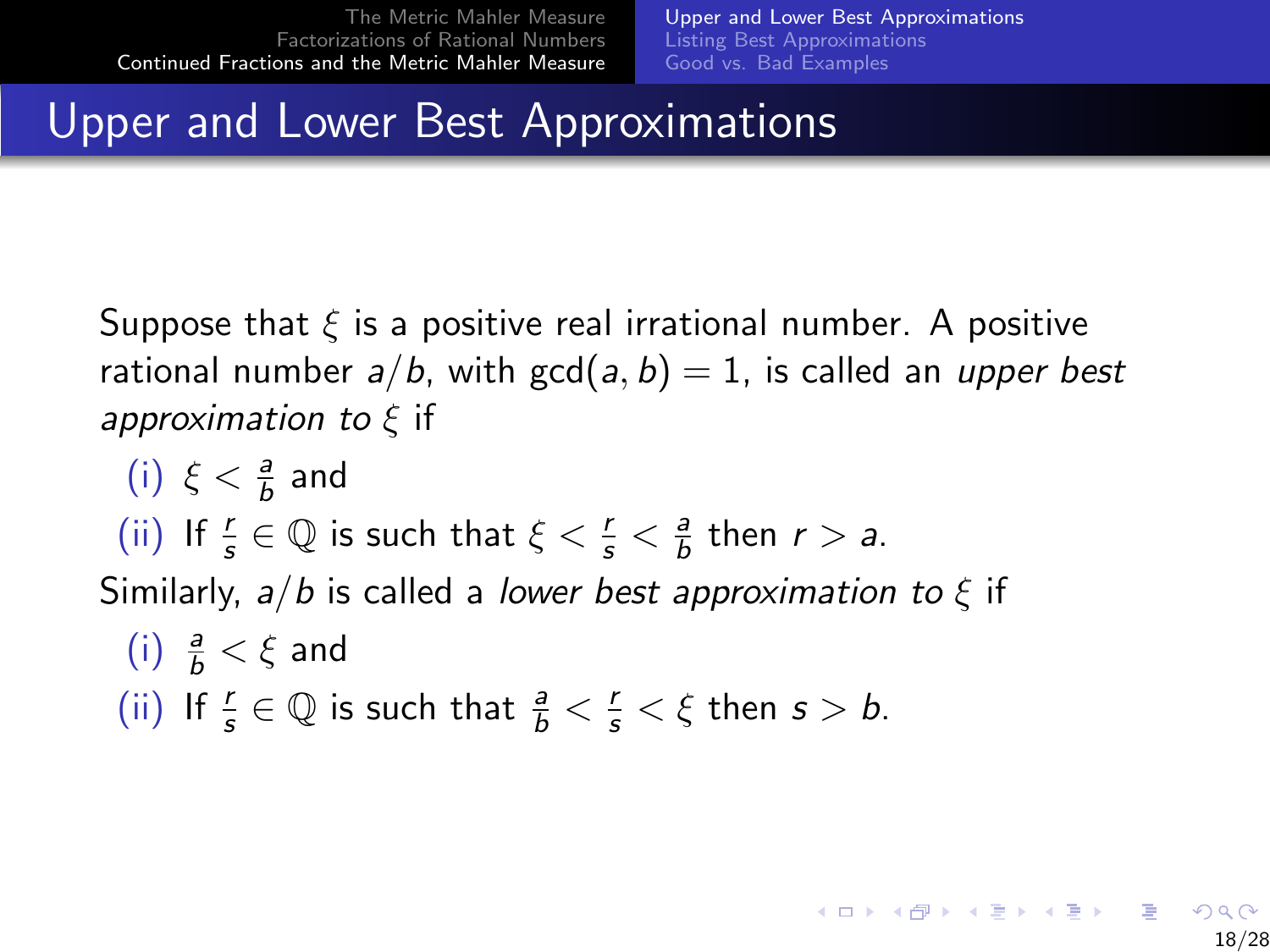#### <span id="page-41-0"></span>Infimum Attaining Points and Best Approximations

#### Theorem 5 (S., 2015).

Suppose p and q are distinct primes with  $p < q$  and  $\xi = \log q / \log p$ . Assume that  $(a, b)$  is such that  $gcd(a, b) = 1$  and  $a/b$  is an upper or lower best approximation for  $\xi$ . If

$$
\left(\frac{p^{a_1}}{q^{b_1}},\frac{p^{a_2}}{q^{b_2}},\ldots,\frac{p^{a_N}}{q^{b_N}}\right)
$$

is a factorization attaining the infimum in  $m_t(p^a/q^b)$  for some  $t \neq 1$  then, for every  $1 \leq n \leq N$ , precisely one of the following holds:

(i)  $a_n = 1$  and  $b_n = 0$ . (ii)  $(a_n, b_n) = 1$  and  $a_n/b_n$  is an upper best approximation for  $\xi$ . ([i](#page-39-0)ii)  $(a_n, b_n) = 1$  $(a_n, b_n) = 1$  $(a_n, b_n) = 1$  $(a_n, b_n) = 1$  $(a_n, b_n) = 1$  and  $a_n/b_n$  is a lower best [ap](#page-40-0)[pro](#page-42-0)[x](#page-40-0)[im](#page-41-0)a[t](#page-38-0)i[o](#page-39-0)n [f](#page-38-0)o[r](#page-56-0)  $\xi$ [.](#page-0-0)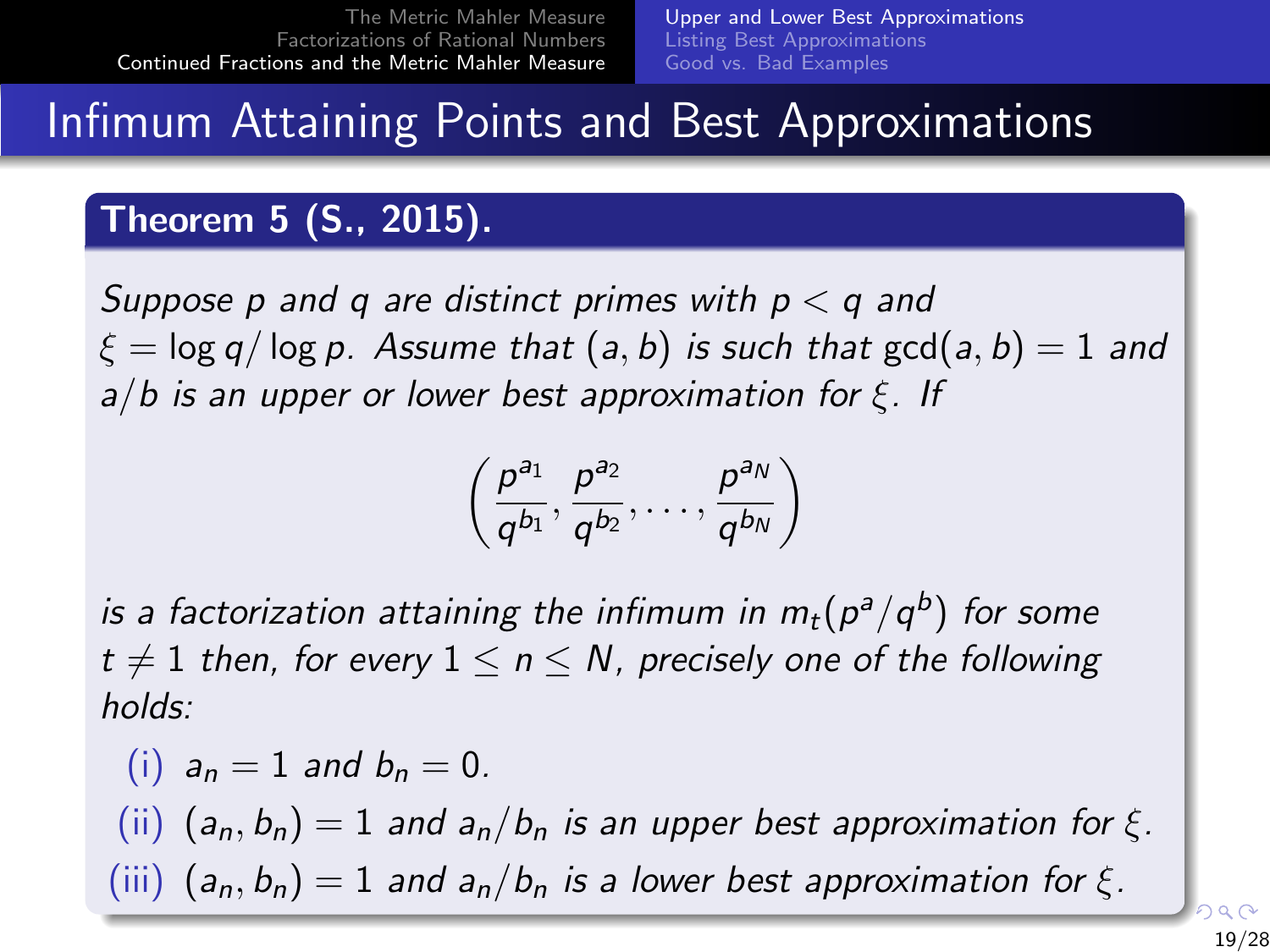[Upper and Lower Best Approximations](#page-39-0) [Listing Best Approximations](#page-43-0) [Good vs. Bad Examples](#page-48-0)

## <span id="page-42-0"></span>Listing Best Approximations

If  $\xi > 1$  then there is a well-known strategy for listing the upper and lower best approximations to  $\xi$ .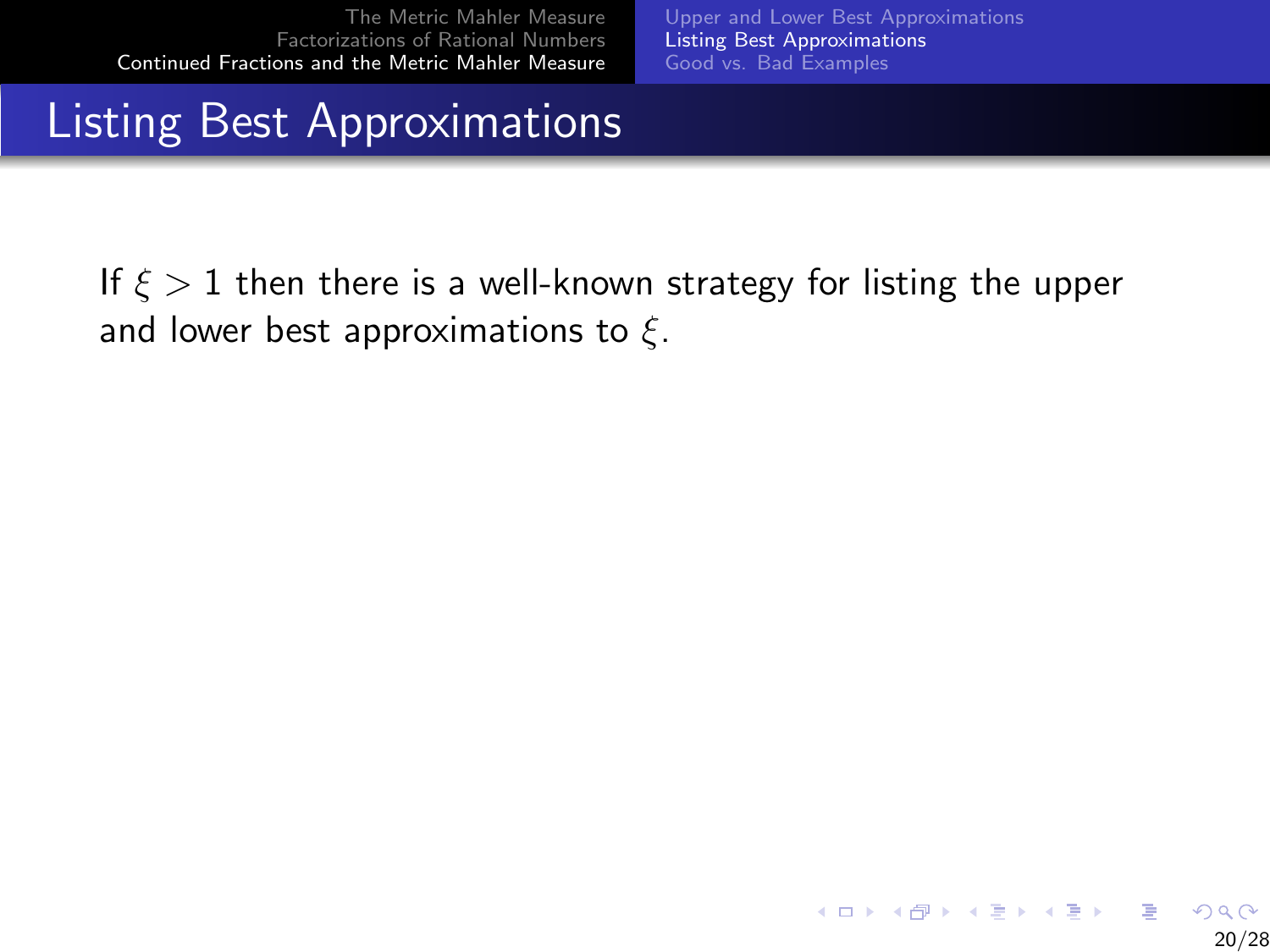[Upper and Lower Best Approximations](#page-39-0) [Listing Best Approximations](#page-42-0) [Good vs. Bad Examples](#page-48-0)

20/28

 $\mathbf{A} \equiv \mathbf{A} + \mathbf{B} + \mathbf{A} + \mathbf{B} + \mathbf{A} + \mathbf{B} + \mathbf{A} + \mathbf{B} + \mathbf{A} + \mathbf{B} + \mathbf{A} + \mathbf{B} + \mathbf{A} + \mathbf{B} + \mathbf{A} + \mathbf{B} + \mathbf{A} + \mathbf{B} + \mathbf{A} + \mathbf{B} + \mathbf{A} + \mathbf{B} + \mathbf{A} + \mathbf{B} + \mathbf{A} + \mathbf{B} + \mathbf{A} + \mathbf{B} + \mathbf{A} + \mathbf{B} + \math$ 

## <span id="page-43-0"></span>Listing Best Approximations

If  $\xi > 1$  then there is a well-known strategy for listing the upper and lower best approximations to  $\xi$ . Supposing that  $\xi$  has continued fraction expansion

$$
\xi=[x_0;x_1,x_2,x_3,\ldots],
$$

then  $x_0$  is a lower best approximation to  $\xi$ . Aside from this case,  $r/s$  is an upper or lower best approximation for  $\xi$  if and only if

$$
\frac{r}{s} = [x_0; x_1, x_2, \dots, x_{n-1}, x]
$$

for some  $n \in \mathbb{N}$  and  $1 \leq x \leq x_n$ .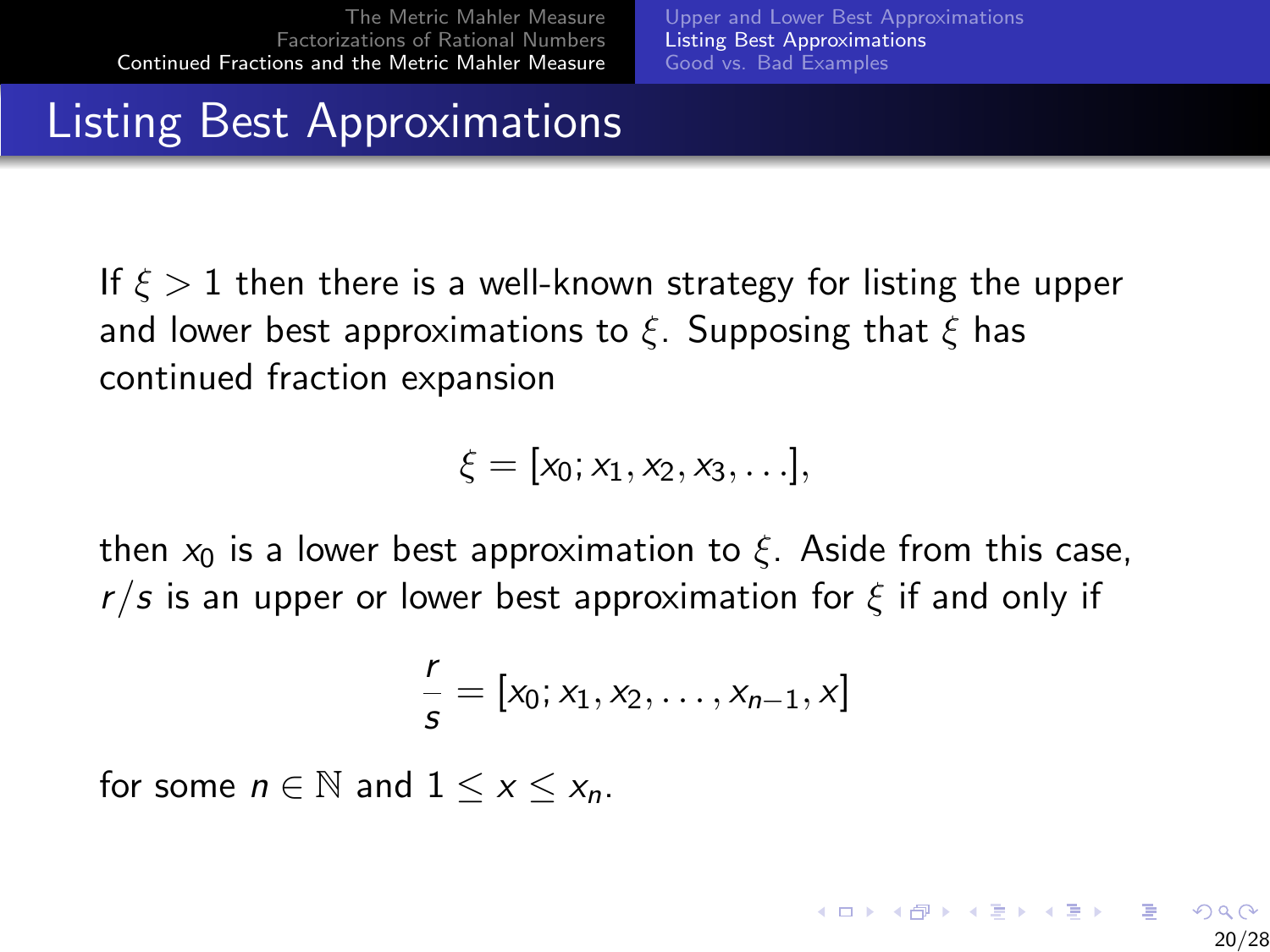[Upper and Lower Best Approximations](#page-39-0) [Listing Best Approximations](#page-42-0) [Good vs. Bad Examples](#page-48-0)

21/28

 $2Q$ 

 $A \equiv 1 + 4 \sqrt{10} + 4 \sqrt{10} + 4 \sqrt{10} + 4 \sqrt{10} + 1$ 

#### Listing Best Approximations

Consider  $\alpha = 2^a/3^b$  so that we set  $\xi = \log 3/\log 2$ . We obtain

$$
\xi=[1;1,1,2,2,3,1,5,2,23,2,2,\ldots].
$$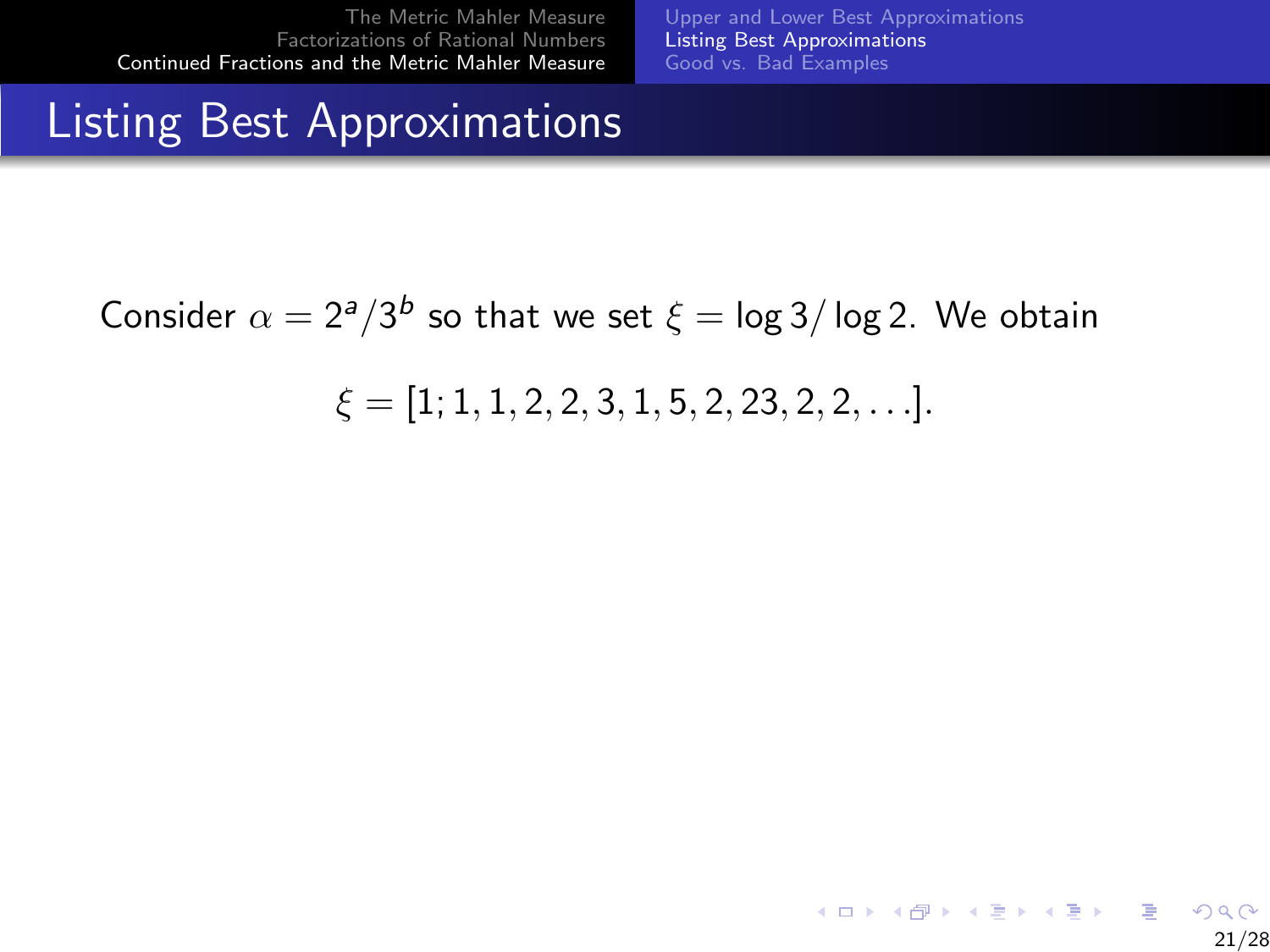[Upper and Lower Best Approximations](#page-39-0) [Listing Best Approximations](#page-42-0) [Good vs. Bad Examples](#page-48-0)

21/28

#### Listing Best Approximations

Consider  $\alpha = 2^a/3^b$  so that we set  $\xi = \log 3/\log 2$ . We obtain

$$
\xi = [1; 1, 1, 2, 2, 3, 1, 5, 2, 23, 2, 2, \ldots].
$$

The first several upper and lower best approximations are given as follows:

Upper: 
$$
\frac{2}{1}
$$
,  $\frac{5}{3}$ ,  $\frac{8}{5}$ ,  $\frac{27}{17}$ ,  $\frac{46}{29}$ ,  $\frac{65}{41}$   
Lower:  $\frac{1}{1}$ ,  $\frac{3}{2}$ ,  $\frac{11}{7}$ ,  $\frac{19}{12}$ ,  $\frac{84}{53}$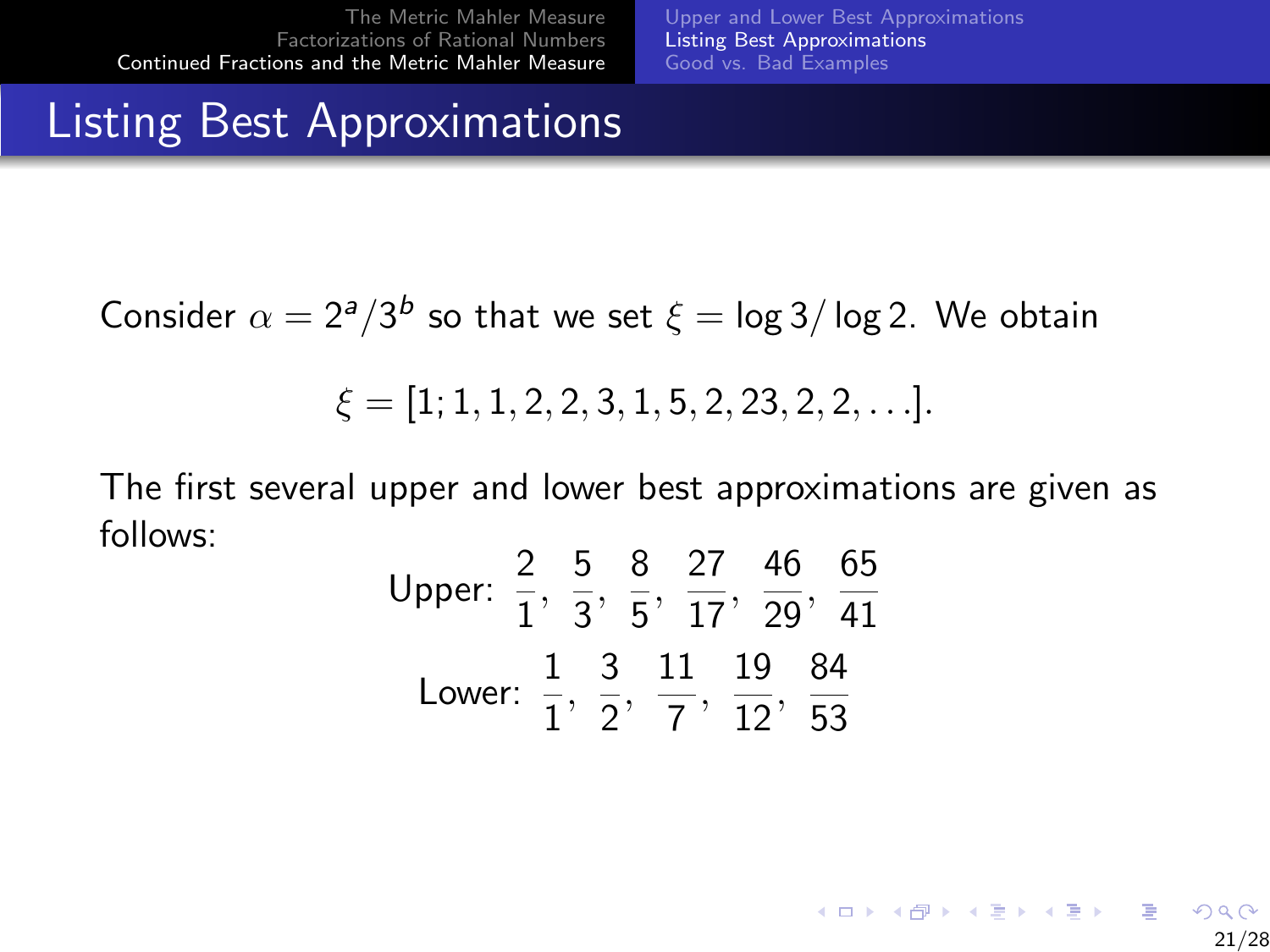[Upper and Lower Best Approximations](#page-39-0) [Listing Best Approximations](#page-42-0) [Good vs. Bad Examples](#page-48-0)

22/28

イロト イ部 トメ きょ メ きょう き

## Listing Best Approximations

Let's return to our example of

$$
\alpha = \frac{32}{27} = \frac{2^5}{3^3}.
$$

In this case,  $5/3$  is an upper best approximation for  $\log 3/\log 2$ , so that our main theorem applies. Hence, any factorization which attains the infimum in  $m_t(\alpha)$  may only use rational numbers of the form

|  | ړ<br>Ō. | ドノ |
|--|---------|----|
|  |         | 27 |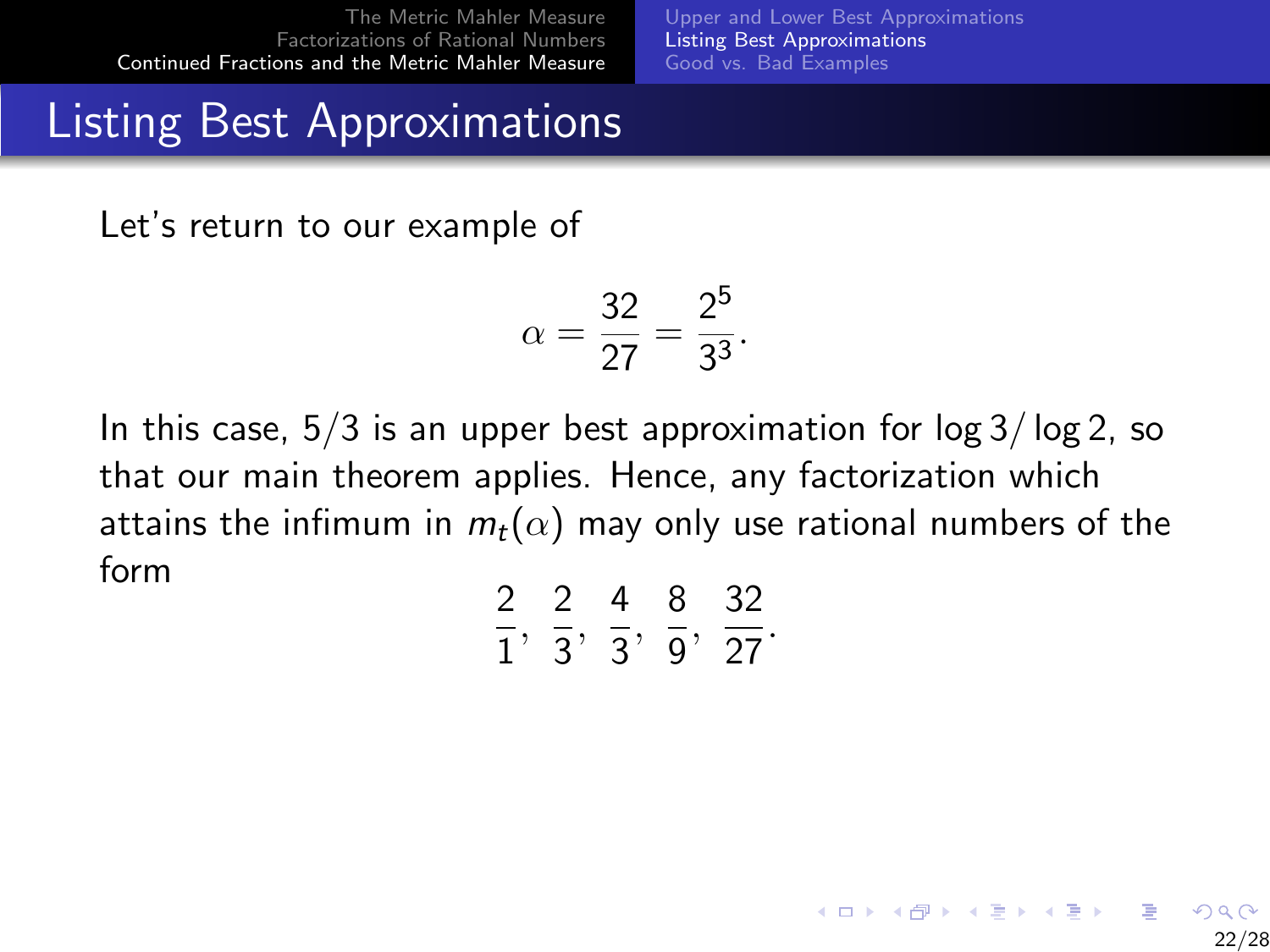[Upper and Lower Best Approximations](#page-39-0) [Listing Best Approximations](#page-42-0) [Good vs. Bad Examples](#page-48-0)

## Listing Best Approximations

Let's return to our example of

$$
\alpha = \frac{32}{27} = \frac{2^5}{3^3}.
$$

In this case,  $5/3$  is an upper best approximation for  $\log 3/\log 2$ , so that our main theorem applies. Hence, any factorization which attains the infimum in  $m_t(\alpha)$  may only use rational numbers of the form

| ╯ |  | 8   | ドノ |
|---|--|-----|----|
|   |  | . . | 27 |

The question of determining the infimum attaining factorizations of 32/27 becomes a question about writing (5, 3) as a sum of points in

$$
\{(1,0),(1,1),(2,1),(3,2),(5,3)\}.
$$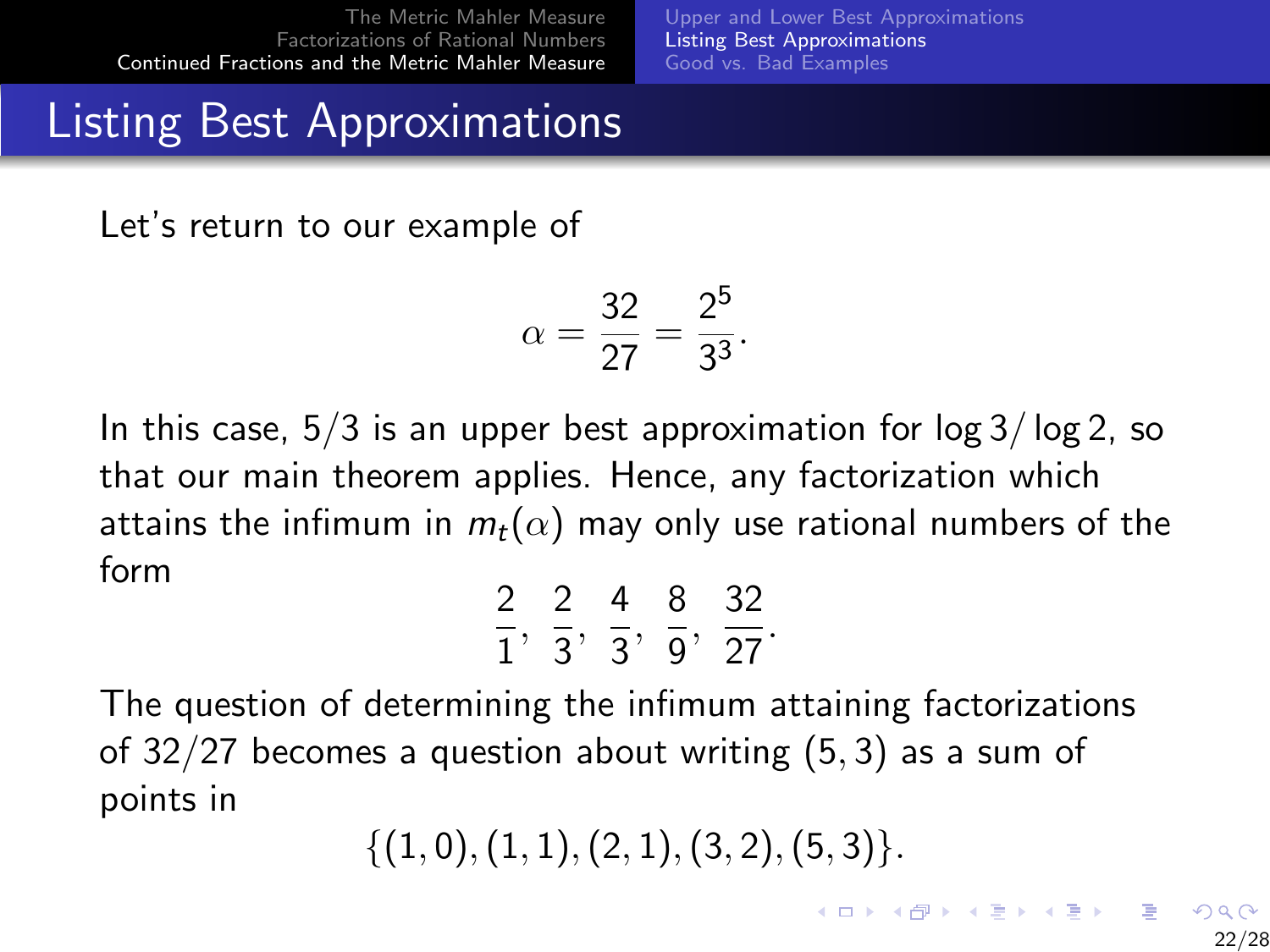[Upper and Lower Best Approximations](#page-39-0) [Listing Best Approximations](#page-42-0) [Good vs. Bad Examples](#page-49-0)

23/28

## <span id="page-48-0"></span>Which Primes Create Good Examples?

•  $\log 3/\log 2 = [1, 1, 1, 2, 2, 3, 1, 5, 2, 23, 2, 2, \ldots]$ . The first several terms in its continued fraction expansion are small. This causes the heights of the upper and lower best approximations to grow quickly at first, which produces relatively few such points.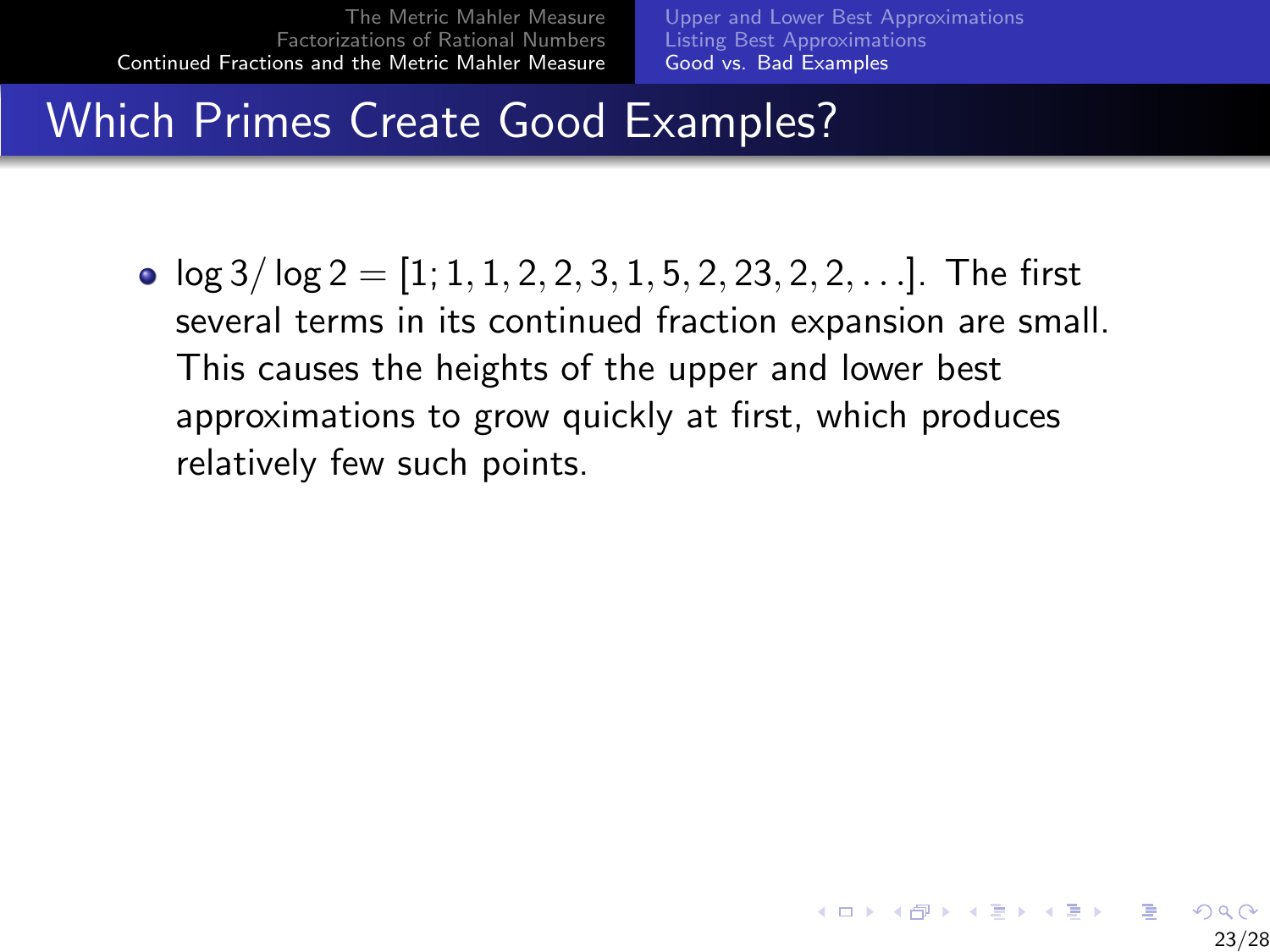[Upper and Lower Best Approximations](#page-39-0) [Listing Best Approximations](#page-42-0) [Good vs. Bad Examples](#page-48-0)

23/28

## <span id="page-49-0"></span>Which Primes Create Good Examples?

- $\log 3/\log 2 = [1, 1, 1, 2, 2, 3, 1, 5, 2, 23, 2, 2, \ldots]$ . The first several terms in its continued fraction expansion are small. This causes the heights of the upper and lower best approximations to grow quickly at first, which produces relatively few such points.
- $\log 17 / \log 13 = [1, 9, 1, 1, 1, 3, 1, 2, \ldots]$ . The first several upper and lower best approximations are given by

Upper: 
$$
\frac{2}{1}
$$
,  $\frac{3}{2}$ ,  $\frac{4}{3}$ ,  $\frac{5}{4}$ ,  $\frac{6}{5}$ ,  $\frac{7}{6}$   
Lower:  $\frac{1}{1}$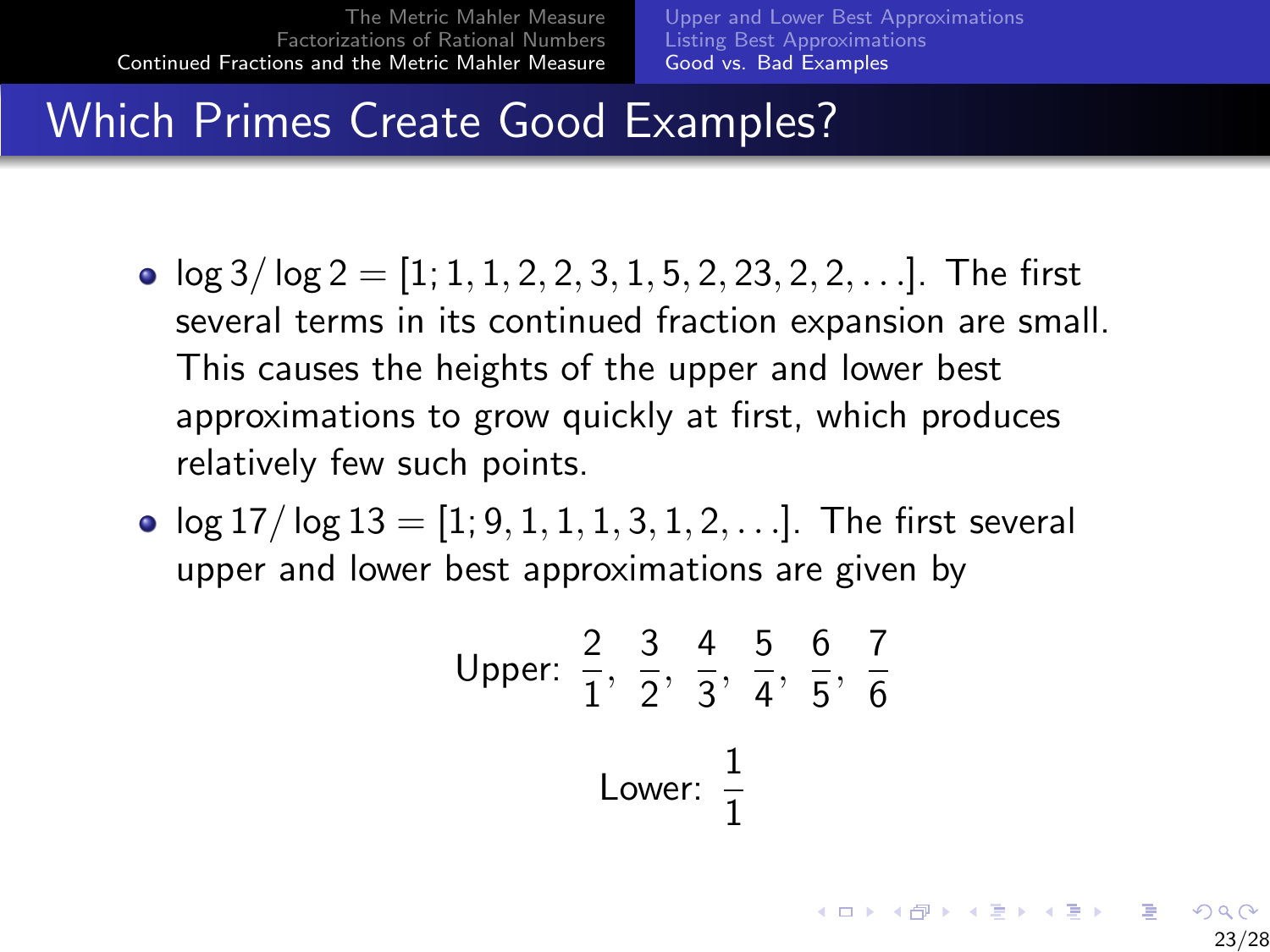[Upper and Lower Best Approximations](#page-39-0) [Listing Best Approximations](#page-42-0) [Good vs. Bad Examples](#page-48-0)

## The Best "Example"

The best example would give

$$
\frac{\log q}{\log p} = [1; 1, 1, 1, 1, \ldots]
$$

but this is not possible since the right hand side equals  $(1 + \sqrt{5})/2$ .

> K ロン K 御 > K 결 > K 결 > 「결  $2Q$ 24/28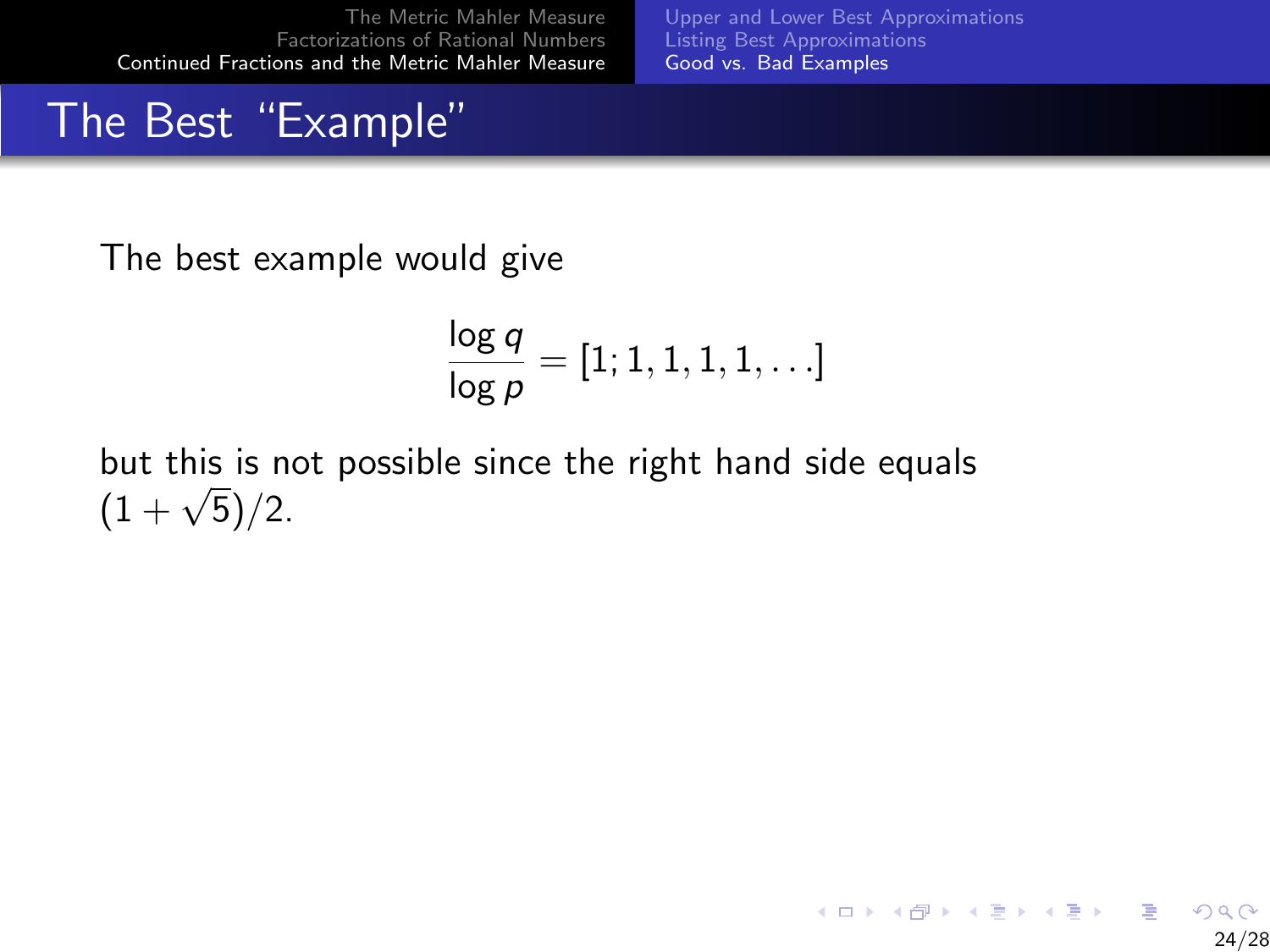[Upper and Lower Best Approximations](#page-39-0) [Listing Best Approximations](#page-42-0) [Good vs. Bad Examples](#page-48-0)

## The Best "Example"

The best example would give

$$
\frac{\log q}{\log p} = [1; 1, 1, 1, 1, \ldots]
$$

but this is not possible since the right hand side equals but this is not possible since the right hand side equal  $(1 + \sqrt{5})/2$ . However, we can do the next best thing.

Lemma 6.

If  $n \in \mathbb{N}$  then there exists primes p and q such that

$$
\frac{\log q}{\log p} = [1; \underbrace{1, 1, \ldots, 1}_{n \text{ times}}, x_{n+1,n+2}, \ldots]
$$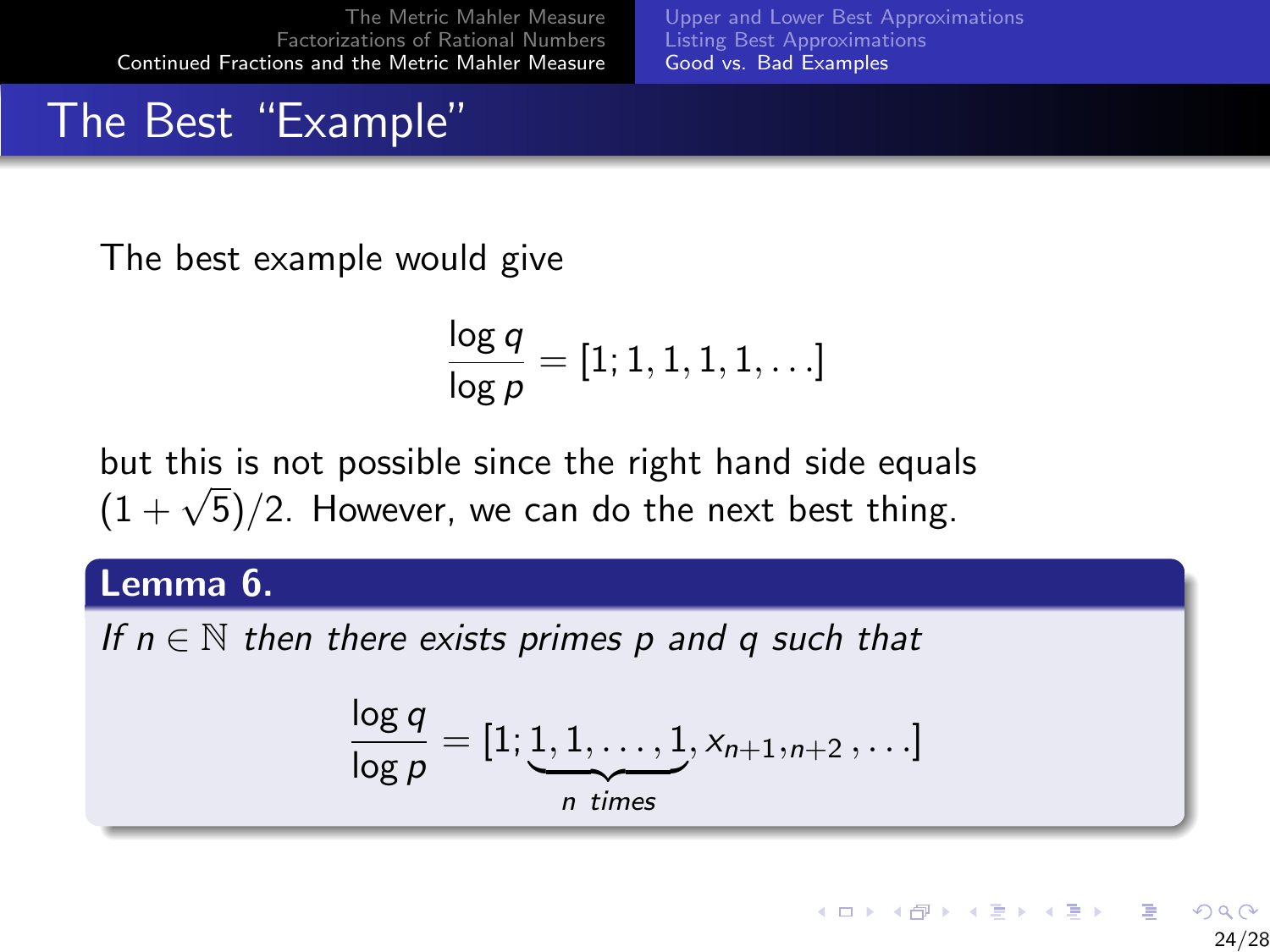[Upper and Lower Best Approximations](#page-39-0) [Listing Best Approximations](#page-42-0) [Good vs. Bad Examples](#page-48-0)

25/28

## A Fancy Example

If we take  $p = 31$  and  $q = 257$  we obtain

$$
\frac{\log 257}{\log 31} = [1; 1, 1, 1, 1, 1, 1, 10, 3, 1, 1, 1, 5, \ldots].
$$

In particular, we find that  $21/13$  is a lower best approximation to log 257/ log 31. Therefore,

$$
\alpha = \frac{31^{21}}{257^{13}}
$$

satisfies the required properties to apply our main theorem.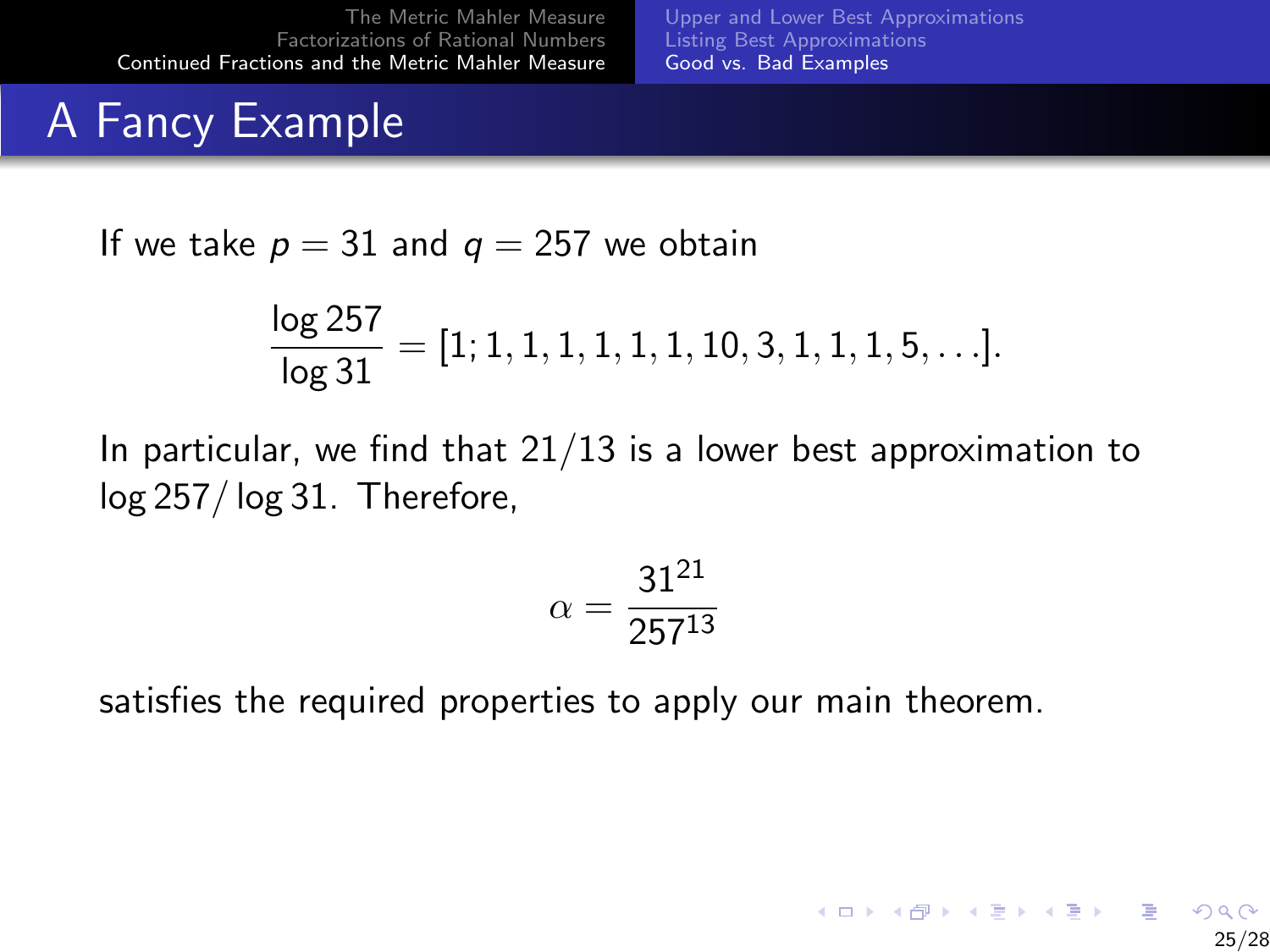[Upper and Lower Best Approximations](#page-39-0) [Listing Best Approximations](#page-42-0) [Good vs. Bad Examples](#page-48-0)

# A Fancy Example

If we take  $p = 31$  and  $q = 257$  we obtain

$$
\frac{\log 257}{\log 31} = [1; 1, 1, 1, 1, 1, 1, 10, 3, 1, 1, 1, 5, \ldots].
$$

In particular, we find that  $21/13$  is a lower best approximation to log 257/ log 31. Therefore,

$$
\alpha = \frac{31^{21}}{257^{13}}
$$

satisfies the required properties to apply our main theorem. There are 139 ways to write (21, 13) as a sum of upper and lower best approximations to log 257/ log 31 each giving rise to a corresponding measure function.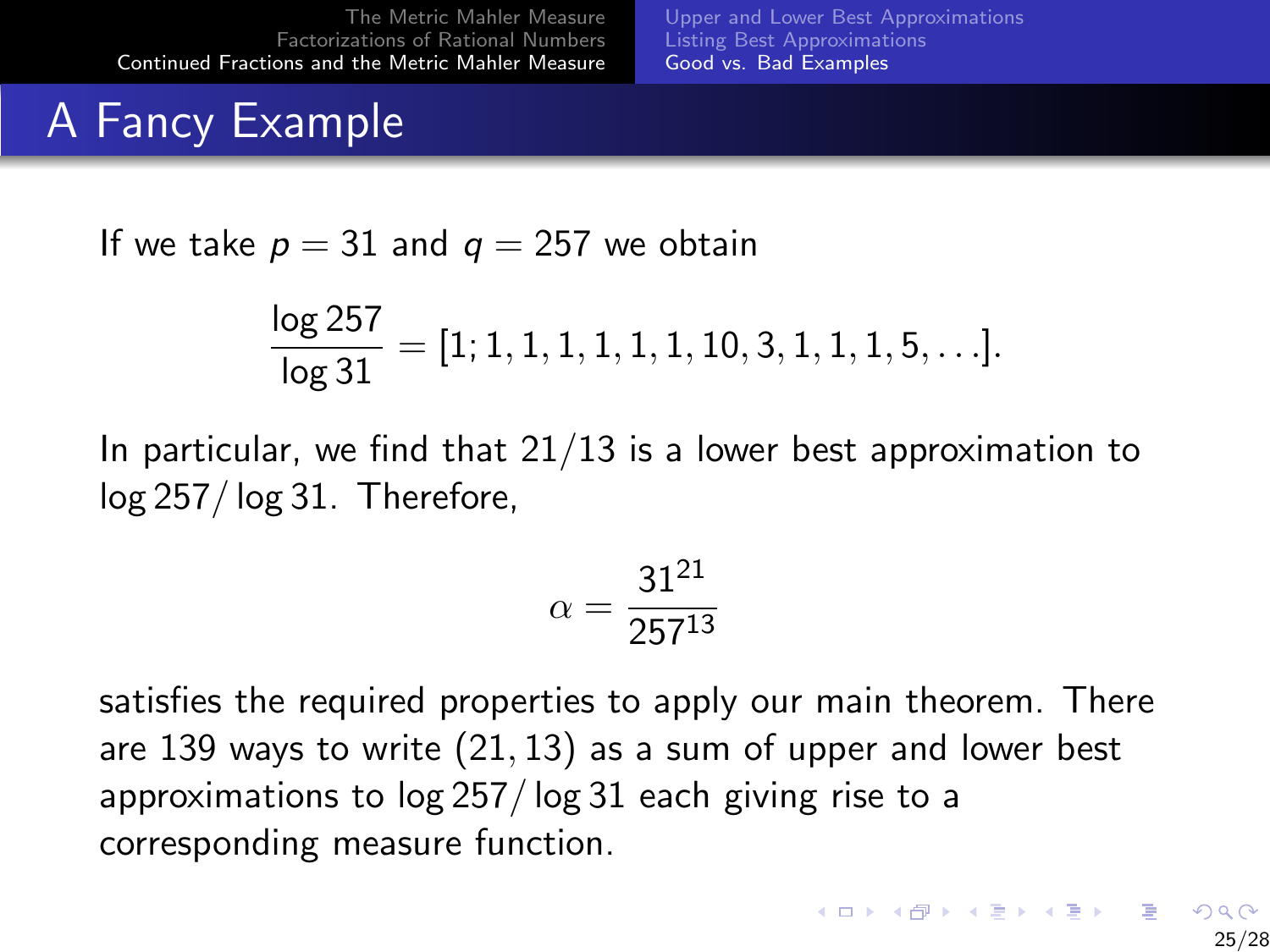[Upper and Lower Best Approximations](#page-39-0) [Listing Best Approximations](#page-42-0) [Good vs. Bad Examples](#page-48-0)

# A Fancy Example



1.2 1.4 1.6 1.8 2.0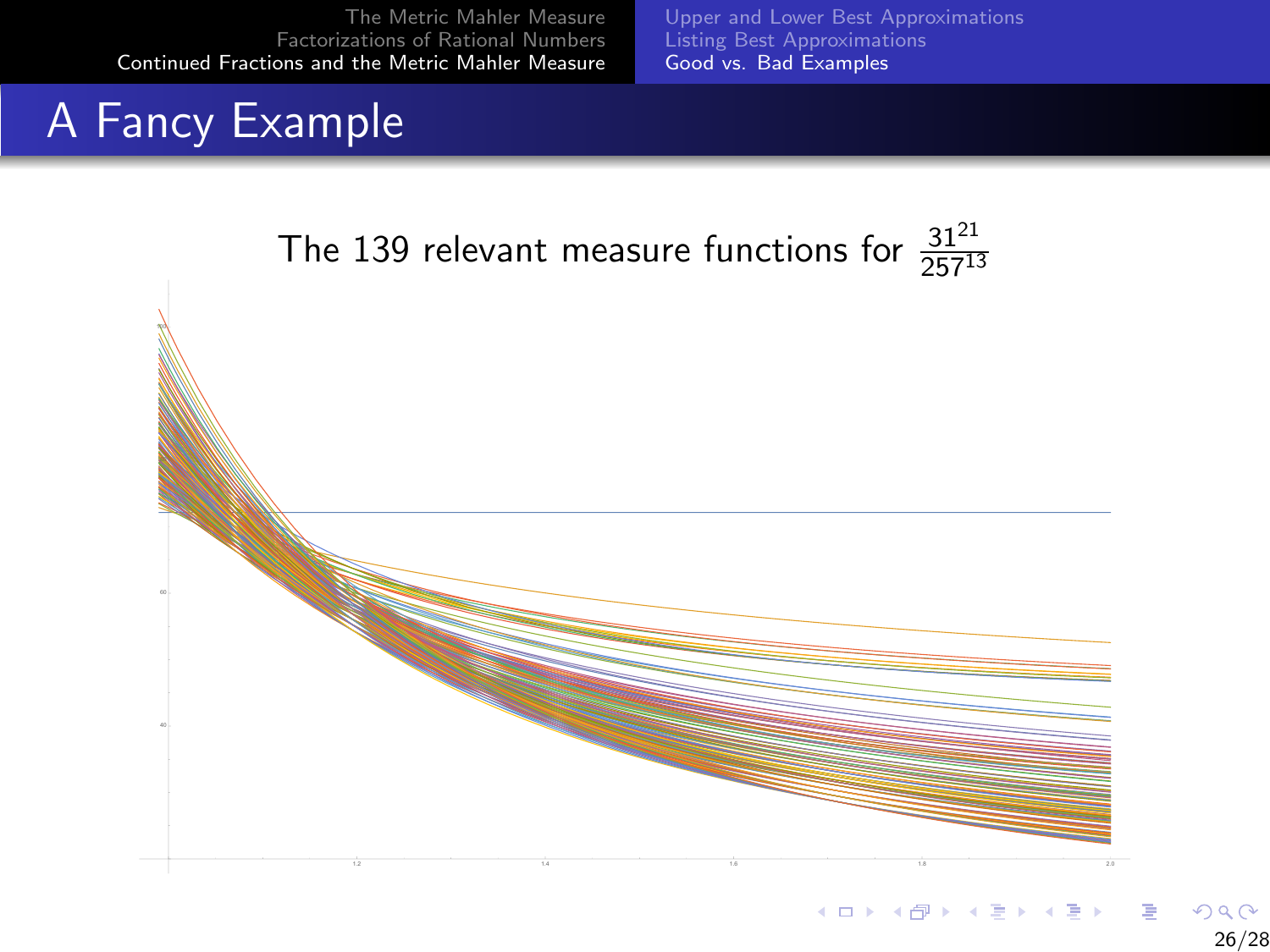[Upper and Lower Best Approximations](#page-39-0) [Listing Best Approximations](#page-42-0) [Good vs. Bad Examples](#page-48-0)

# A Fancy Example

In this case, only seven of these measure functions are needed in order to attain the infimum in  $m_t(31^{21}/257^{13})$ .